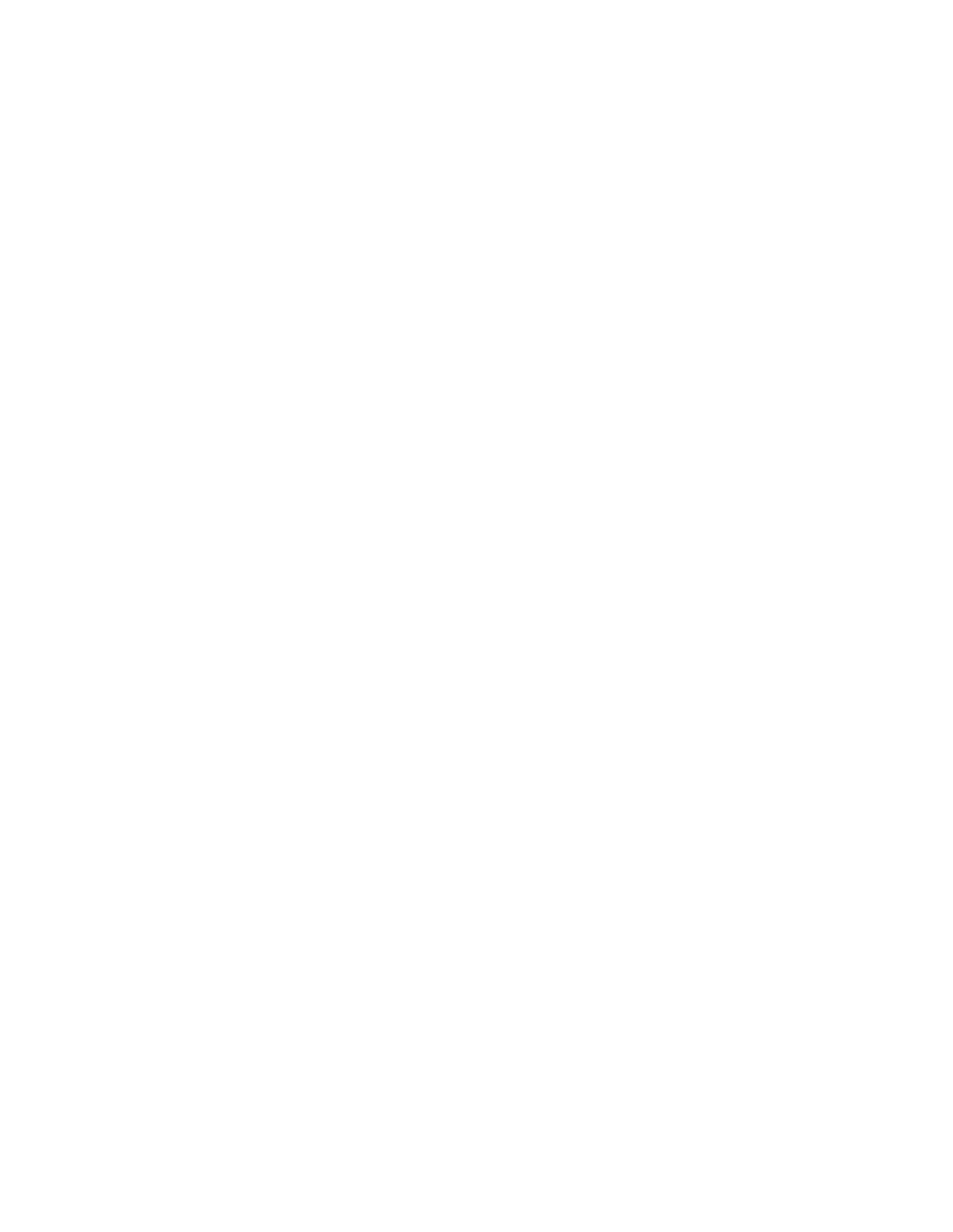# Contents:

|                               | 1 Introduction                                                                                                               | $\overline{\mathbf{3}}$ |  |
|-------------------------------|------------------------------------------------------------------------------------------------------------------------------|-------------------------|--|
|                               | 1.1                                                                                                                          | 3                       |  |
|                               | 1.2                                                                                                                          | $\overline{4}$          |  |
|                               | 1.3                                                                                                                          | $\overline{4}$          |  |
|                               | 1.4                                                                                                                          | 5                       |  |
| $\overline{2}$                | <b>Install</b>                                                                                                               | 7                       |  |
|                               | 2.1                                                                                                                          | $\overline{7}$          |  |
|                               | 2.2                                                                                                                          | $\overline{7}$          |  |
|                               | 2.3                                                                                                                          | $\overline{7}$          |  |
|                               | Option 2: Clone the repo and the install with $pip \dots \dots \dots \dots \dots \dots \dots \dots \dots \dots \dots$<br>2.4 | 8                       |  |
| $\mathbf{3}$                  | <b>RepoBee User Guide</b>                                                                                                    | $\overline{9}$          |  |
|                               | Getting started (the show-config, verify-settings and setup commands)<br>3.1                                                 | 9                       |  |
|                               | 3.2<br>Updating student repositories (the update command) $\ldots$ , , , , , ,                                               | 13                      |  |
|                               | Opening and Closing issues (the open-issues and close-issues commands)<br>3.3                                                | 15                      |  |
|                               | 3.4                                                                                                                          | 16                      |  |
|                               | Peer review (assign-reviews and purge-review-teams commands)<br>3.5                                                          | 17                      |  |
|                               | 3.6                                                                                                                          | 21                      |  |
|                               | Migrate repositories into the target (or master) organization ( $m$ igrate command)<br>3.7                                   | 23                      |  |
|                               | 3.8                                                                                                                          | 24                      |  |
| $\overline{\mathbf{4}}$       | Configuration                                                                                                                | 27                      |  |
|                               | 4.1                                                                                                                          | 27                      |  |
|                               | 4.2                                                                                                                          | 27                      |  |
| 5                             | <b>CLI</b> documentation                                                                                                     | 29                      |  |
| repobee Module Reference<br>6 |                                                                                                                              |                         |  |
|                               | 6.1                                                                                                                          | 31                      |  |
|                               | 6.2                                                                                                                          | 31                      |  |
|                               | 6.3                                                                                                                          | 31                      |  |
|                               | 6.4                                                                                                                          | 32                      |  |
|                               | 6.5                                                                                                                          | 33                      |  |
|                               | 6.6                                                                                                                          | 33                      |  |
|                               | 6.7                                                                                                                          | 35                      |  |
|                               | 6.8                                                                                                                          | 36                      |  |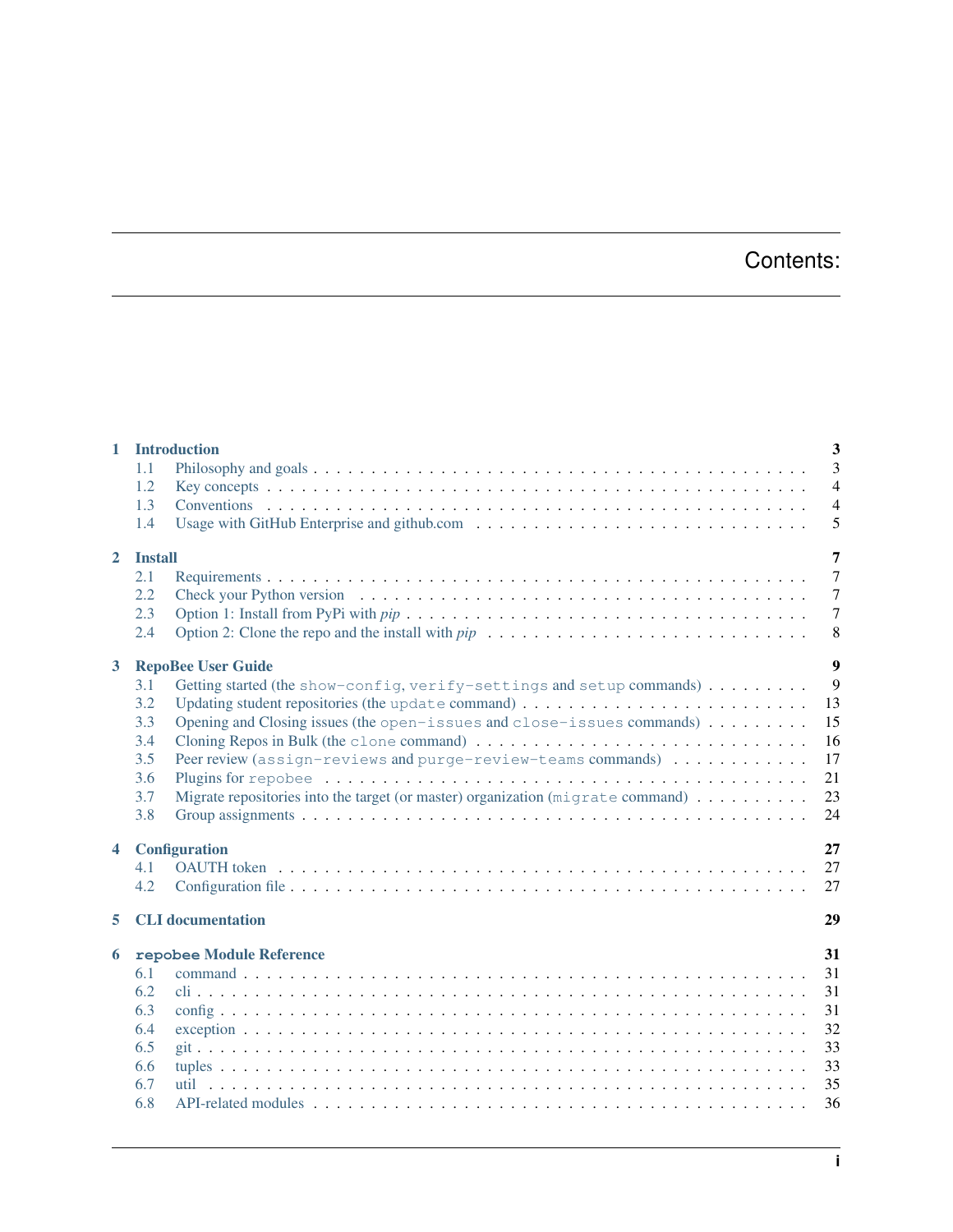|                            | <b>7</b> Indices and tables |  |  |  |
|----------------------------|-----------------------------|--|--|--|
| <b>Python Module Index</b> |                             |  |  |  |
| <b>Index</b>               |                             |  |  |  |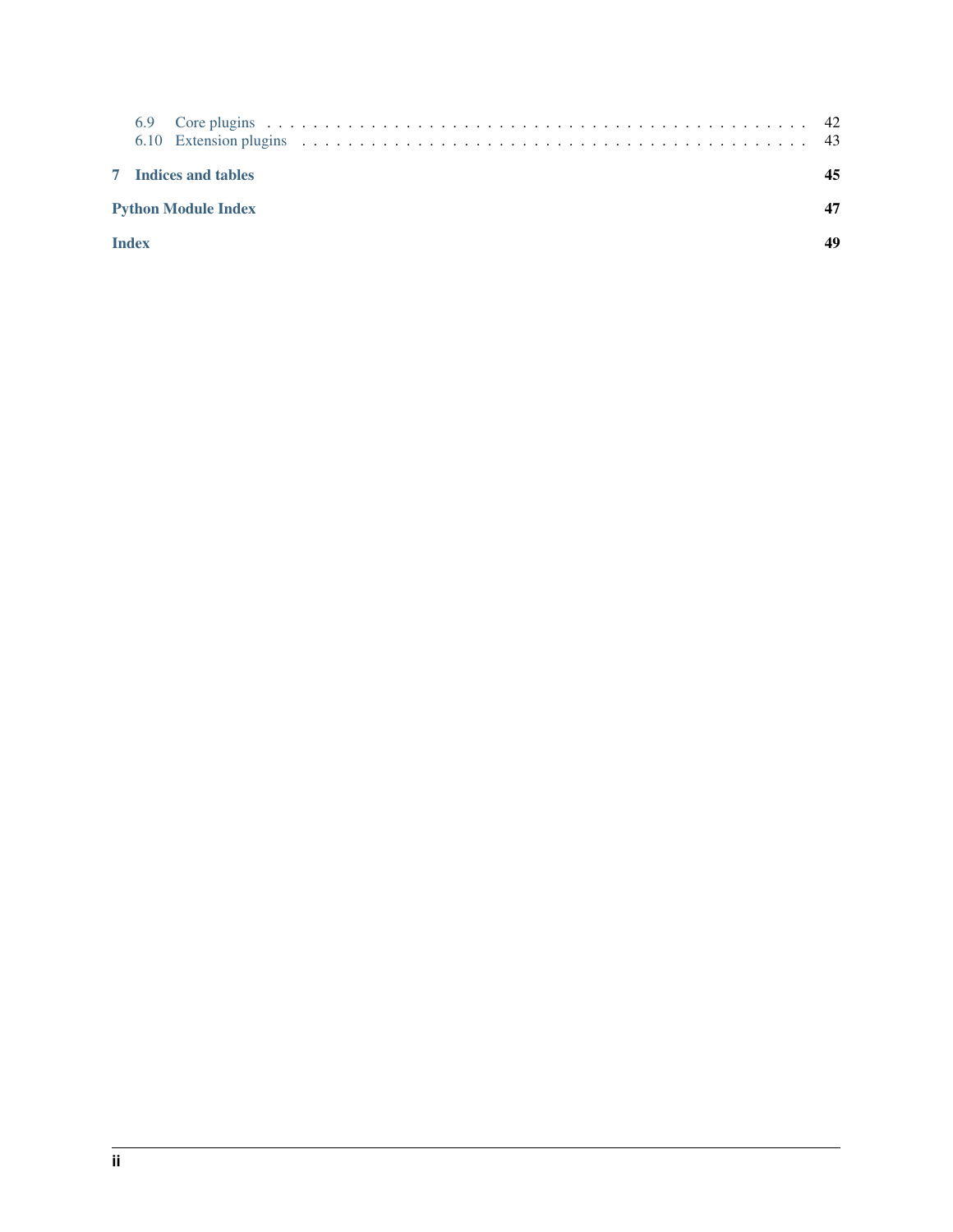If you are new to RepoBee, the *[Introduction](#page-6-0)* and *[RepoBee User Guide](#page-12-0)* sections are must-reads. Developers looking to modify or utilize the core functionality in ways the CLI does not allow will be best served by looking at the modindex.

Important: If you use the *[RepoBee User Guide](#page-12-0)* in any way and feel like skipping *[Getting started \(the show-config,](#page-12-1) [verify-settings and setup commands\)](#page-12-1)*, make sure to read *[Configure RepoBee for the target organization \(show-config](#page-13-0) [and verify-settings\)](#page-13-0)* anyway! The rest of the guide assumes a configuration as described there.

Please open an issue and tag it with the docs tag for any bugs or missing information.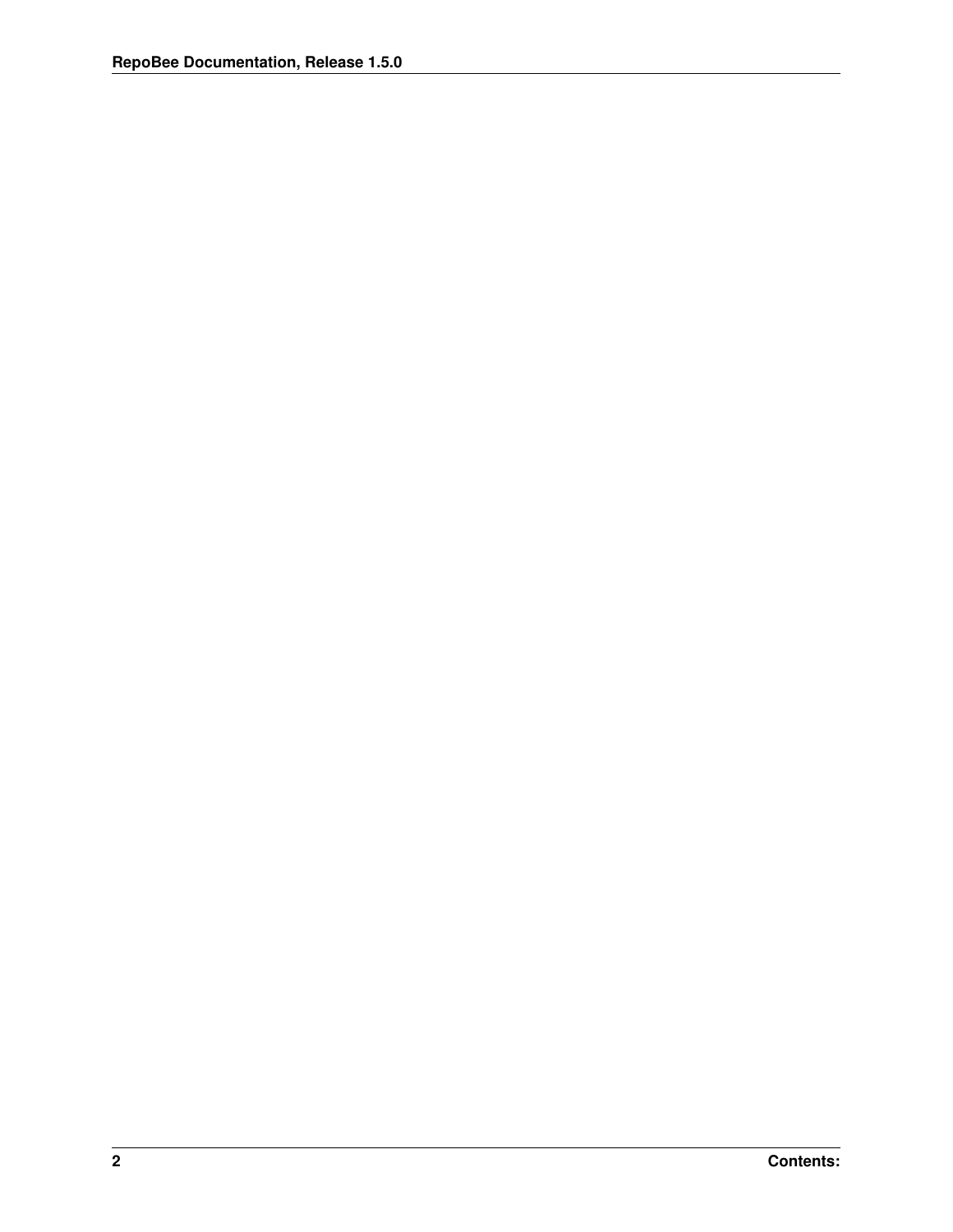# CHAPTER 1

### Introduction

<span id="page-6-0"></span>RepoBee is an opinionated tool for managing anything from a handful to thousands of GitHub repositories for higher education courses. It was created as the old teachers pet tool was getting long in the tooth, and the new [GitHub Class](https://classroom.github.com/)[room](https://classroom.github.com/) wasn't quite what we wanted (we like our command line apps). RepoBee is heavily inspired by teachers\_pet, but tries to both make for a more complete and streamlined experience.

### <span id="page-6-1"></span>**1.1 Philosophy and goals**

The primary goal of RepoBee is to lower the bar for incorporating Git and GitHub into higher education coursework, hopefully opening up the wonderful world of version control to teachers who may not be subject experts (and to their students). For new users, RepoBee provides both a tool and an opinionated workflow to adopt. For the more experienced user, there is also opportunity to customize RepoBee using its plugin system, which is planned to be expanded even more. RepoBee is primarily geared toward teachers looking to generate repos for their students. Many features are however highly useful to teaching assistants, such as the ability to clone repos in bulk and perform arbitrary tasks on them (tasks can be implemented as plugins, see *[Plugins for repobee](#page-24-0)*).

Another key goal is to keep RepoBee simple to use and simple to maintain. RepoBee requires a minimal amount of static data to operate (such as a list of students, a URL to the GitHub instance and an access token to GitHub), which can all be provided in configuration files or on the command line, but it does not require any kind of backing database to keep track of repositories. That is because RepoBee itself does not keep track of anything, except possibly for the aforementioned static data if one chooses to keep it in configuration files. All of the complex state state is more or less implicitly stored on GitHub, and RepoBee locates student repositories based on strict naming conventions that are adhered to by all of its commands. This allows RepoBee to be simple to set up and use on multiple machines, which is crucial in a course where multiple teachers and TAs are managing the student repositories. There is also the fact that nothing need be installed server-side, as RepoBee only uses core GitHub features to do its work. For an experienced user, installing RepoBee and setting everything up for a new course can literally take minutes. For the novice, the *[RepoBee User Guide](#page-12-0)* will hopefully prove sufficient to get started in not too much time.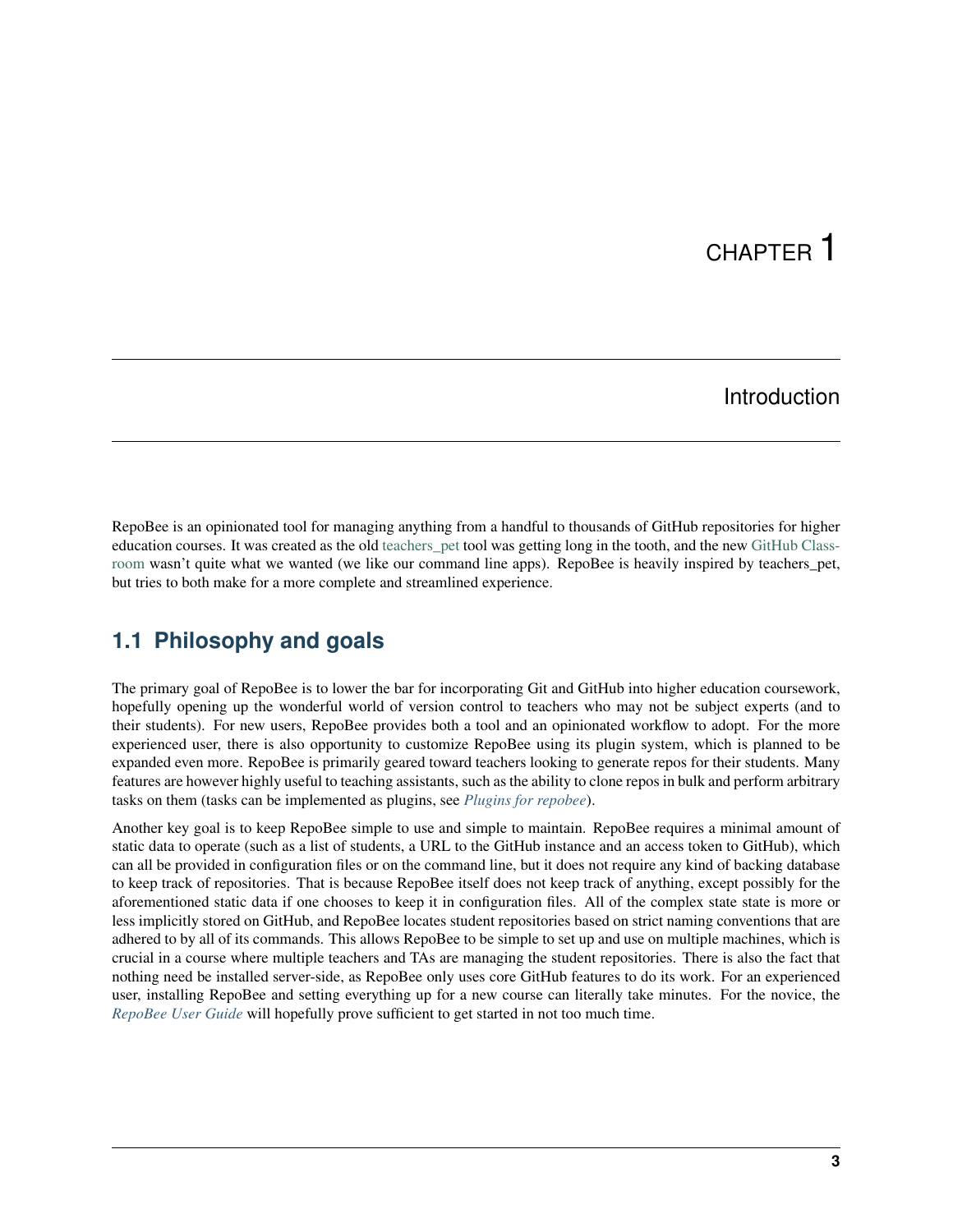## <span id="page-7-0"></span>**1.2 Key concepts**

Some terms occur frequently in RepoBee and are best defined up front. Some of the descriptions may not click entirely before reading the *[RepoBee User Guide](#page-12-0)* section, so quickly browsing through these definitions and re-visiting them when needed is probably the best course of action.

- *Target organization*: The GitHub [Organization](https://help.github.com/articles/about-organizations/) related to the current course round.
- *Master repository*: Or *master repo*, is a template repository upon which student repositories are based.
- *Master organization*: The master organization is an optional organization to keep master repos in. The idea is to be able to have the master repos in this organization to avoid having to migrate them to the target organization for each course round. It is highly recommended to use a master organization if master repos are being worked on across course rounds.
- *Student repository*: Or *student repo*, refers to a *copy* of a master repo for some specific student or group of students.
- *GitHub instance*: A hosted GitHub service. This can be for example *https://github.com* or any Enterprise host.

# <span id="page-7-1"></span>**1.3 Conventions**

The following conventions are fundamental to working with RepoBee.

- For each course and course round, use one target [Organization.](https://help.github.com/articles/about-organizations/)
- Any user of RepoBee has unrestricted access to the target organization (i.e. is an owner). If the user has limited access, some features may work, while others may not.
- Master repos should be available as private repos in one of three places: The master organization (recommended if the master repos are being maintained and improved across course rounds). - The target organization. If you are doing a trial run or for some reason can't have multiple organizations, this may be a good option. - Locally in the current working directory. If your master repos are trivial (e.g. empty), this may be a good option.
- Student repositories are copies of the default branches of the master repositories (i.e.  $-\text{single-branch}$ ) cloning is used by default). That is, until students make modifications.
- Student repositories are named *<username>-<master\_repo\_name>* to guarantee unique repo names. Student repositories belonging to groups of students are named *<username-1>-<username-2>-. . . -<master-reponame>*.
- Each student is assigned to a team with the same name as the student's username (or a concatenation of usernames for groups). It is the team that is granted access to the repositories, not the student's actual user.
- Student teams have push access to the repositories, but not administrative access (i.e. students can't delete their own repos).

Note: Few of these conventions are actually enforced, and there are ways around almost every single one. However, with the exception of the *one organization per course round* convention, which must be ensured manually, RepoBee will automatically adhere to the other conventions. Although RepoBee does adhere to the conventions, there is no way to stop users from breaking them using e.g. the GitHub web interface, manually performing master repo migrations etc. Straying form the conventions may cause RepoBee to behave unexpectedly.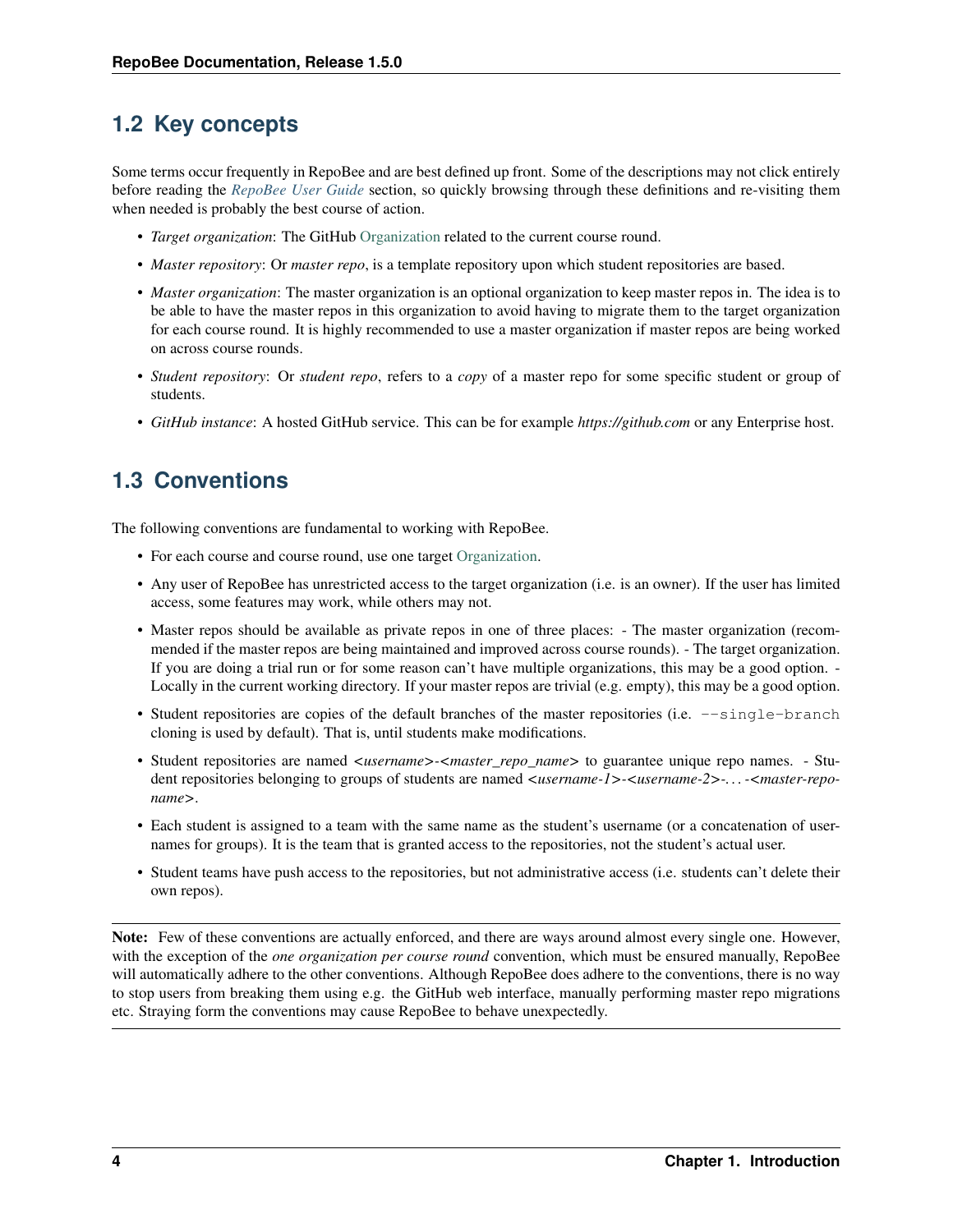# <span id="page-8-0"></span>**1.4 Usage with GitHub Enterprise and github.com**

RepoBee was designed for use with GitHub Enterprise, but also works well with the public cloud service at [https:](https://github.com) [//github.com.](https://github.com) Usage of RepoBee should be identical, but there are two differences between the two that one should be aware of.

### **1.4.1 The Organization must have support for private repositories**

Private repositories are key to keep students from being able to see each others' work, and thereby avoid a few avenues for plagiarism.

- Enterprise: All Organizations on Enterprise support private repositories.
- github.com: You need a paid Organization (confusingly called a *Team*, but unrelated to the Teams *inside* an Organization). Educators and researchers can get such Organization accounts for free, see [how to get the discount](https://help.github.com/en/articles/applying-for-an-educator-or-researcher-discount) [here.](https://help.github.com/en/articles/applying-for-an-educator-or-researcher-discount)

### **1.4.2 Students are added to the target Organization slightly differently**

During setup, students are added to their respective Teams. Precisely how this happens differs slightly.

- Enterprise: Students are automatically added to their Teams in the Organization.
- github.com: Students are invited to the Organization and added to their Teams upon accepting.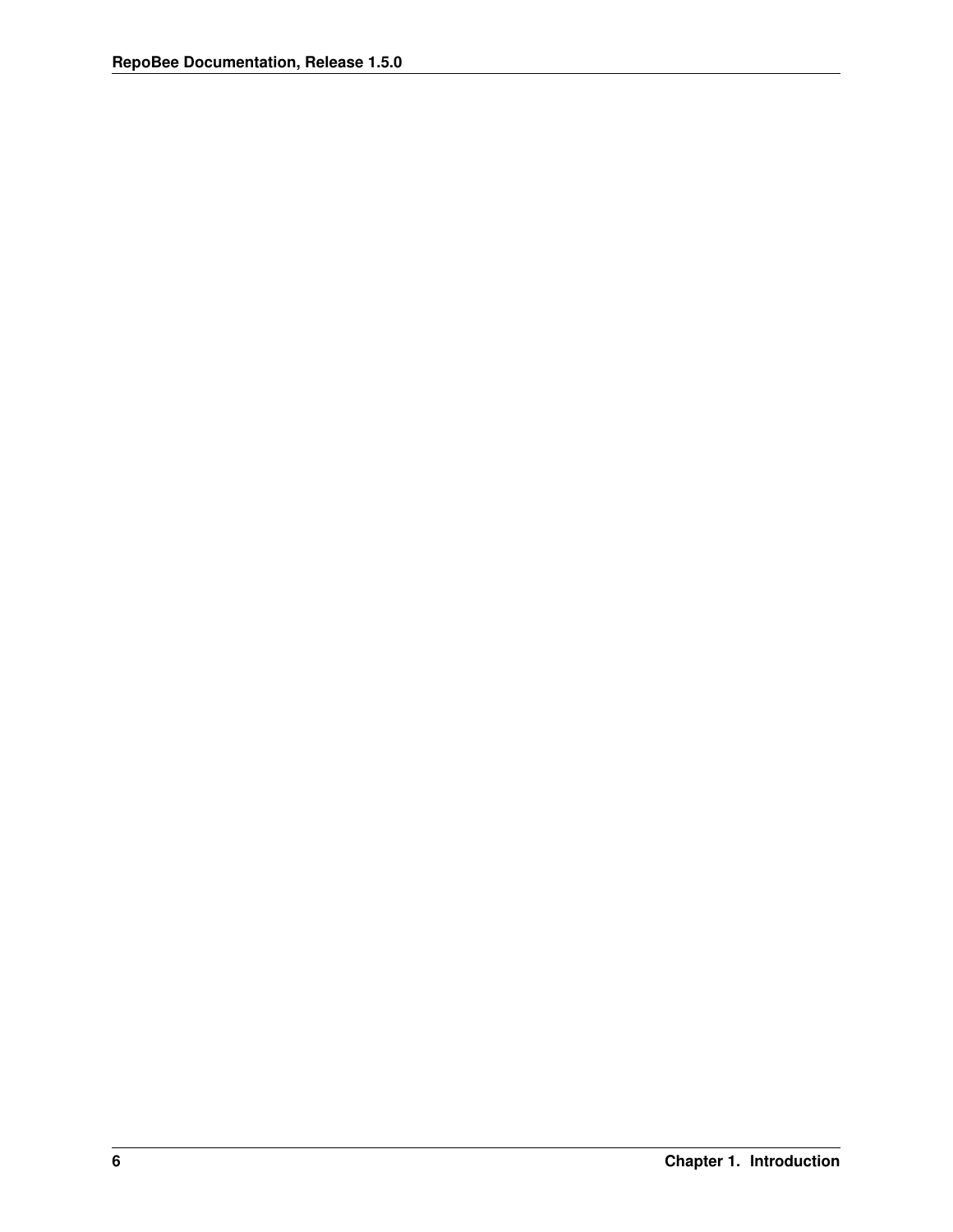# CHAPTER 2

### Install

### <span id="page-10-1"></span><span id="page-10-0"></span>**2.1 Requirements**

RepoBee requires Python 3.5+ and a somewhat up-to-date version of git. Officially supported platforms are Ubuntu 17.04+ and macOS, but RepoBee should run fine on any Linux distribution and also on [WSL](https://docs.microsoft.com/en-us/windows/wsl/install-win10) on Windows 10. Please report any issues with operating systems and/or git versions on the [issue tracker.](https://github.com/repobee/repobee/issues)

### <span id="page-10-2"></span>**2.2 Check your Python version**

For RepoBee to run, you need to have Python 3.5 or later. On many operating systems, python is an alias for Python 2.7, and python3 is an alias for the latest version of Python 3 that is installed. For this install guide, python3 is assumed to be a Python version 3.5 or higher. You can check the version yourself with:

```
$ python3 --version
# or$ python --version
```
### <span id="page-10-3"></span>**2.3 Option 1: Install from PyPi with** *pip*

The latest release of RepoBee is on PyPi, and can thus be installed as usual with pip. I strongly discourage systemwide pip installs (e.g. sudo pip install <package>), as this may land you with incompatible packages in a very short amount of time. A per-user install can be done like this:

- 1. Execute python3 -m pip install --user repobee to install the package.
- 2. Run repobee -h to verify that you can find the script. If that doesn't work, the repobee script can't be found. try python3 -m repobee.main -h to run the main module of RepoBee (which is all the repobee script does anyway).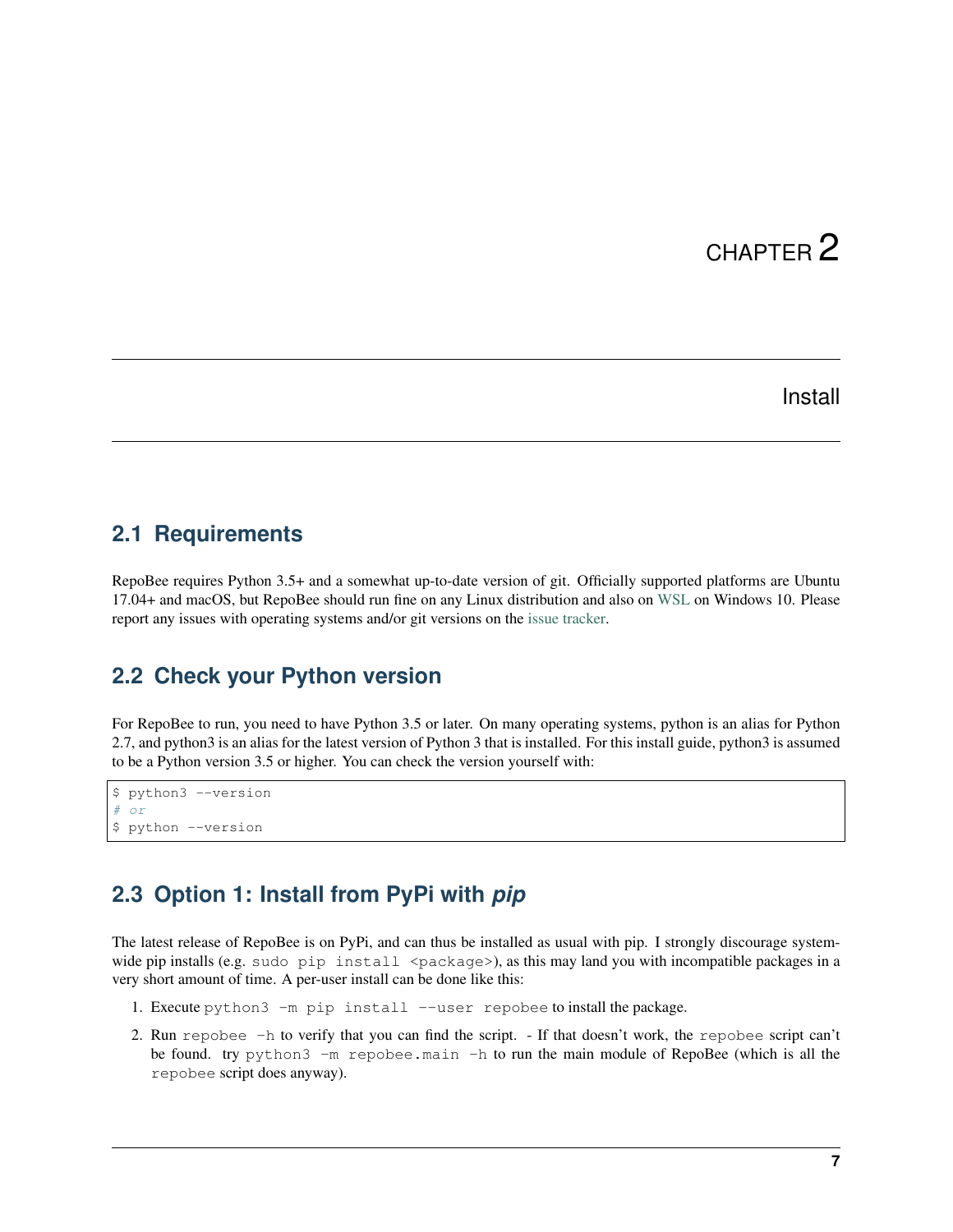Important: A --user install will perform a local install for the current user. Any scripts will be installed in a user-local bin directory. If this directory is not on your path (which it often is not by default), you will not be able to run the repobee script (however, python -m repobee.main should still work). pip should issue a warning about this, including the path to the local bin directory. To resolve the problem, add the local bin directory to your \$PATH variable.

# <span id="page-11-0"></span>**2.4 Option 2: Clone the repo and the install with** *pip*

If you want the dev version, you will need to clone the repo, as only release versions are uploaded to PyPi. Unless you are planning to work on this yourself, I suggest going with the release version.

- 1. Clone the repo with git:
	- git clone https://github.com/repobee/repobee
- 2. cd into the project root directory with cd repobee.
- 3. Install the requirements with **python3 -m pip install -r requirements.txt**
	- To be able to run the tests, you must install the requirements.test.txt file.
- 4. Install locally with **pip**.
	- python3 -m pip install --user ., this will create a local install for the current user.
	- Or just pip install . if you use virtualenv.
	- For development, use pip install -e . in a virtualenv.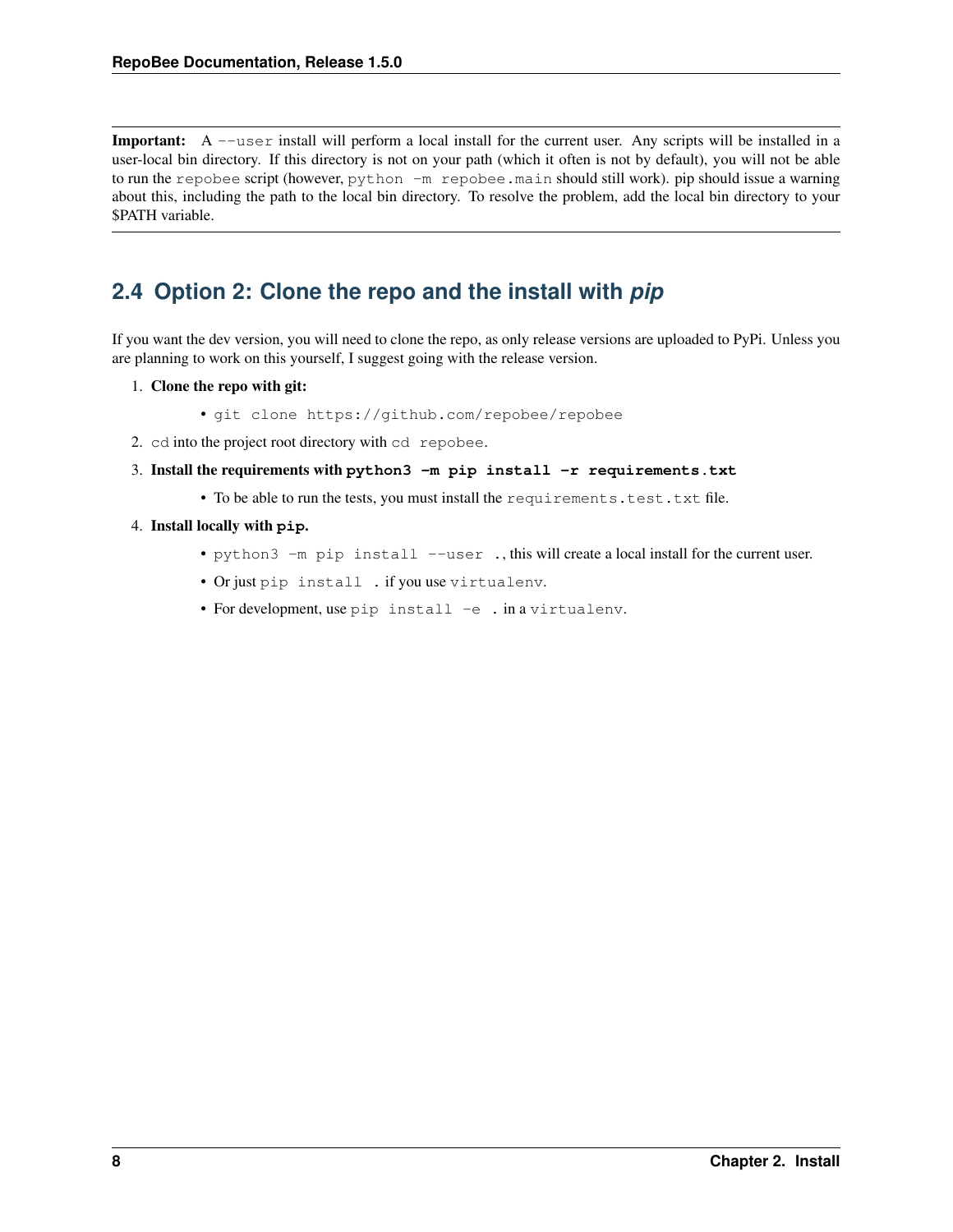# CHAPTER 3

### RepoBee User Guide

## <span id="page-12-1"></span><span id="page-12-0"></span>**3.1 Getting started (the show-config, verify-settings and setup commands)**

Important: This guide assumes that the user has access to a bash shell, or is tech-savvy enough to translate the instructions into some other shell environment.

The basic workflow of RepoBee is best described by example. In this section, I will walk you through how to set up an [Organization](https://help.github.com/articles/about-organizations/) with master and student repositories by showing every single step I would perform myself. The basic workflow can be summarized in the following steps:

- 1. Create an organization (the target organization).
- 2. Configure RepoBee for the target organization.
- 3. Verify settings.
- 4. Setting up the master repos.
- 5. Setting up the student repos.

There is more to RepoBee, such as opening/closing issues, updating student repos and cloning repos in batches, but here we will just look at the bare minimum to get started. Now, let's delve into these steps in greater detail.

### **3.1.1 Create an organization**

This is an absolutely necessary pre-requisite for using RepoBee. Create an organization with an appropriate name on the GitHub instance you intend to use. You can find the New organization button by going to Settings -> Organization. I will call my *target organization* repobee-demo, so whenever you see that, substitute in the name of your target organization.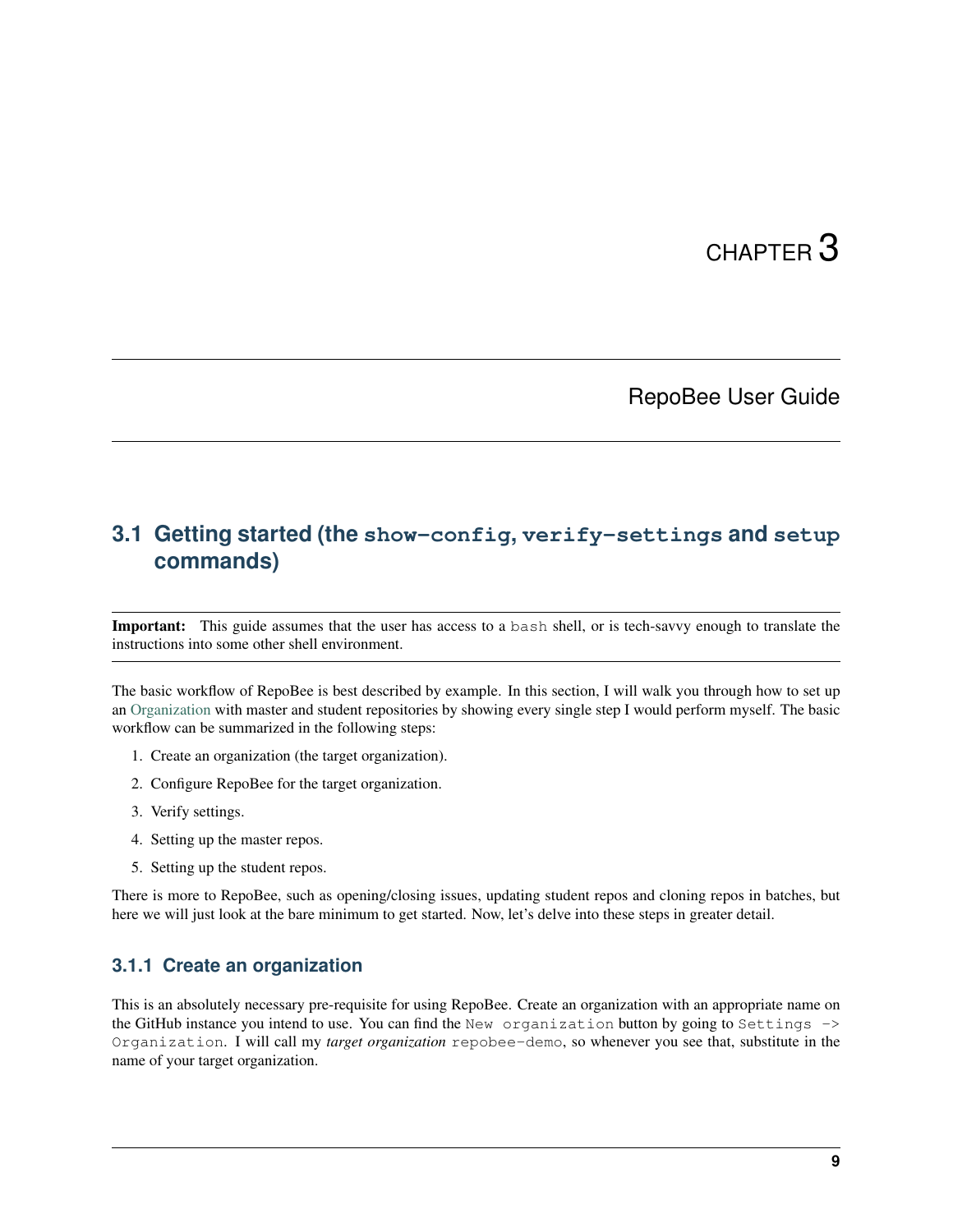Important: At KTH, we most often do not want our students to be able to see each others' repos. By default, however, members have read access to *all* repos. To change this, go to the organization dashboard and find your way to Settings -> Member privileges. At the very bottom, there should be a section called Default repository permission. Set this to None to disallow students from viewing each others' repos unless explicitly given permission by an organization owner (e.g. you).

### <span id="page-13-0"></span>**3.1.2 Configure RepoBee for the target organization (show-config and verify-settings)**

For the tool to work at all, it needs to be provided with an OAUTH2 token to whichever GitHub instance you intend to use. See the [GitHub OAUTH docs](https://help.github.com/articles/creating-a-personal-access-token-for-the-command-line/) for how to create a token. The token should have the repo and admin:org scopes. While we can set this token in an environment variable (see *[Configuration](#page-30-0)*), it's more convenient to just put it in the configuration file, as we will put other default values in there. We can use the show-config command to figure out where to put the config file.

```
$ repobee show-config
[ERROR] FileError: no config file found, expected location: /home/USERNAME/.config/
˓→repobee/config.cnf
```
show-config will check that the configuration file exists and is syntactically correct. Well, technically it will try to load the config and fail to do so if it doesn't exist or is incorrectly formatted and then display it to the user. Here, the error message is telling use that it expected a config file at /home/USERNAME/.config/repobee/config. cnf, so let's add one there. It should look something like this:

```
[DEFAULTS]
github_base_url = https://some-enterprise-host/api/v3
user = slarse
org_name = repobee-demo
master_org_name = master-repos
token = SUPER_SECRET_TOKEN
```
Now, you need to substitute in some of your own values in place of mine.

- Enter the correct url for your GitHub instance. There are two options:
	- If you are working with an enterprise instance, simply replace some-enterprise-host with the appropriate hostname.
	- If you are working with github.com, replace the whole url with https://api.github.com.
- Replace slarse with your GitHub username.
- Replace repobee-demo with whatever you named your target organization.
- Replace SUPER\_SECRET\_TOKEN with your OAUTH token.
- Replace master\_org\_name with the name of the organization with your master repos. It you keep the master repos in the target organization or locally, remove this option.

Important: The rest of this guide assumes the simplest possible setup of \_not\_ having a separate master organization, but it is good practice to have the master repos separate for the sake of maintainability. If the master organization is configured in the config file, it won't matter for any but the migrate command (which you don't need then, anyway).

That's it for configuration, and we can check that the file is correctly found and parsed by running show-configuration. again: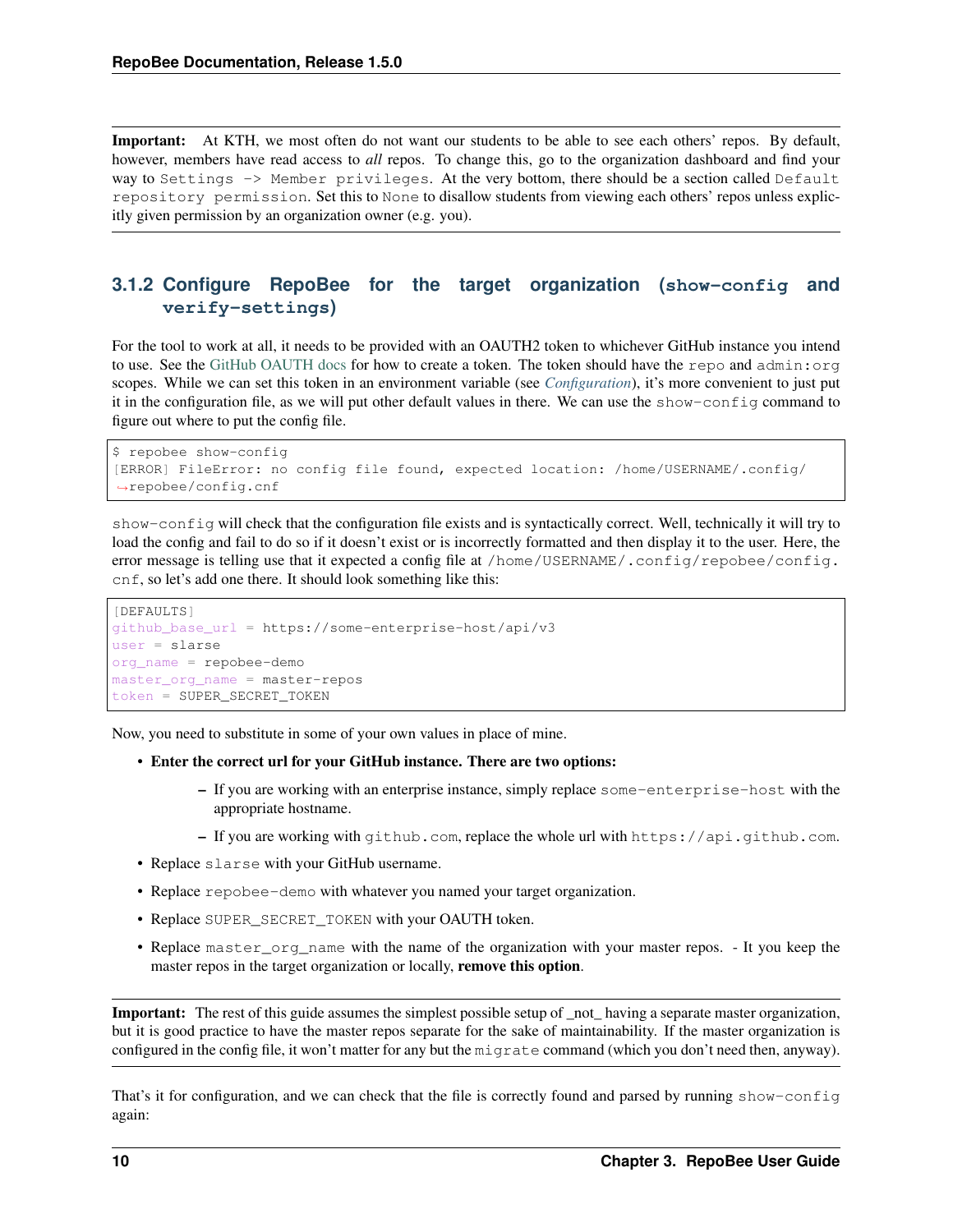```
$ repobee show-config
[INFO] found valid config file at /home/slarse/.config/repobee/config.cnf
[INFO]
-----------------BEGIN CONFIG FILE---------------
[DEFAULTS]
github_base_url = https://some-enterprise-host/api/v3
user = slarse
org_name = repobee-demo
master_org_name = master-repos
token = SUPER_SECRET_TOKEN
-----------------END CONFIG FILE----------------
```
### **3.1.3 Verify settings**

Now that everything is set up, it's time to verify all of the settings. Given that you have a configuration file that looks something like the one above, you can simply run the verify-settings command without any options.

```
$ repobee verify-settings
[INFO] verifying settings ...
[INFO] trying to fetch user information ...
[INFO] SUCCESS: found user slarse, user exists and base url looks okay
[INFO] verifying oauth scopes ...
[INFO] SUCCESS: oauth scopes look okay
[INFO] trying to fetch organization ...
[INFO] SUCCESS: found organization test-tools
[INFO] verifying that user slarse is an owner of organization repobee-demo
[INFO] SUCCESS: user slarse is an owner of organization repobee-demo
[INFO] trying to fetch organization master-repos ...
[INFO] SUCCESS: found organization master-repos
[INFO] verifying that user slarse is an owner of organization master-repos
[INFO] SUCCESS: user slarse is an owner of organization master-repos
[INFO] GREAT SUCCESS: All settings check out!
```
If any of the checks fail, you should be provided with a semi-helpful error message. When all checks pass and you get GREAT SUCCESS, move on to the next section!

### **3.1.4 Setting up master repos**

How you do this will depend on where you want to have your master repos. I recommend having a separate, persistent organization so that you can work on repos across course rounds. If you already have a master organization with your master repos set up somewhere, and master organame is specified in the config, you're good to go. If you need to migrate repos into the target organization (e.g. if you keep master repos in the target organization), see the *[Migrate](#page-26-0) [repositories into the target \(or master\) organization \(migrate command\)](#page-26-0)* section. For all commands but the migrate command, the way you set this up does not matter as far as RepoBee commands go.

### <span id="page-14-0"></span>**3.1.5 Setup student sepositories**

Now that the master repos are set up, it's time to create the student repos. While student usernames *can* be specified on the command line, it's often convenient to have them written down in a file instead. Let's pretend I have three students with usernames spam, ham and eggs. I'll simply create a file called students.txt and type each username on a separate line.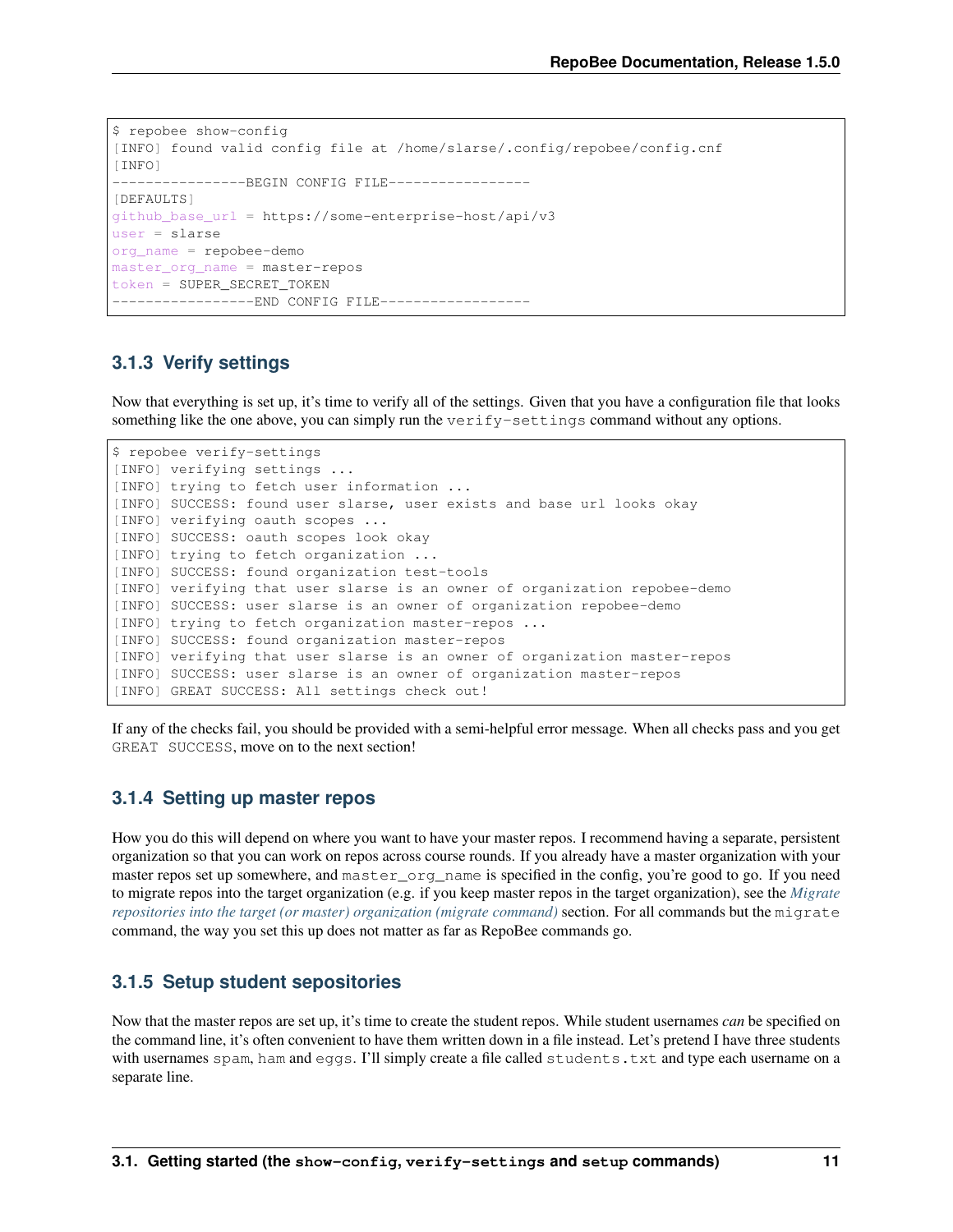| spam |  |  |
|------|--|--|
| ham  |  |  |
| eggs |  |  |

Note: Since v1.3.0: It is now possible to specify groups of students to get access to the same repos by putting multiple usernames on the same line, separated by spaces. For example, the following file will put *spam* and *ham* in the same group.

spam ham eggs

See *[Group assignments](#page-27-0)* for details.

An absolute file path to this file can be added to the config file with the students\_file option (see *[Configuration](#page-30-2) [file](#page-30-2)*). Now, I want to create one student repo for each student per master repo. The repo names will be on the form <username>-<master-repo-name>, guaranteeing their uniqueness. Each student will also be added to a team (which bears the same name as the student's user), and it is the team that is allowed access to the student's repos, and not the student's actual user. That all sounded fairly complex, but again, it's as simple as issuing a single command with RepoBee.

```
$ repobee setup -mn master-repo-1 master-repo-2 -sf students.txt
[INFO] cloning into master repos ...
[INFO] cloning into file:///home/slarse/tmp/master-repo-1
[INFO] cloning into file:///home/slarse/tmp/master-repo-2
[INFO] created team eggs
[INFO] created team ham
[INFO] created team spam
[INFO] adding members eggs to team eggs
[WARNING] user eggs does not exist
[INFO] adding members ham to team ham
[INFO] adding members spam to team spam
[INFO] creating student repos ...
[INFO] created repobee-demo/eggs-master-repo-1
[INFO] created repobee-demo/ham-master-repo-1
[INFO] created repobee-demo/spam-master-repo-1
[INFO] created repobee-demo/eggs-master-repo-2
[INFO] created repobee-demo/ham-master-repo-2
[INFO] created repobee-demo/spam-master-repo-2
[INFO] pushing files to student repos ...
[INFO] pushing, attempt 1/3
[INFO] Pushed files to https://some-enterprise-host/repobee-demo/ham-master-repo-2
˓→master
[INFO] Pushed files to https://some-enterprise-host/repobee-demo/ham-master-repo-1
˓→master
[INFO] Pushed files to https://some-enterprise-host/repobee-demo/spam-master-repo-1
˓→master
[INFO] Pushed files to https://some-enterprise-host/repobee-demo/eggs-master-repo-2
˓→master
[INFO] Pushed files to https://some-enterprise-host/repobee-demo/eggs-master-repo-1
˓→master
[INFO] Pushed files to https://some-enterprise-host/repobee-demo/spam-master-repo-2
˓→master
```
Note that there was a [WARNING] message for the username eggs: the user does not exist. At KTH, this is common, as many (sometimes most) first-time students will not have created their GitHub accounts until sometime after the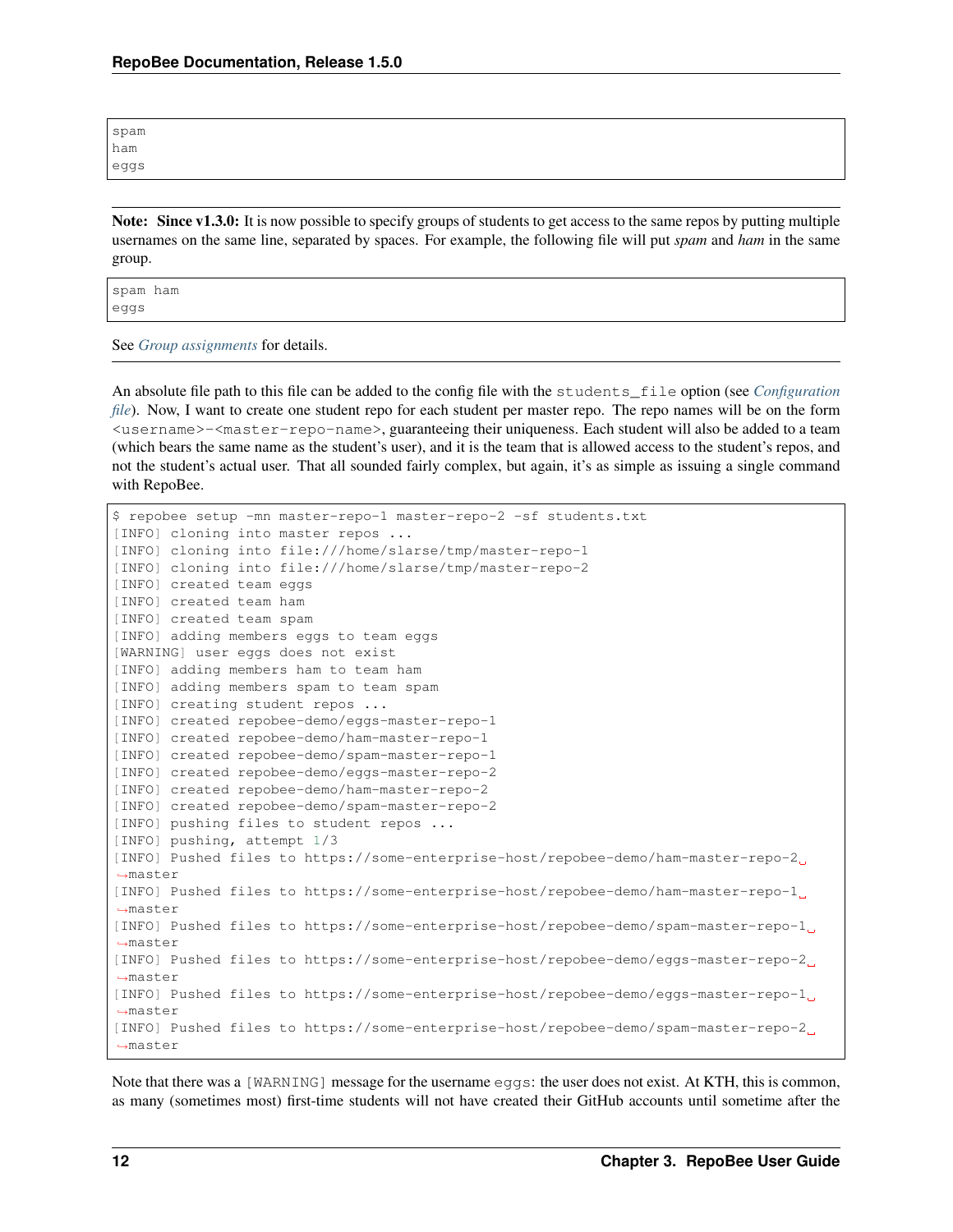course starts. These students will still have their repos created, but the users need to be added to their teams at a later time (to do this, simply run the setup command again for these students, once they have created accounts). This is one reason why we use teams for access privileges: it's easy to set everything up even when the students have yet to create their accounts (given that their usernames are pre-determined).

And that's it, the organization is primed and the students should have access to their repositories!

### <span id="page-16-0"></span>**3.2 Updating student repositories (the update command)**

Sometimes, we find ourselves in situations where it is necessary to push updates to student repositories after they have been published. As long as students have not started working on their repos, this is fairly simple: just push the new files to all of the related student repos. However, if students have started working on their repos, then we have a problem. Let's start out with the easy case where no students have worked on their repos.

#### **3.2.1 Scenario 1: Repos are unchanged**

Let's say that we've updated master-repo-1, and that users spam, ham and eggs should get the updates. Then, we simply run update like this:

```
$ repobee update -mn master-repo-1 -s spam eggs ham
[INFO] cloning into master repos ...
[INFO] cloning into https://some-enterprise-host/repobee-demo/master-repo-1
[INFO] pushing files to student repos ...
[INFO] pushing, attempt 1/3
[INFO] Pushed files to https://some-enterprise-host/repobee-demo/spam-master-repo-1
˓→master
[INFO] Pushed files to https://some-enterprise-host/repobee-demo/eggs-master-repo-1
˓→master
[INFO] Pushed files to https://some-enterprise-host/repobee-demo/ham-master-repo-1
˓→master
[INFO] done!
```
That's all there is to it for this super simple case. But what if ham had started working on ham-master-repo-1?

Note: Here,  $-$ s spam eggs ham was used to directly specify student usernames on the command line, instead of pointing to a students file with -sf students.txt. All commands that require you to specify student usernames can be used with either the  $-s$   $-$ students or the  $-s$   $-$ students-file options.

#### **3.2.2 Scenario 2: At least 1 repo altered**

Let's assume now that ham has started working on the repo. Since we do not force pushes (that would be irresponsible!) to the student repos, the push to ham-master-repo-1 will be rejected. This is good, we don't want to overwrite a student's progress because we messed up with the original repository. There are a number of things one *could* do in this situation, but in RepoBee, we opted for a very simple solution: open an issue in the student's repo that explains the situation.

Important: If we don't specify an issue to repobee update, rejected pushes will simply be ignored.

So, let's first create that issue. It should be a Markdown-formatted file, and the first line in the file will be used as the title. Here's an example file called issue.md.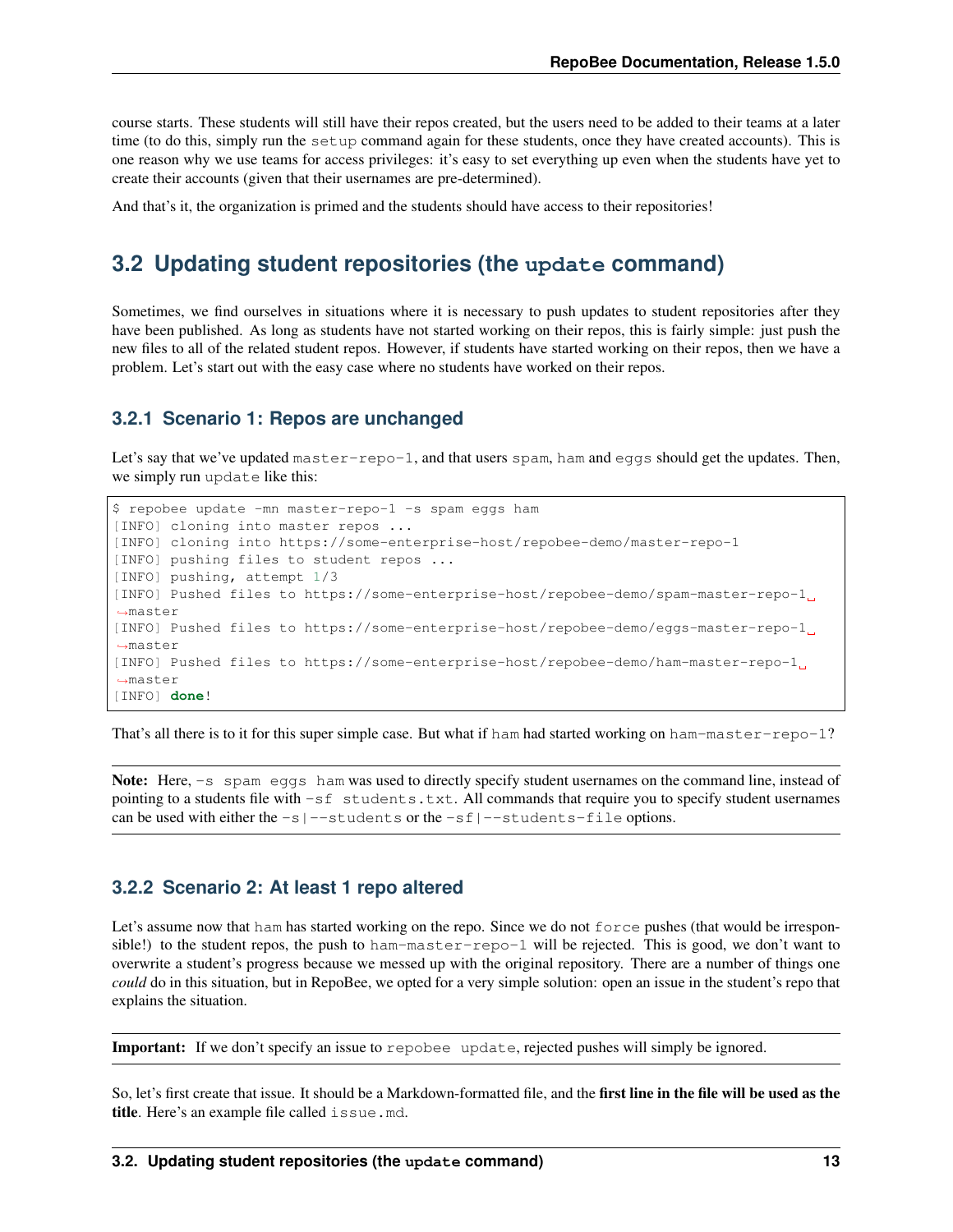```
This is a nice title
### Sorry, we messed up!
There are some grave issues with your repo, and since you've pushed to the
repo, you need to apply these patches yourself.
<EXPLAIN CHANGES>
```
Something like that. If the students have used  $\text{qit}$  for a while, it may be enough to include the ouptut from  $\text{qit}$ diff, but for less experienced students, plain text is more helpful. Now it's just a matter of using repobee update and including issue.md with the  $-i$   $-$ issue argument.

```
$ repobee update -mn master-repo-1 -s spam eggs ham -i issue.md
[INFO] cloning into master repos ...
[INFO] cloning into https://some-enterprise-host/repobee-demo/master-repo-1
[INFO] pushing files to student repos ...
[INFO] pushing, attempt 1/3
[INFO] Pushed files to https://some-enterprise-host/repobee-demo/spam-master-repo-1
˓→master
[INFO] Pushed files to https://some-enterprise-host/repobee-demo/eggs-master-repo-1
˓→master
[ERROR] Failed to push to https://some-enterprise-host/repobee-demo/ham-master-repo-1
return code: 128
fatal: repository 'https://some-enterprise-host/repobee-demo/ham-master-repo-1/' not
ightharpoonupfound
[WARNING] 1 pushes failed ...
[INFO] pushing, attempt 2/3
[ERROR] Failed to push to https://some-enterprise-host/repobee-demo/ham-master-repo-1
return code: 128
fatal: repository 'https://some-enterprise-host/repobee-demo/ham-master-repo-1/' not
˓→found
[WARNING] 1 pushes failed ...
[INFO] pushing, attempt 3/3
[ERROR] Failed to push to https://some-enterprise-host/repobee-demo/ham-master-repo-1
return code: 128
fatal: repository 'https://some-enterprise-host/repobee-demo/ham-master-repo-1/' not
˓→found
[WARNING] 1 pushes failed ...
[INFO] Opening issue in repos to which push failed
[INFO] Opened issue ham-master-repo-1/#1-'Nice title'
[INFO] done!
```
Note that RepoBee tries to push 3 times before finally giving up and opening an issue. This is because pushes can fail for other reasons than rejections, such as timeouts and other network errors.

**Note:** If you forget to specify the  $-i$  -issue argument and get a rejection, you may simply rerun update and add it. All updated repos will simply be listed as up-to-date, and the rejecting repos will still reject the push! However, be careful not to run update with  $-i$  multiple times, as it will then open the same issue multiple times.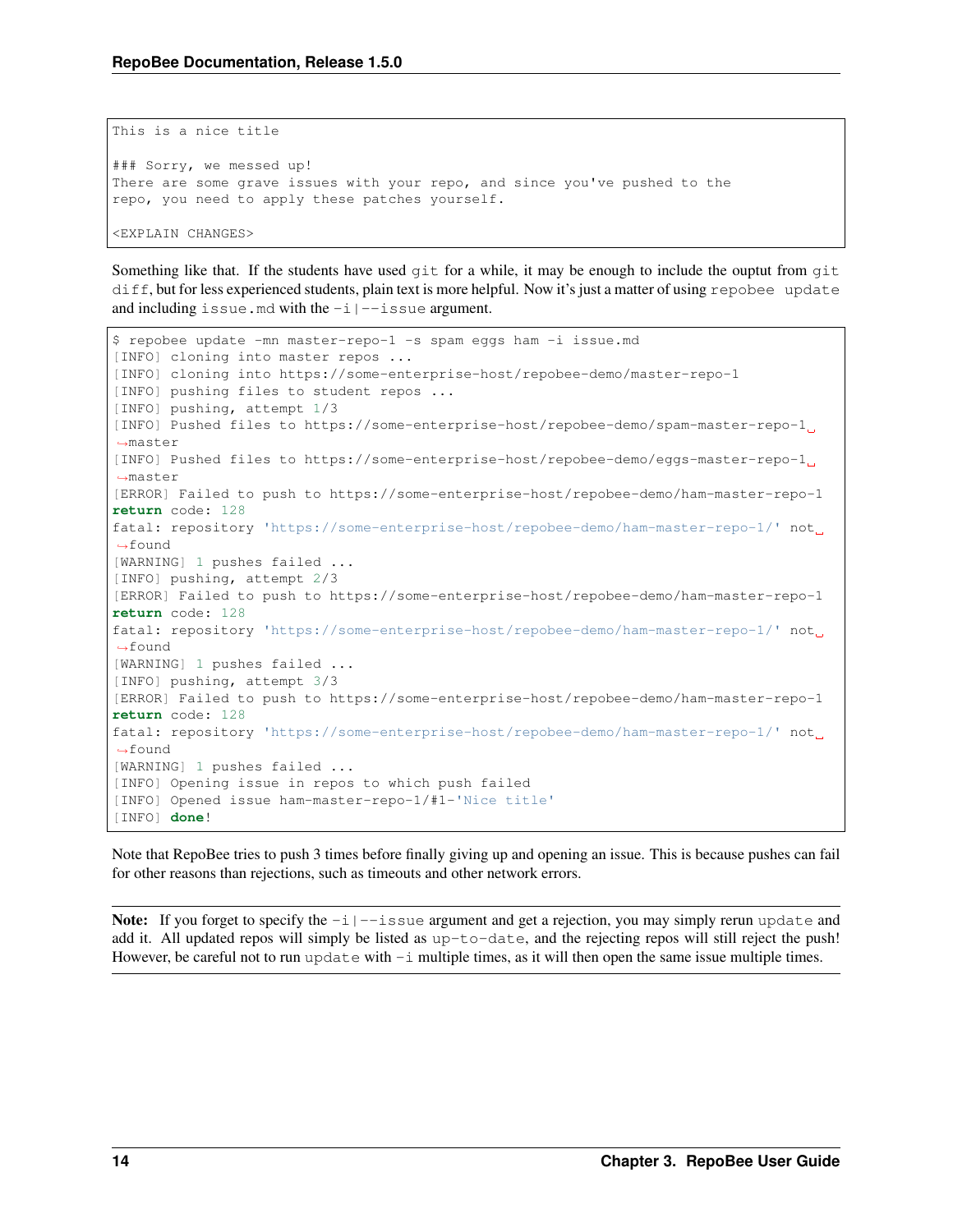# <span id="page-18-0"></span>**3.3 Opening and Closing issues (the open-issues and close-issues commands)**

Sometimes, the best way to handle an error in a repo is to simply notify affected students about it. This is especially true if the due date for the assignment is rapidly approaching, and most students have already started modifying their repositories. Therefore, RepoBee provides the open-issues command, which can open issues in bulk. When the time is right (perhaps after the deadline has passed), issues can be closed with the close-issues command.

#### <span id="page-18-1"></span>**3.3.1 Opening Issues**

The open-issues command is very simple. Before we use it, however, we need to write a Markdown-formatted issue. Just like with the update command, the first line of the file is the title. Here is issue.  $md$ :

```
An important announcement
### Dear students
I have this important announcement to make.
Regards,
_The Announcer_
```
Awesome, that's an excellent issue. Let's open it in the master-repo-2 repo for our dear students spam, eggs and ham, who are listed in the students.txt file (see *[Setup student sepositories](#page-14-0)*).

```
$ repobee open-issues -mn master-repo-2 -sf students.txt -i issue.md
[INFO] Opened issue spam-master-repo-2/#1-'An important announcement'
[INFO] Opened issue eggs-master-repo-2/#1-'An important announcement'
[INFO] Opened issue ham-master-repo-2/#1-'An important announcement'
```
From the output, we can read that in each of the repos, an issue with the title An important announcement was opened as issue nr 1 (#1). The number isn't that important, it's mostly good to note that the title was fetched correctly. And that's it! Neat, right?

#### <span id="page-18-2"></span>**3.3.2 Closing Issues**

Now that the deadline has passed for master-repo-2, we want to close the issues opened in *[open](#page-18-1)*. The close-issues command takes a *regex* that runs against titles. All issues with matching titles are closed. While you *can* make this really difficult, closing all issues with the title An important announcement is simple: we provide the regex \AAn important announcement\Z.

```
$ repobee close-issues -mn master-repo-2 -sf students.txt -r '\AAn important
˓→announcement\Z'
[INFO] closed issue spam-master-repo-2/#1-'An important announcement'
[INFO] closed issue eggs-master-repo-2/#1-'An important announcement'
[INFO] closed issue ham-master-repo-2/#1-'An important announcement'
```
And there we go, easy as pie!

Note: Enclosing a regex expression in  $\setminus A$  and  $\setminus Z$  means that it must match from the start of the string to the end of the string. So, the regex used here *will* match the title An important announcement, but it will *not* match e.g. An important anouncement and lunch or Hey An important announcement. In other words, it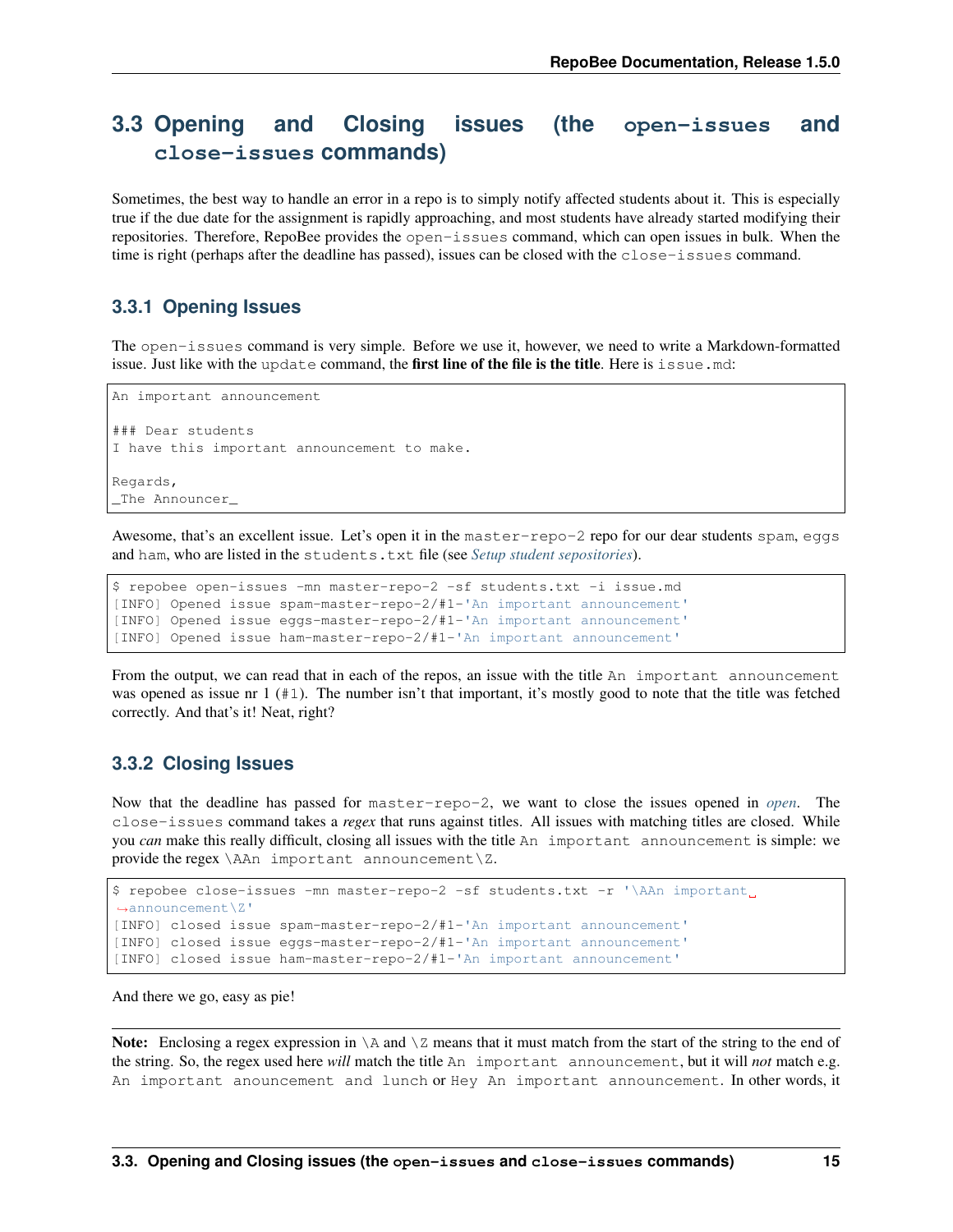matches exactly the title An important announcement, and nothing else. Not even an extra space or linebreak is allowed.

#### **3.3.3 Listing Issues**

It can often be interesting to check what issues exist in a set of repos, especially so if you're a teaching assistant who just doesn't want to leave your trusty terminal. This is where the list-issues command comes into play. Typically, we are only interested in open issues, and can then use list issues like so:

```
$ repobee list-issues -mn master-repo-2 -sf students.txt
[INFO] spam-master-repo-2/#1: Grading Criteria created 2018-09-12 18:20:56 by glassey
[INFO] eggs-master-repo-2/#1: Grading Criteria created 2018-09-12 18:20:56 by glassey
[INFO] ham-master-repo-2/#1: Grading Criteria created 2018-09-12 18:20:56 by glassey
```
So, just grading critera issues posted by the user glassey. What happened to the important announcements? Well, they are closed. If we want to se closed issues, we must specifically say so with the  $-\text{closed argument}$ .

```
$ repobee list-issues -mn master-repo-2 -sf students.txt --closed
[INFO] spam-master-repo-2/#2: An important announcement created 2018-09-17 17:46:43
˓→by slarse
[INFO] eggs-master-repo-2/#2: An important announcement created 2018-09-17 17:46:43
˓→by slarse
[INFO] ham-master-repo-2/#2: An important announcement created 2018-09-17 17:46:43
˓→by slarse
```
Other interesting arguments include  $--a11$  for both open and closed issues,  $--show-body$  for showing the body of each issue, and --author <username> for filtering by author. There's not much more to it, see repobee list-issues -h for complete and up-to-date information on usage!

### <span id="page-19-0"></span>**3.4 Cloning Repos in Bulk (the clone command)**

It can at times be beneficial to be able to clone a bunch of student repos at the same time. It could for example be prudent to do this slightly after a deadline, as timestamps in a git commit can easily be altered (and are therefore not particularly trustworthy). Whatever your reason may be, it's very simple using the clone command. Again, assume that we have the students.txt file from *[Setup student sepositories](#page-14-0)*, and that we want to clone all student repos based on master-repo-1 and master-repo-2.

```
$ repobee clone -mn master-repo-1 master-repo-2 -sf students.txt
[INFO] cloning into student repos ...
[INFO] Cloned into https://some-enterprise-host/repobee-demo/spam-master-repo-1
[INFO] Cloned into https://some-enterprise-host/repobee-demo/ham-master-repo-1
[INFO] Cloned into https://some-enterprise-host/repobee-demo/ham-master-repo-2
[INFO] Cloned into https://some-enterprise-host/repobee-demo/eggs-master-repo-1
[INFO] Cloned into https://some-enterprise-host/repobee-demo/spam-master-repo-2
[INFO] Cloned into https://some-enterprise-host/repobee-demo/eggs-master-repo-2
```
Splendid! That's really all there is to the basic functionality, the repos should now be in your current working directory. There is also a possibility to run automated tasks on cloned repos, such as running test suites or linters. If you're not satisfied with the tasks on offer, you can define your own. Read more about it in the *[Plugins for repobee](#page-24-0)* section.

Note: [For security reasons,](https://github.blog/2012-09-21-easier-builds-and-deployments-using-git-over-https-and-oauth/) RepoBee doesn't actually use git clone to clone repositories. Instead, RepoBee clones by initializing the repository and running git pull. The practical implication is that you can't simply enter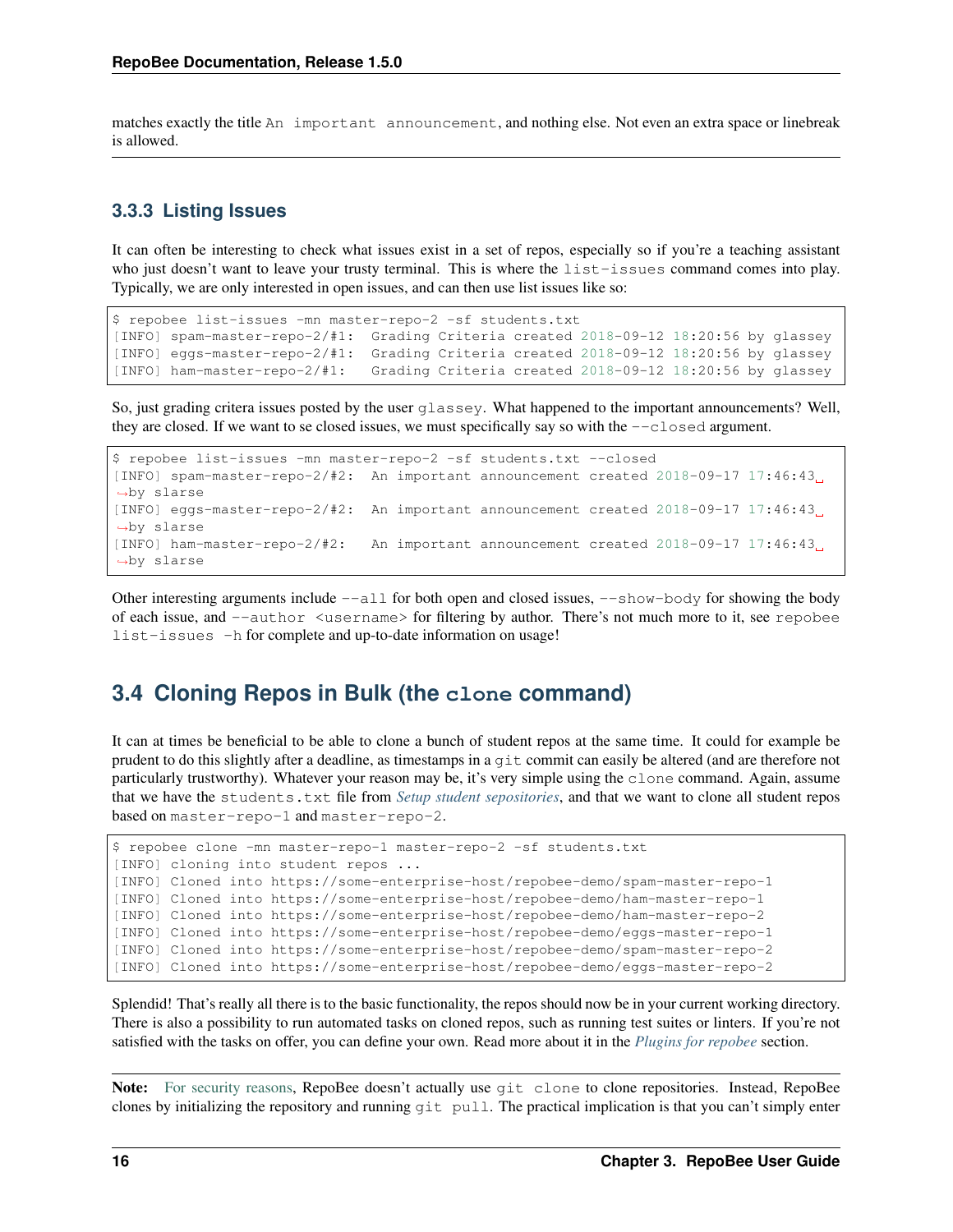a repository that's been cloned with RepoBee and run git pull to fetch updates, as there will be no remote set. Run repobee clone again instead.

### <span id="page-20-0"></span>**3.5 Peer review (assign-reviews and purge-review-teams commands)**

Peer reviewing is an important part of a programming curriculum, so of course RepoBee facilitates this! The relevant commands are assign-reviews and purge-review-teams. Like much of the other functionality in RepoBee, the peer review functionality is built around teams and limited access privileges. In short, every student repo up for review gets an associated peer review team generated, which has pull access to the repo. Each student then gets added to 0 < N < num\_students peer review teams, and are to open a peer review issue in the associated repos. This is at least the the default. See *[Selecting peer review allocation algorithm](#page-24-1)* for other available review allocation schemes.

Important: The commands assign-peer-reviews, purge-peer-review-teams and check-peer-review-progress have been renamed assign-reviews, purge-review-teams and check-reviews, respectively. The functionality is unchanged, and the old commands will continue to work until  $v2.0.0$  is released. At that point, the old commands will be removed.

#### <span id="page-20-1"></span>**3.5.1 Getting started with peer reviews using assign-reviews**

The bulk of the work is performed by assign-reviews. Let's have a look at the help message (i.e. run repobee assign-reviews -h):

```
$ repobee assign-reviews -h
usage: repobee assign-reviews [-h]
                               (-sf STUDENTS_FILE | -s STUDENTS [STUDENTS ...])
                               [-o ORG_NAME] [-g GITHUB_BASE_URL] [-t TOKEN]
                               [-tb] -mn MASTER_REPO_NAMES
                               [MASTER_REPO_NAMES ...] [-n N] [-i ISSUE]
For each student repo, create a review team with pull access named
<student>-<master_repo_name>-review and randomly assign other students to it.
All students are assigned to the same amount of review teams, as specified by
`--num-reviews`. Note that `--num-reviews` must be strictly less than the
amount of students.
optional arguments:
 -h, --help show this help message and exit
 -sf STUDENTS_FILE, --students-file STUDENTS_FILE
                       Path to a list of student usernames.
 -s STUDENTS [STUDENTS ...], --students STUDENTS [STUDENTS ...]
                       One or more whitespace separated student usernames.
 -o ORG_NAME, --org-name ORG_NAME
                       Name of the target organization
 -g GITHUB_BASE_URL, --github-base-url GITHUB_BASE_URL
                       Base url to a GitHub v3 API. For enterprise, this is
                       usually `https://<HOST>/api/v3`
 -t TOKEN, --token TOKEN
                       OAUTH token for the GitHub instance. Can also be
```
(continues on next page)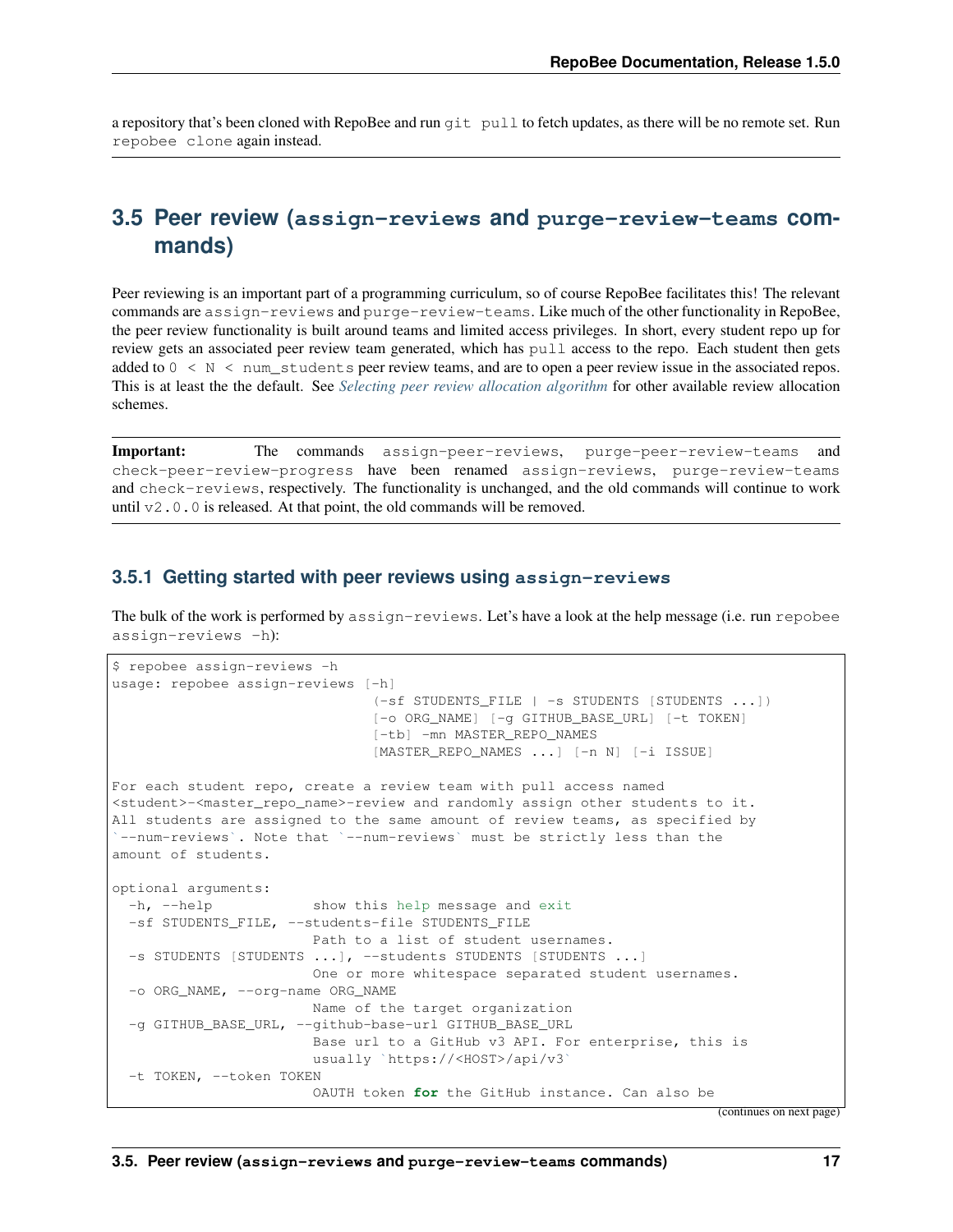(continued from previous page)

```
specified in the `REPOBEE_OAUTH` environment
                       variable.
 -tb, --traceback Show the full traceback of critical exceptions.
 -mn MASTER_REPO_NAMES [MASTER_REPO_NAMES ...], --master-repo-names MASTER_REPO_
˓→NAMES [MASTER_REPO_NAMES ...]
                       One or more names of master repositories. Names must
                       either refer to local directories, or to master
                       repositories in the target organization.
 -n N, --num-reviews N
                       Assign each student to review n repos (consequently,
                       each repo is reviewed by n students). n must be
                       strictly smaller than the amount of students.
 -i ISSUE, --issue ISSUE
                       Path to an issue to open in student repos. If
                       specified, this issue will be opened in each student
                       repo, and the body will be prepended with user
                       mentions of all students assigned to review the repo.
                       NOTE: The first line is assumed to be the title.
```
Most of this, we've seen before. The only non-standard arguments are  $-\text{issue}$  and  $-\text{num-review}$ s, the former of which we've actually already seen in the open-issues command (see *[Opening Issues](#page-18-1)*). I will assume that both --github-base-url and --org-name are already configured in the configuration file (if you don't know what this mean, have a look at *[Configuration file](#page-30-2)*). Thus, the only things we must specify are  $--$ students/ --students-file and --num-reviews (--issue is optional, more on that later). Let's make a minimal call with the assign-reviews command, and then inspect the log output to figure out what happened. Recall that students.txt lists our three favorite students spam, ham and eggs (see *[Setup student sepositories](#page-14-0)*).

```
$ repobee assign-reviews -mn master-repo-1 -sf students.txt --num-reviews 2
# step 1
[INFO] created team spam-master-repo-1-review
[INFO] created team eggs-master-repo-1-review
[INFO] created team ham-master-repo-1-review
# step 2
[INFO] adding members eggs, ham to team spam-master-repo-1-review
[INFO] adding members ham, spam to team eggs-master-repo-1-review
[INFO] adding members spam, eggs to team ham-master-repo-1-review
# steps 3 and 4, interleaved
[INFO] opened issue eggs-master-repo-1/#1-'Peer review'
[INFO] adding team eggs-master-repo-1-review to repo eggs-master-repo-1 with 'pull'
˓→permission
[INFO] opened issue ham-master-repo-1/#2-'Peer review'
[INFO] adding team ham-master-repo-1-review to repo ham-master-repo-1 with 'pull'
˓→permission
[INFO] opened issue spam-master-repo-1/#2-'Peer review'
[INFO] adding team spam-master-repo-1-review to repo spam-master-repo-1 with 'pull'
˓→permission
```
The following steps were performed:

- 1. One review team per repo was created (<student>-master-repo-1-review).
- 2. Two students were added to each review team. Note that these allocations are \_random\_. For obvious resons, there can be at most num\_students-1 peer reviews per repo. So, in this case, we are at the maximum.
- 3. An issue was opened in each repo with the title Peer review, and a body saying something like You should peer review this repo.. The review team students were assigned to the issue as well (although this is not apparent from the logging).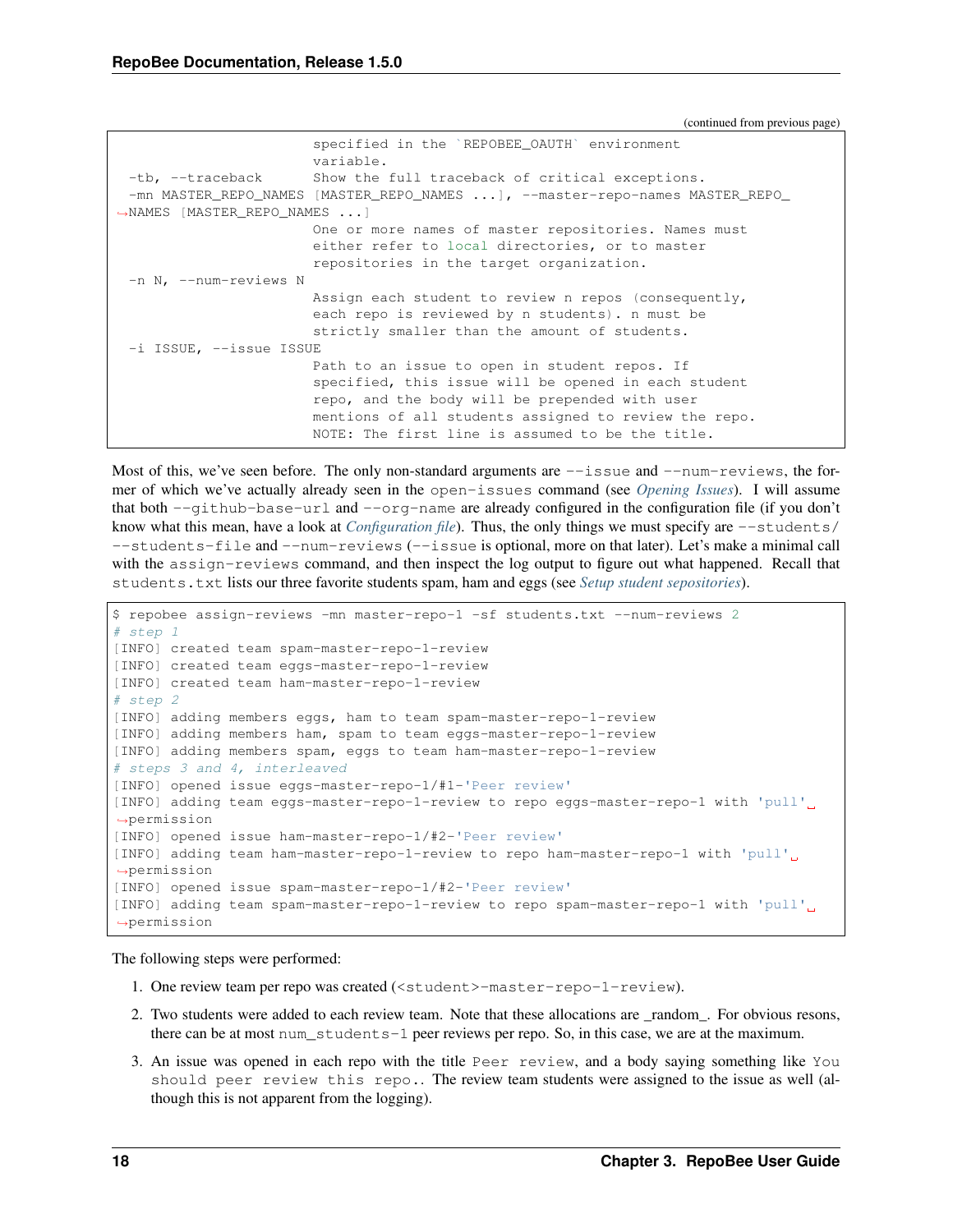4. The review teams were added to their corresponding repoos with pull permission. This permission allows members of the team to view the repo and open issues, but they can't push to (and therefore can't modify) the repo.

That's it for the basic functionality. The intent is that students should open an issue in every repo they are to peer review, with a specific title. The title can then be regexed in the upcoming check-review-progress to see which students assigned to the different peer review teams have created their review issue. Of course, other schemes can be cooked up, but that is my current vision of how I myself will use it. Now, let's talk a bit about that  $-\text{i}$ sue argument.

Important: Assigning peer reviews gives the reviewers read-access to the repos they are to review. This means that if you use issues to communicate grades/feedback to your students, the reviewers will also see this feedback! It is therefore important to remove the peer review teams (see *[Cleaning with purge-review-teams](#page-23-0)*).

#### **Specifying a custom issue**

The default issue is really meant to be replaced with something more specific to the course and assignment. For example, say that there were five tasks in the master-repo-2 repo, and the students should review tasks 2 and 3 based on some criteria. It would then be beneficial to specify this in the peer review issue, so we'll write up our own little issue to replace the default one. Remember that the first line is taken to be the title, in exactly the same way as issue files are treated in *[Opening Issues](#page-18-1)*.

Review of master-repo-2 Hello! The students assigned to this issue have been tasked to review this repo. Each of you should open \_one\_ issue with the title `Peer review` and the following content: ## Task 2 ### Code style Comments on code style, such as readability and general formatting. ### Time complexity Is the algorithm O(n)? If not, try to figure out what time complexity it is and point out what could have been done better. ## Task 3 ### Code style Comments on code style, such as readabilty and general formatting.

Assuming the file was saved as issue.md, we can now run the command specifying the issue like this:

\$ repobee assign-reviews -mn master-repo-2 -sf students.txt --num-reviews 2 --issue ˓<sup>→</sup>issue.md [INFO] created team spam-master-repo-2-review [INFO] created team eggs-master-repo-2-review [INFO] created team ham-master-repo-2-review [INFO] adding members ham, eggs to team spam-master-repo-2-review [INFO] adding members spam, ham to team eggs-master-repo-2-review [INFO] adding members eggs, spam to team ham-master-repo-2-review [INFO] opened issue eggs-master-repo-2/#2-'Review of master-repo-2' [INFO] adding team eggs-master-repo-2-review to repo eggs-master-repo-2 with 'pull' ˓<sup>→</sup>permission [INFO] opened issue ham-master-repo-2/#2-'Review of master-repo-2'

(continues on next page)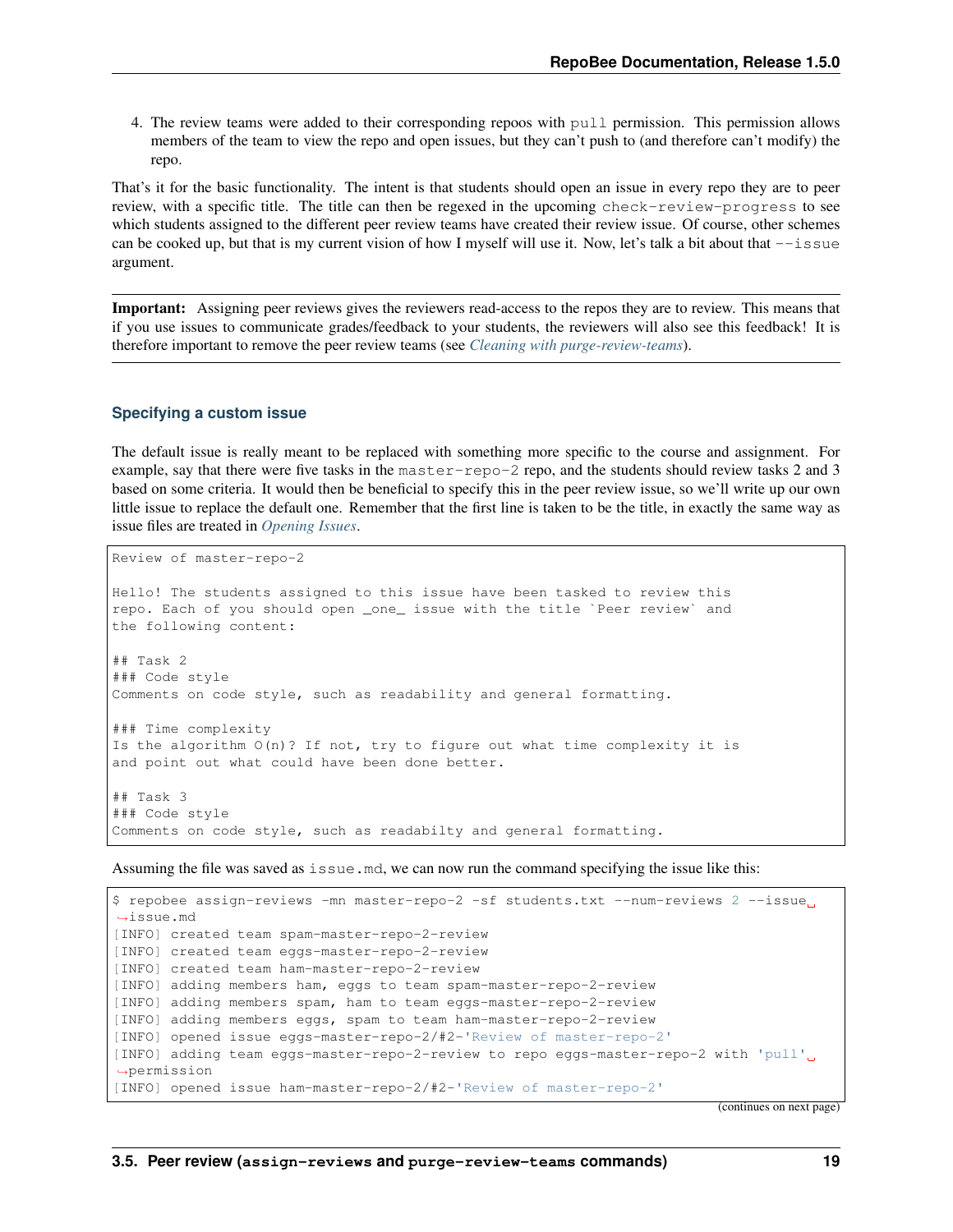(continued from previous page)

```
[INFO] adding team ham-master-repo-2-review to repo ham-master-repo-2 with 'pull'
˓→permission
[INFO] opened issue spam-master-repo-2/#2-'Review of master-repo-2'
[INFO] adding team spam-master-repo-2-review to repo spam-master-repo-2 with 'pull'
˓→permission
```
As you can tell from the last few lines, the title is the one specified in the issue, and not the default title as it was before. And that's pretty much it for setting up the peer review repos.

#### <span id="page-23-0"></span>**3.5.2 Cleaning with purge-review-teams**

The one downside of using teams for access privileges is that we bloat the organization with a ton of teams. Once the deadline has passed and all peer reviews are done, there is little reason to keep them (in my mind). Therefore, the purge-review-teams command can be used to remove all peer review teams for a given set of student repos. Let's say that we're completely done with the peer reviews of master-repo-1, and want to remove the review teams. It's as simple as:

```
$ repobee purge-review-teams -mn master-repo-1 -sf students.txt
[INFO] deleted team eggs-master-repo-1-review
[INFO] deleted team ham-master-repo-1-review
[INFO] deleted team spam-master-repo-1-review
```
And that's it, the review teams are gone. If you also want to close the related issues, you can simply use the close-issues command for that (see *[Closing Issues](#page-18-2)*). purge-review-teams plays one more important role: if you mess something up when assigning the peer reviews. The next section details how you can deal with such a scenario.

#### **3.5.3 Messing up and getting back on track**

Let's say you messed something up with allocating the peer reviews. For example, if you left out a student, there is no easy way to rectify the allocations such that that student is included. Let's say we did just that, and forgot to include the student cabbage in the reviews for master-repo-2 back at *[Getting started with peer reviews using](#page-20-1) [assign-reviews](#page-20-1)*. We then do the following:

- 1. Check if any reviews have already been posted. This can easily be performed with repobee list-issues -mn master-repo-2 -sf students.txt -r '^Peer review\$' (assuming the naming conventions were followed!). Take appropriate action if you find any reviews already posted (appropriate being anything you see fit to alleviate the situation of affected students possibly being assigned new repos to review).
- 2. Purge the review teams with repobee purge-review-teams -mn master-repo-2 -sf students.txt
- 3. Close all review issues with repobee close-issues -mn master-repo-2 -sf students.txt -r '^Review of master-repo-2\$'
- 4. Create a new issue.md file apologetically explaining that you messed up:

```
Review of master-repo-2 (for real this time!)
Sorry, I messed up with the allocations previously. Disregard the previous
allocations (repo access has been revoked anyway).
```
5. Assign peer reviews again, with the new issue, with repobee assign-reviews -mn master-repo-2 -sf students.txt --num-reviews 2 --issue issue.md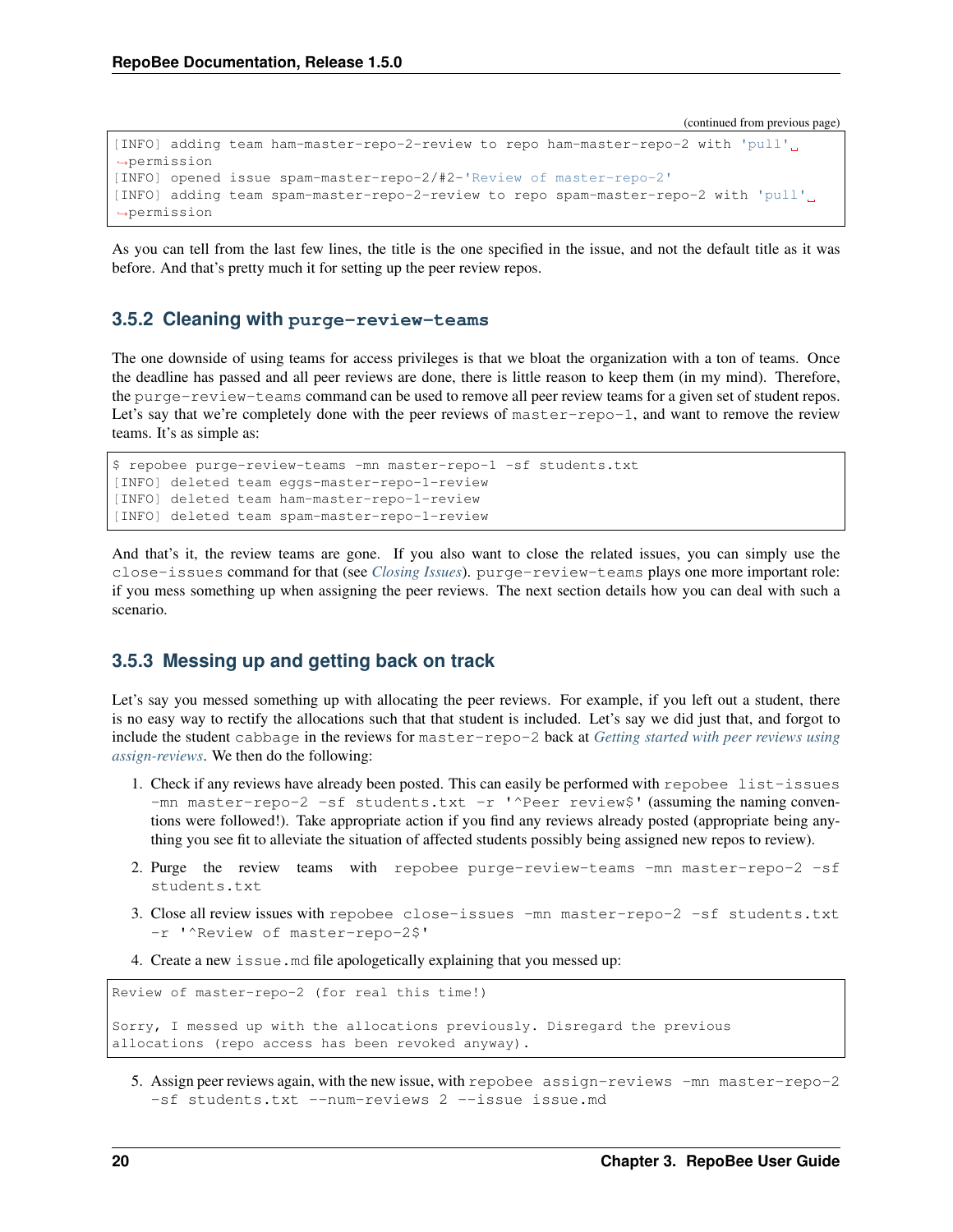And that's it! Disaster averted.

#### <span id="page-24-1"></span>**3.5.4 Selecting peer review allocation algorithm**

The default allocation algorithm is as described in *[Peer review \(assign-reviews and purge-review-teams commands\)](#page-20-0)*, and is suitable for when reviewers do not need to interact with the students whom they review. This is however not always the case, sometimes it is beneficial for reviewers to to interact with reviewees (is that a word?), especially if the peer review is done in the classroom. Because of this, RepoBee also provides a \_pairwise\_ allocation scheme, which allocates reviews such that if student A reviews student B, then student B reviews student A (except for an  $A \rightarrow B \rightarrow C \rightarrow A$  kind of deal in one group if there are an odd amount of students). This implemented as a plugin, so to run with this scheme, you add -p pairwise in front of the command.

\$ repobee -p pairwise assign-reviews -mn master-repo-1 -sf students.txt

Note that the pairwise algorithm ignores the  $-\text{num-reviews}$  argument, and will issue a warning if this is set (to anything but 1, but you should just not specify it). For more details on plugins in repobee, *[Plugins for repobee](#page-24-0)*.

### <span id="page-24-0"></span>**3.6 Plugins for repobee**

RepoBee defines a fairly simple but powerful plugin system that allows programmers to hook into certain execution points. To read more about the details of these hooks (and how to write your own plugins), see the [repobee-plug docs.](https://repobee-plug.readthedocs.io/en/latest/) Currently, plugins can hook into the clone command to perform arbitrary tasks on the cloned repos (such as running test classes), and the assign-reviews command, to change the way reviews are assigned.

### <span id="page-24-2"></span>**3.6.1 Using Existing Plugins**

You can specify which plugins you want to use either by adding them to the configuration file, or by specifying them on the command line. Personally, I find it most convenient to specify plugins on the command line. To do this, we can use the -p|--plug option *before* any other options. The reson the plugins must go before any other options is that some plugins add command line arguments, and must therefore be parsed separately. As an example, we can activate the *[builtins](#page-25-0)* javac and pylint like this:

\$ repobee -p pylint -p javac clone -mn master-repo-1 -sf students.txt

This will clone the repos, and the run the plugins on the repos. We can also specify the default plugins we'd like to use in the configuration file by adding the plugins option under the [DEFAULT] section. Here is an example of using the *[builtins](#page-25-0)* javac and pylint.

```
[DEFAULTS]
plugins = javac, pylint
```
Like with all other configuration values, they are only used if no command line options are specified. If you have defaults specified, but want to run without any plugins, you can use the --no-plugins, which disables plugins.

Important: The order plugins are specified in is significant and implies the execution order of the plugins. This is useful for plugins that rely on the results of other plugins. This system for deciding execution order may be overhauled in the future, if anyone comes up with a better idea.

Some plugins can be further configured in the configuration file by adding new headers. See the documentation of the specific plugins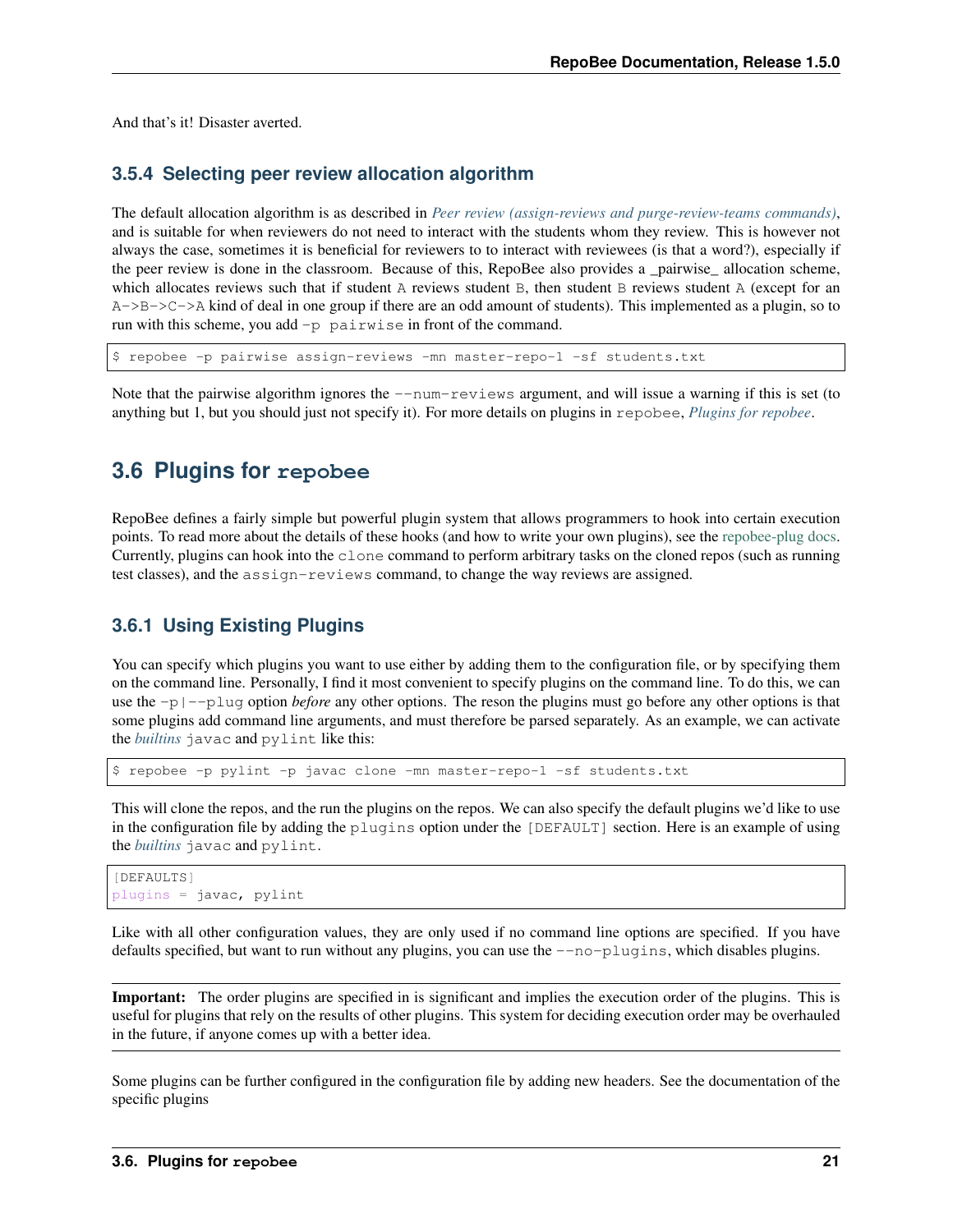#### **3.6.2 Built-in plugins for repobee assign-reviews**

RepoBee ships with two plugins for the assign-reviews command. The first of these is the  $defaults$  plugin, which provides the default allocation algorithm. As the name suggests, this plugin is loaded by default, without the user specifying anything. The second plugin is the  $pairwise$  plugin. This plugin will divide N students into  $N/2$ groups of 2 students (and possibly one with 3 students, if  $N$  is odd), and have them peer review the other person in the group. The intention is to let students sit together and be able to ask questions regarding the repo they are peer reviewing. To use this allocation algorithm, simply specify the plugin with -p pairwise to override the default algorithm. Note that this plugin ignores the --num-reviews argument.

#### <span id="page-25-0"></span>**3.6.3 Built-in Plugins for repobee clone**

RepoBee currently ships with two built-in plugins: javac and pylint. The former attempts to compile all .java files in each cloned repo, while the latter runs [pylint](https://www.pylint.org/) on every . py file in each cloned repo. These plugins are mostly meant to serve as demonstarations of how to implement simple plugins in the repobee package itself.

#### **pylint**

The pylint plugin is fairly simple: it finds all .py files in the repo, and runs pylint on them individually. For each file somefile.py, it stores the output in the file somefile.py.lint in the same directory. That's it, the pylint plugin has no other features, it just does its thing.

Important: [pylint](https://www.pylint.org/) must be installed and accessible by the script for this plugin to work!

#### **javac**

The javac plugin runs the Java compiler program javac on all  $\cdot$  java files in the repo. Note that it tries to compile *all* files at the same time.

#### **CLI Option**

javac adds a command line option  $-i$  |--ignore to repobee clone, which takes a space-separated list of files to ignore when compiling.

#### **Configuration**

javac also adds a configuration file option ignore taking a comma-separated list of files, which must be added under the  $\lceil$  javac] section. Example:

```
[DEFAULTS]
plugins = javac
[javac]
ignore = Main.java, Canvas.java, Other.java
```
Important: The javac plugin requires javac to be installed and accessible from the command line. All JDK distributions come with javac, but you must also ensure that it is on the PATH variable.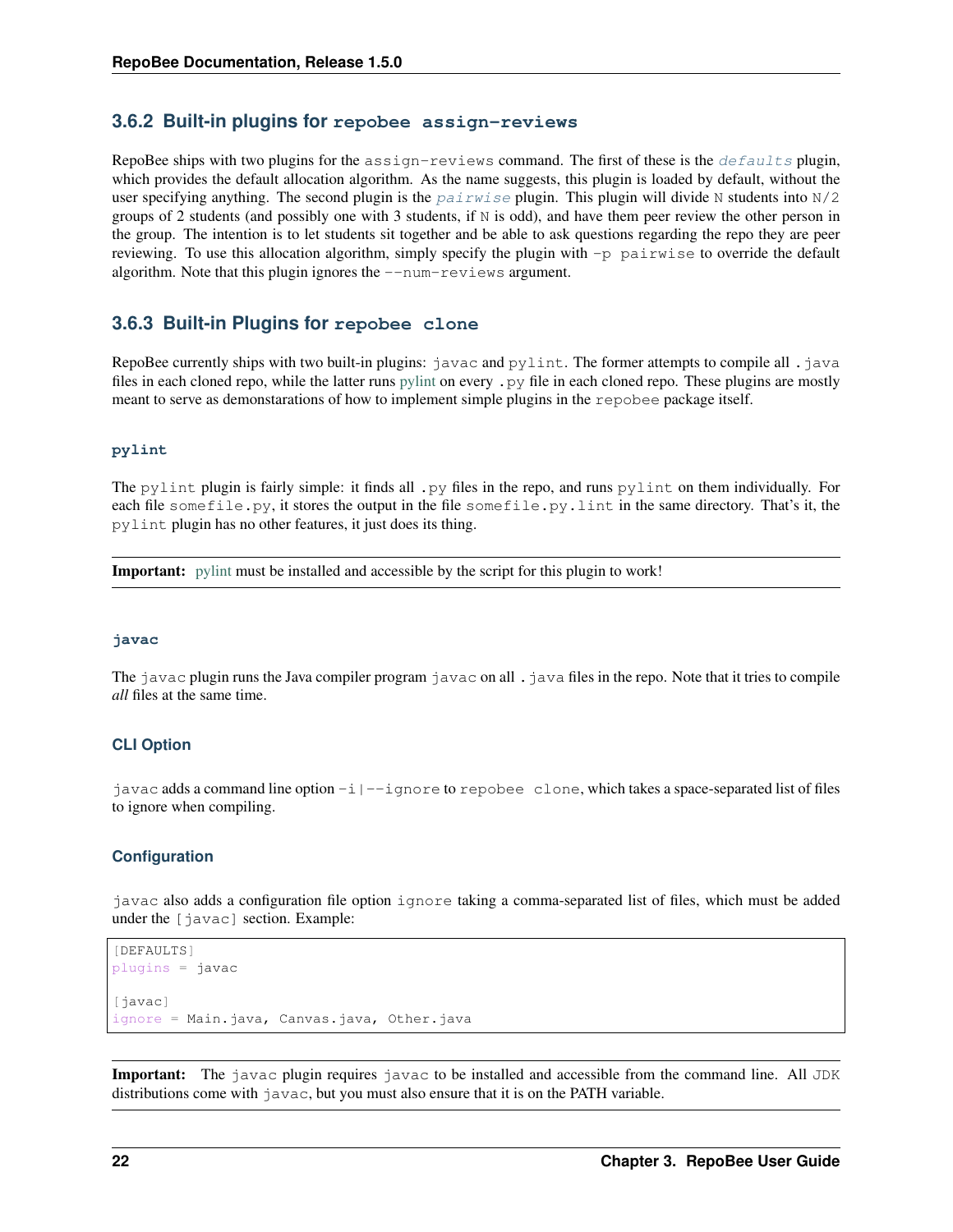### **3.6.4 External Plugins**

It's also possible to use plugins that are not included with RepoBee. Following the conventions defined in the [repobee](https://repobee-plug.readthedocs.io/en/latest/)[plug docs,](https://repobee-plug.readthedocs.io/en/latest/) all plugins uploaded to PyPi should be named repobee-<plugin>, where <plugin> is the name of the plugin and thereby the thing to add to the plugins option in the configuration file. Any options for the plugin itself should be located under a header named  $[\langle \text{pluqin} \rangle]$ . For example, if I want to use the [repobee-junit4](https://github.com/repobee/repobee-junit4) plugin, I first install it:

python3 -m pip install repobee-junit4

and then use for example this configuration file to activate the plugin, and define some defaults:

```
[DEFAULTS]
plugins = junit4
[junit4]
hamcrest_path = /absolute/path/to/hamcrest-1.3.jar
junit_path = /absolute/path/to/junit-4.12.jar
```
Important: If the configuration file exeists, it *must* contain the [DEFAULTS] header, even if you don't put anything in that section. This is to minimize the risk of subtle misconfiguration errors by novice users. If you only want to configure plugins, just add the [DEFAULTS] header by itself, without options, to meet this requirement.

## <span id="page-26-0"></span>**3.7 Migrate repositories into the target (or master) organization (migrate command)**

Migrating repositories into an organization can be useful in a few cases. You may have repos that should be accessible to students and need to be moved across course rounds, or you might be storing your master repos in the target organization and need to migrate them for each new course round. To migrate repos into the target organization, they must be local on disc. Assuming we have the repos master-repo-1 and master-repo-2 in the current working directory (i.e. local repos), all we have to do is this:

Note: Prior to v1.4.0, the migrate command also accepted urls with the  $-mu$  option. This functionality was abruptly removed due to implementation issues, and is unlikely to appear again because of its limited use.

```
$ repobee migrate -mn master-repo-1 master-repo-2
[INFO] cloning into file:///some/directory/path/master-repo-1
[INFO] cloning into file:///some/directory/path/master-repo-2
[INFO] created repobee-demo/master-repo-1
[INFO] created repobee-demo/master-repo-2
[INFO] pushing, attempt 1/3
[INFO] Pushed files to https://some-enterprise-host/repobee-demo/master-repo-1 master
[INFO] Pushed files to https://some-enterprise-host/repobee-demo/master-repo-2 master
[INFO] done!
```
Important: If you want to use this command to migrate repos into a master organization, you must specify it with the --org-name option here (instead of the --master-org-name).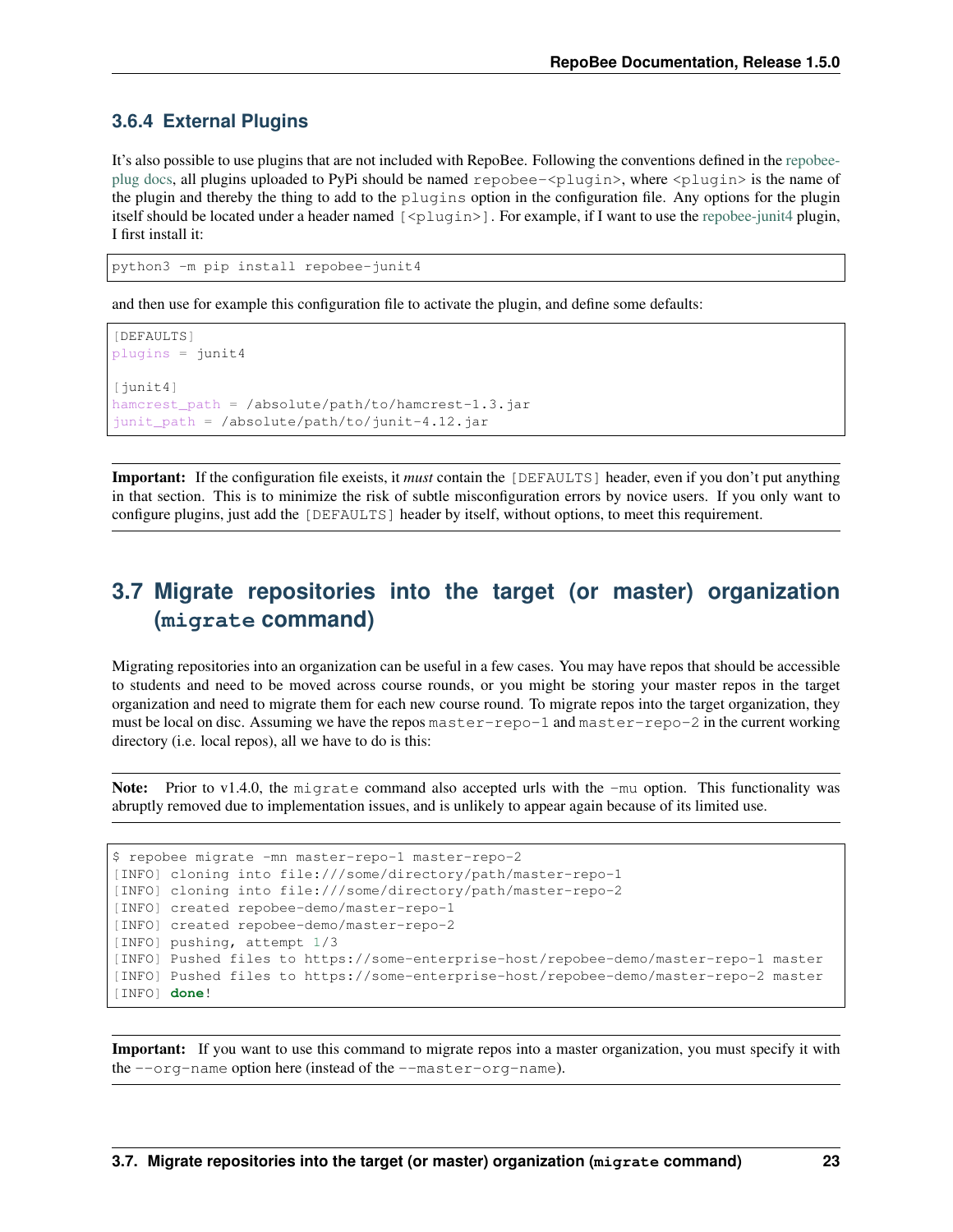What happens here is pretty straightforward, except for the local repos being cloned, which is an implementation detail that does not need to be thought further of. Note that only the defualt branch is actually migrated, and pushed to master in the new repo. local repos are pushed to the master branch of the remote repo. Migrating several branches is something that we've never had a need to do, but if you do, please open an issue on GitHub with a feature request. migrate is perfectly safe to run several times, in case you think you missed something, or need to update repos. Running the same thing again without changing the local repos yields the following output:

```
$ repobee migrate -mn master-repo-1 master-repo-2
[INFO] cloning into file:///some/directory/path/master-repo-1
[INFO] cloning into file:///some/directory/path/master-repo-2
[INFO] repobee-demo/master-repo-1 already exists
[INFO] repobee-demo/master-repo-2 already exists
[INFO] pushing, attempt 1/3
[INFO] https://some-enterprise-host/repobee-demo/master-repo-1 master is up-to-date
[INFO] https://some-enterprise-host/repobee-demo/master-repo-2 master is up-to-date
[INFO] done!
```
In fact, all RepoBee commands that deal with pushing to or cloning from repos in some way are safe to run over and over. This is mostly because of how Git works, and has little to do with RepoBee itself.

### <span id="page-27-0"></span>**3.8 Group assignments**

Note: New in v1.3.0! This feature is in beta phase, please report any bugs you encounter on the GitHub issue tracker!

Important: The peer review commands (see *[Peer review \(assign-reviews and purge-review-teams commands\)](#page-20-0)*) do not currently support group assignments.

RepoBee supports group assignments such that multiple students are assigned to the same student repositories. To put students in a group, they need to be entered on the same line in the students file, separated by spaces. This is the only way to group students, the --s option on the command line does not support groups. As an example, if ham and spam should be in one group, and eggs solo, the following students file would work:

ham spam eggs

There is no difference in using RepoBee with student groups in the student file. For example, running the setup command from *[Setup student sepositories](#page-14-0)* would then have the following result:

```
$ repobee setup -mn master-repo-1 master-repo-2 -sf students.txt
[INFO] cloning into master repos ...
[INFO] cloning into file:///home/slarse/tmp/master-repo-1
[INFO] cloning into file:///home/slarse/tmp/master-repo-2
[INFO] created team eggs
[INFO] created team ham-spam
[INFO] adding members eggs to team eggs
[WARNING] user eggs does not exist
[INFO] adding members ham, spam to team ham-spam
[INFO] creating student repos ...
[INFO] created repobee-demo/eggs-master-repo-1
[INFO] created repobee-demo/ham-spam-master-repo-1
[INFO] created repobee-demo/eggs-master-repo-2
```
(continues on next page)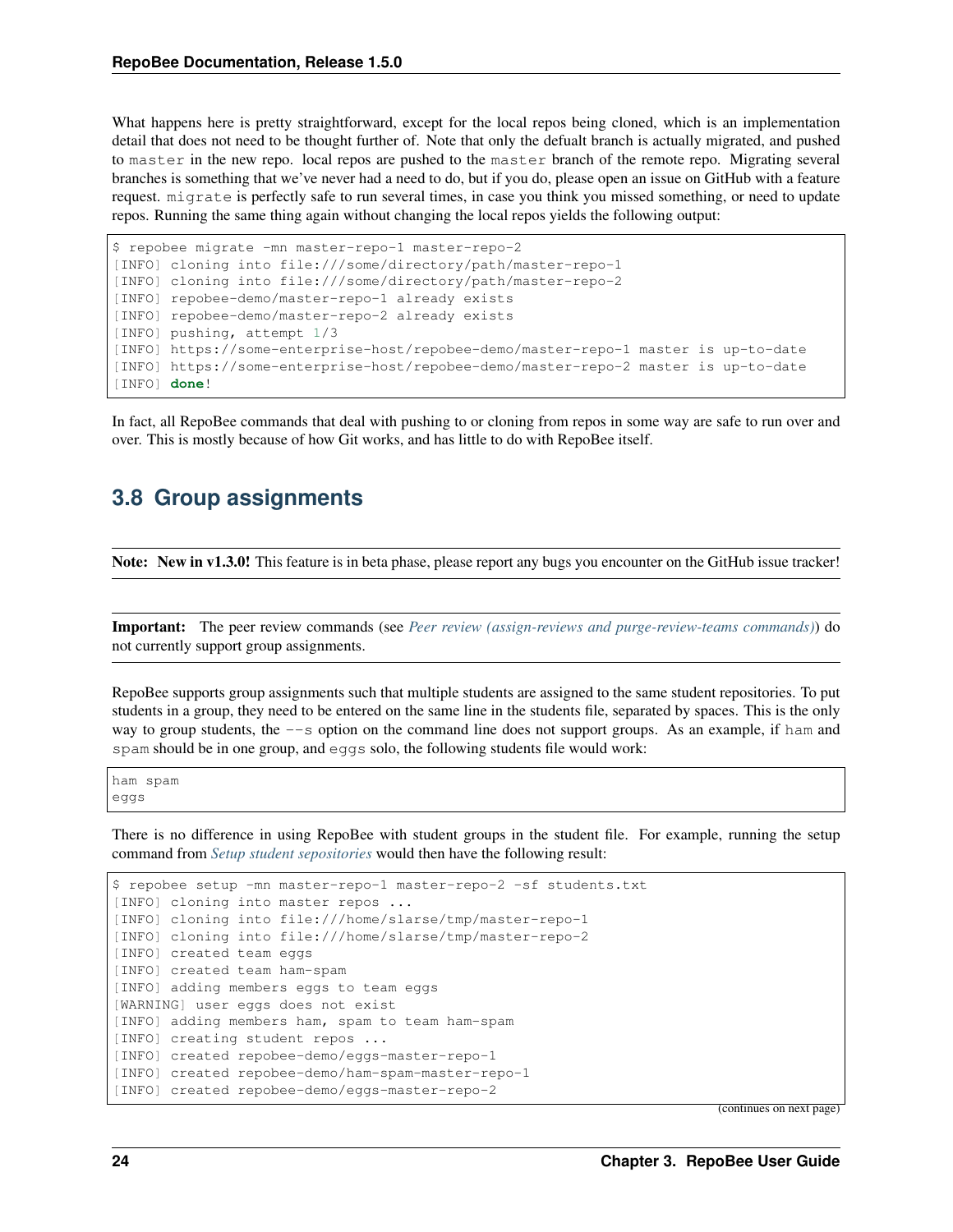(continued from previous page)

```
[INFO] created repobee-demo/ham-spam-master-repo-2
[INFO] pushing files to student repos ...
[INFO] pushing, attempt 1/3
[INFO] Pushed files to https://some-enterprise-host/repobee-demo/ham-spam-master-repo-
˓→2 master
[INFO] Pushed files to https://some-enterprise-host/repobee-demo/ham-spam-master-repo-
˓→1 master
[INFO] Pushed files to https://some-enterprise-host/repobee-demo/eggs-master-repo-2
˓→master
[INFO] Pushed files to https://some-enterprise-host/repobee-demo/eggs-master-repo-1
˓→master
```
Note the naming convention for group repos: <student-1>-<student-2>-[...]-<master-repo-name>. The associated teams follow the same convention, but without the trailing  $-\langle$ master-repo-name>. And that is all you need to know to start doing group assignments!

Warning: The naming scheme has a weakness: it can create fairly long names, and GitHub has a hard limit for repo names at 100 characters. RepoBee will therefore crash (on purpose) if a Team or repo name exceeds 100 characters. There is no workaround for this problem at the moment.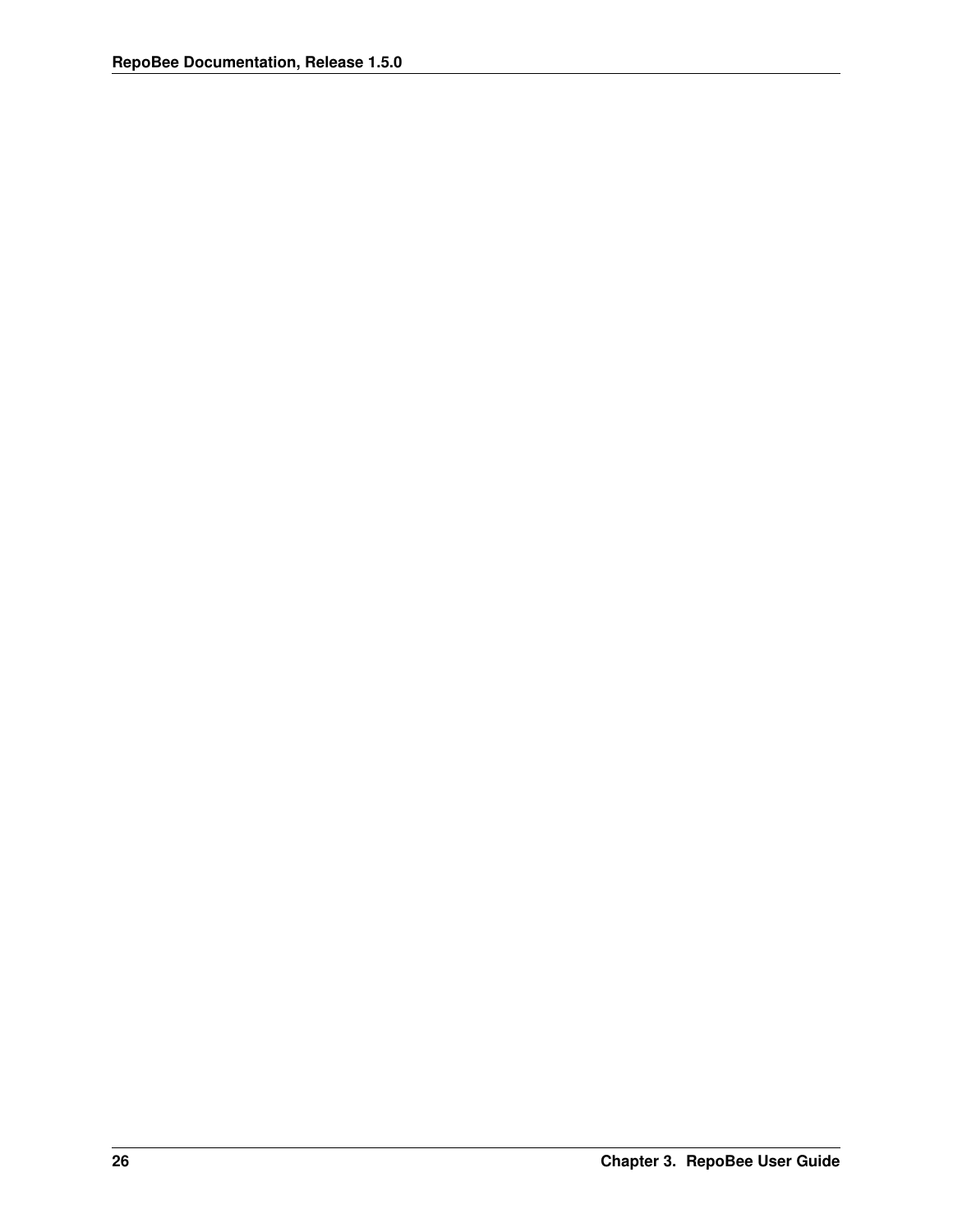# CHAPTER 4

## **Configuration**

<span id="page-30-0"></span>RepoBee does not *have* to be configured as all arguments can be provided on the command line, but doing so becomes very tedious, very quickly. It's typically a good idea to at least configure the *[OAUTH token](#page-30-1)*, as well as the GitHub base url (for the API) and your GitHub username (see *[Configuration file](#page-30-2)*).

Important: The *[RepoBee User Guide](#page-12-0)* expects there to be a configuration file as described in *[Getting started \(the](#page-12-1) [show-config, verify-settings and setup commands\)](#page-12-1)*.

### <span id="page-30-1"></span>**4.1 OAUTH token**

For repobee to work at all, it needs access to an OAUTH token. See the [GitHub OAUTH docs](https://help.github.com/articles/creating-a-personal-access-token-for-the-command-line/) for how to create a token. Make sure that it has the repo and admin:org permissions. There are two ways to hand the token to repobee:

- 1. Put it in the REPOBEE\_OAUTH environment variable. On a unix system, this is as simple as export REPOBEE\_OAUTH=<YOUR\_TOKEN>
- 2. Put it in the configuration file (see *[Configuration file](#page-30-2)*).

### <span id="page-30-2"></span>**4.2 Configuration file**

An optional configuration file can be added, specifying defaults for several of the most frequently used cli options line options. This is especially useful for teachers ant TAs who are managing repos for a single course (and, as a consequence, a single organization).

```
[DEFAULTS]
github_base_url = https://some-api-v3-url
user = YOUR_USERNAME
org_name = ORGANIZATION_NAME
master_org_name = MASTER_ORGANIZATION_NAME
```
(continues on next page)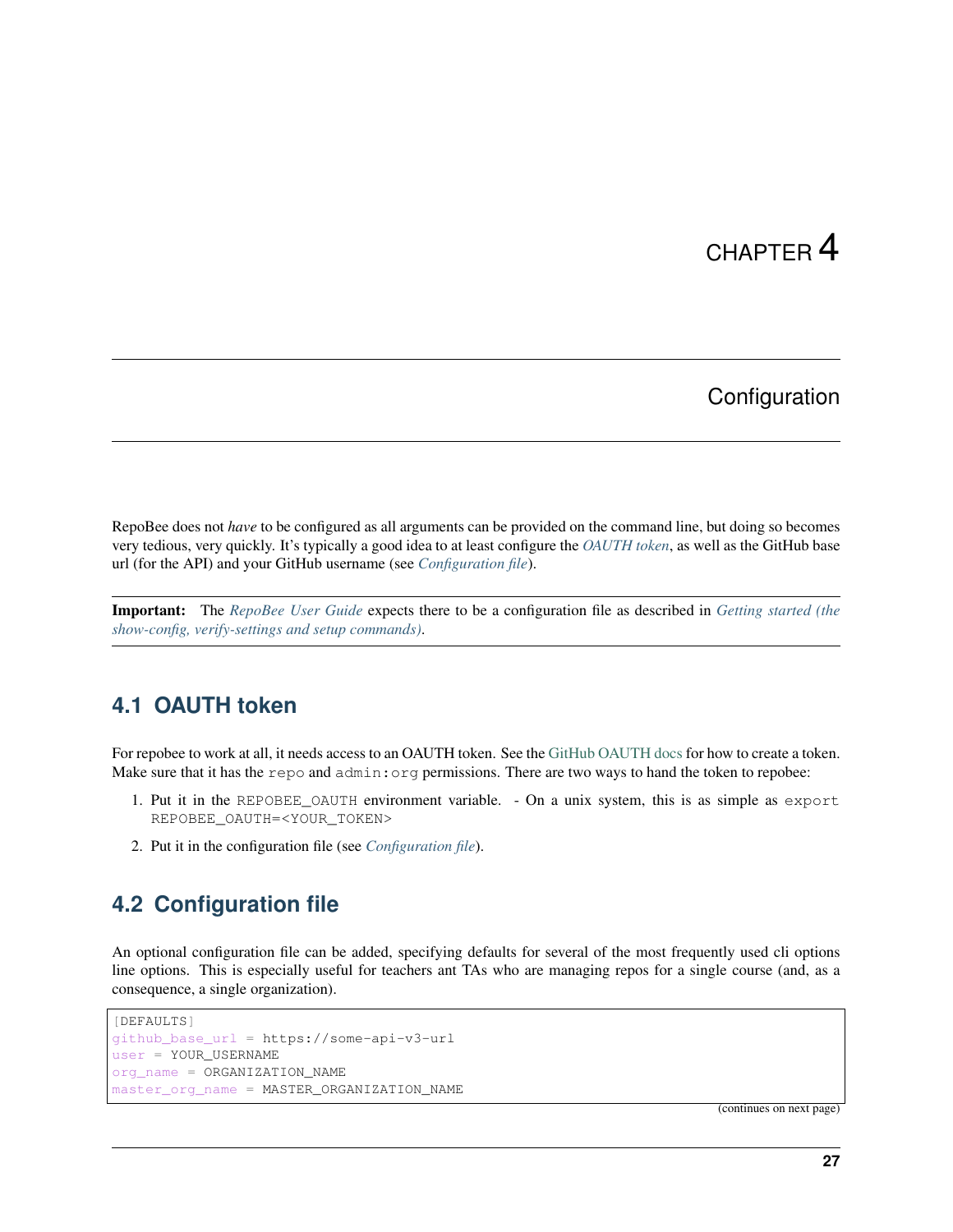(continued from previous page)

```
students_file = STUDENTS_FILE_ABSOLUTE_PATH
token = SUPER_SECRET_TOKEN
```
Important: If the configuration file exists, it *must* contain the [DEFAULTS] header. This is to minimize the risk of misconfiguration by novice users.

To find out where to place the configuration file (and what to name it), run repobee show-config. The configuration file can also be used to configure repobee plugins. See the *[Using Existing Plugins](#page-24-2)* section for more details.

Important: Do note that the configuration file contains only default values. Specifying any of the parameters on the command line will override the configuration file's values.

Note: You can run repobee verify-settings to verify the basic configuration. This will check the most important settings configurable in DEFAULTS.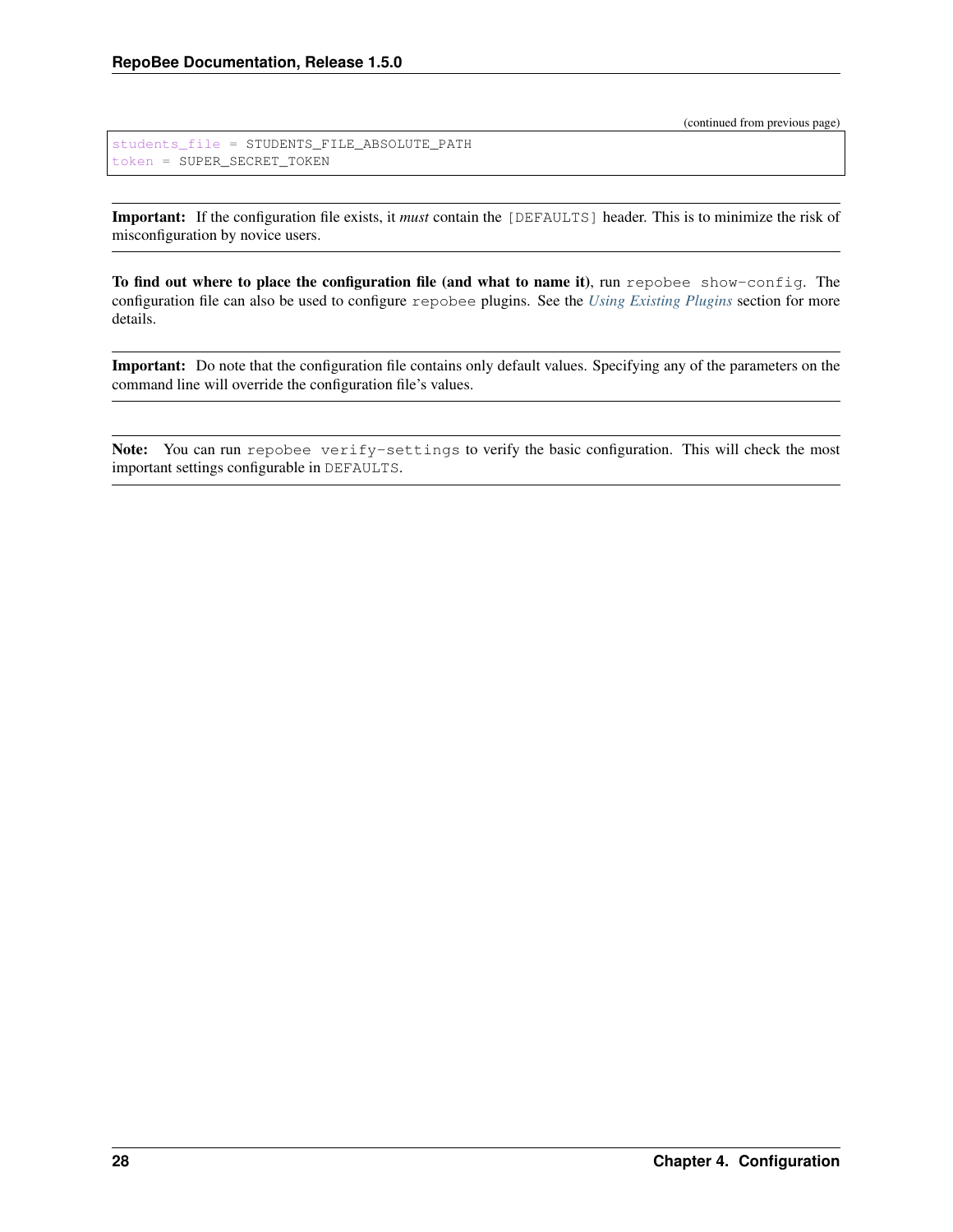# <span id="page-32-0"></span>CHAPTER 5

CLI documentation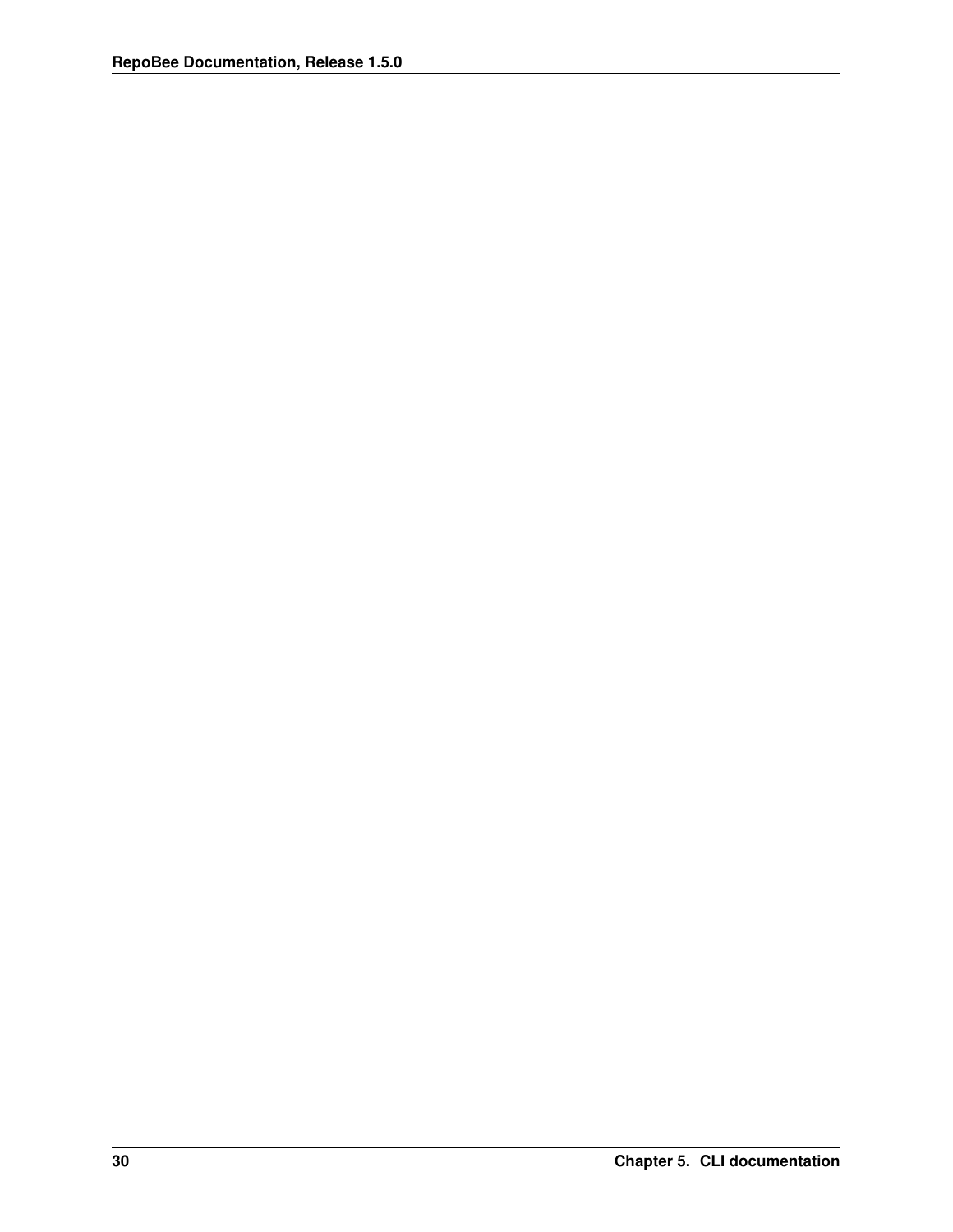# CHAPTER 6

### repobee Module Reference

### <span id="page-34-5"></span><span id="page-34-1"></span><span id="page-34-0"></span>**6.1 command**

### <span id="page-34-2"></span>**6.2 cli**

### <span id="page-34-3"></span>**6.3 config**

config module.

Contains the code required for pre-configuring user interfaces.

<span id="page-34-4"></span>repobee.config.**check\_config\_integrity**(*config\_file=PosixPath('/home/docs/.config/repobee/config.cnf ')*) Raise an exception if the configuration file contains syntactical errors, or if the defaults are misconfigured. Note that plugin options are not checked.

Parameters config\_file ([Union](https://docs.python.org/3/library/typing.html#typing.Union)[[str](https://docs.python.org/3/library/stdtypes.html#str), [Path](https://docs.python.org/3/library/pathlib.html#pathlib.Path)]) – path to the config file.

Return type None

repobee.config.**check\_defaults**(*defaults*)

Raise an exception if defaults contain keys that are not configurable arguments.

Parameters defaults ([Mapping](https://docs.python.org/3/library/typing.html#typing.Mapping)[[str](https://docs.python.org/3/library/stdtypes.html#str), str]) - A dictionary of defaults.

repobee.config.**execute\_config\_hooks**(*config\_file=PosixPath('/home/docs/.config/repobee/config.cnf ')*) Execute all config hooks.

Parameters config\_file ([Union](https://docs.python.org/3/library/typing.html#typing.Union)[[str](https://docs.python.org/3/library/stdtypes.html#str), [Path](https://docs.python.org/3/library/pathlib.html#pathlib.Path)]) - path to the config file.

Return type None

repobee.config.**get\_configured\_defaults**(*config\_file=PosixPath('/home/docs/.config/repobee/config.cnf ')*) Access the config file and return a ConfigParser instance with its contents.

Parameters config\_file ([Union](https://docs.python.org/3/library/typing.html#typing.Union)[[str](https://docs.python.org/3/library/stdtypes.html#str), [Path](https://docs.python.org/3/library/pathlib.html#pathlib.Path)]) - Path to the config file.

Return type [dict](https://docs.python.org/3/library/stdtypes.html#dict)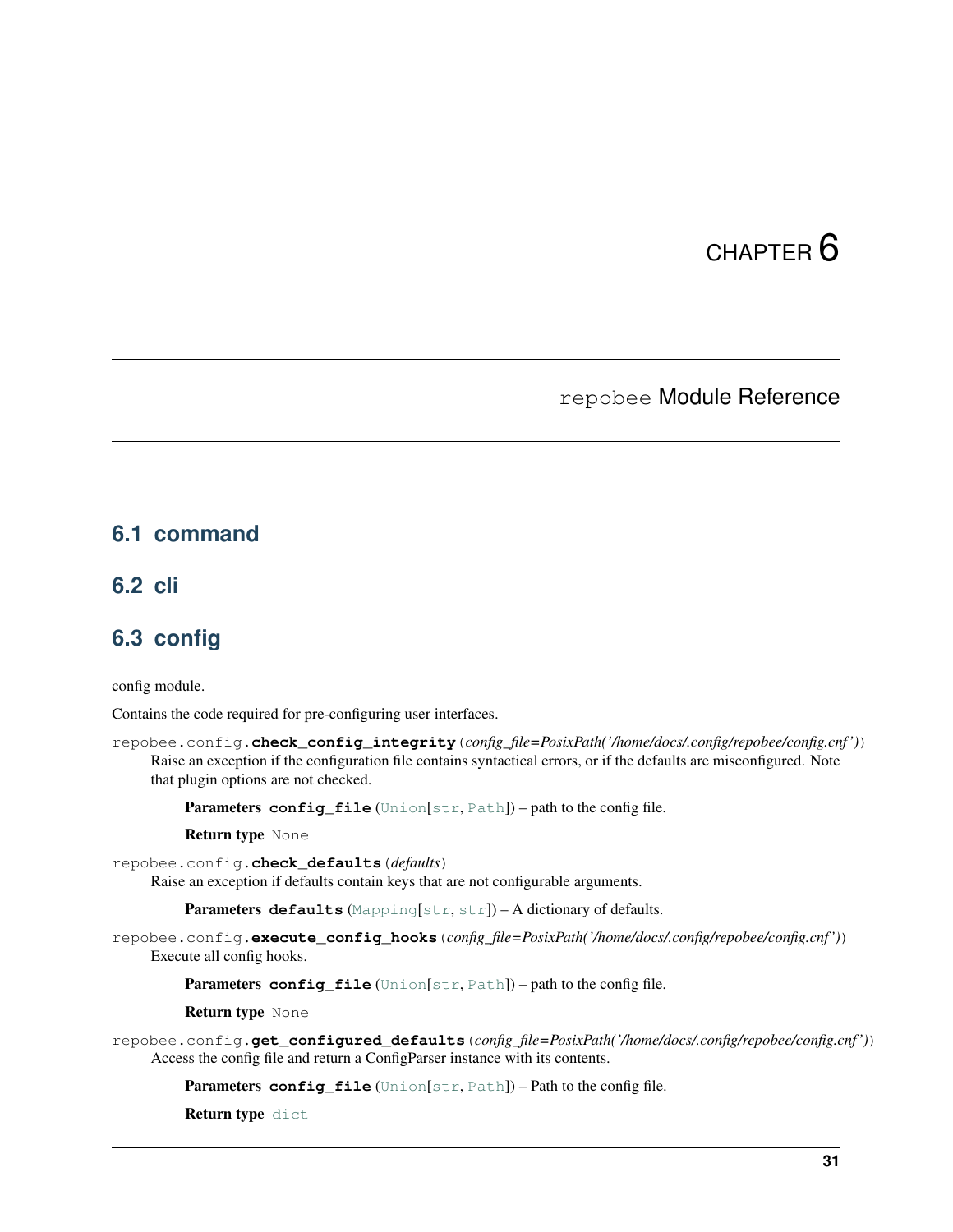- <span id="page-35-3"></span>Returns a dict with the contents of the config file. If there is no config file, the return value is an empty dict.
- repobee.config.**get\_plugin\_names**(*config\_file=PosixPath('/home/docs/.config/repobee/config.cnf ')*) Return a list of unqualified names of plugins listed in the config. The order of the plugins is preserved.
	- Parameters config file ([Union](https://docs.python.org/3/library/typing.html#typing.Union)[[str](https://docs.python.org/3/library/stdtypes.html#str), [Path](https://docs.python.org/3/library/pathlib.html#pathlib.Path)]) path to the config file.

Return type [List](https://docs.python.org/3/library/typing.html#typing.List)[[str](https://docs.python.org/3/library/stdtypes.html#str)]

Returns a list of unqualified names of plugin modules, or an empty list if no plugins are listed.

### <span id="page-35-0"></span>**6.4 exception**

Modules for all custom repobee exceptions.

All exceptions extend the [RepoBeeException](#page-35-1) base class, which itself extends [Exception](https://docs.python.org/3/library/exceptions.html#Exception). In other words, exceptions raised within repobee can all be caught by catching  $RepoBeeException$ .

- <span id="page-35-2"></span>**exception** repobee.exception.**APIError**(*msg="*, *status=None*) An exception raised when the API responds with an error code.
- **exception** repobee.exception.**APIImplementationError**(*msg="*, *\*args*, *\*\*kwargs*) Raise when an API is defined incorrectly.
- **exception** repobee.exception.**BadCredentials**(*msg="*, *status=None*) Raise when credentials are rejected.
- **exception** repobee.exception.**CloneFailedError**(*msg*, *returncode*, *stderr*, *url*) An error to raise when cloning a repository fails.
- **exception** repobee.exception.**FileError**(*msg="*, *\*args*, *\*\*kwargs*) Raise when reading or writing to a file errors out.
- **exception** repobee.exception.**GitError**(*msg*, *returncode*, *stderr*) A generic error to raise when a git command exits with a non-zero exit status.
- **exception** repobee.exception.**NotFoundError**(*msg="*, *status=None*) An exception raised when the API responds with a 404.
- **exception** repobee.exception.**ParseError**(*msg="*, *\*args*, *\*\*kwargs*) Raise when something goes wrong in parsing.
- **exception** repobee.exception.**PluginError**(*msg="*, *\*args*, *\*\*kwargs*) Generic error to raise when something goes wrong with loading plugins.
- **exception** repobee.exception.**PushFailedError**(*msg*, *returncode*, *stderr*, *url*) An error to raise when pushing to a remote fails.
- <span id="page-35-1"></span>**exception** repobee.exception.**RepoBeeException**(*msg="*, *\*args*, *\*\*kwargs*) Base exception for all repobee exceptions.
- **exception** repobee.exception.**ServiceNotFoundError**(*msg="*, *status=None*) Raise if the base url can't be located.
- **exception** repobee.exception.**UnexpectedException**(*msg="*, *status=None*) An exception raised when an API request raises an unexpected exception.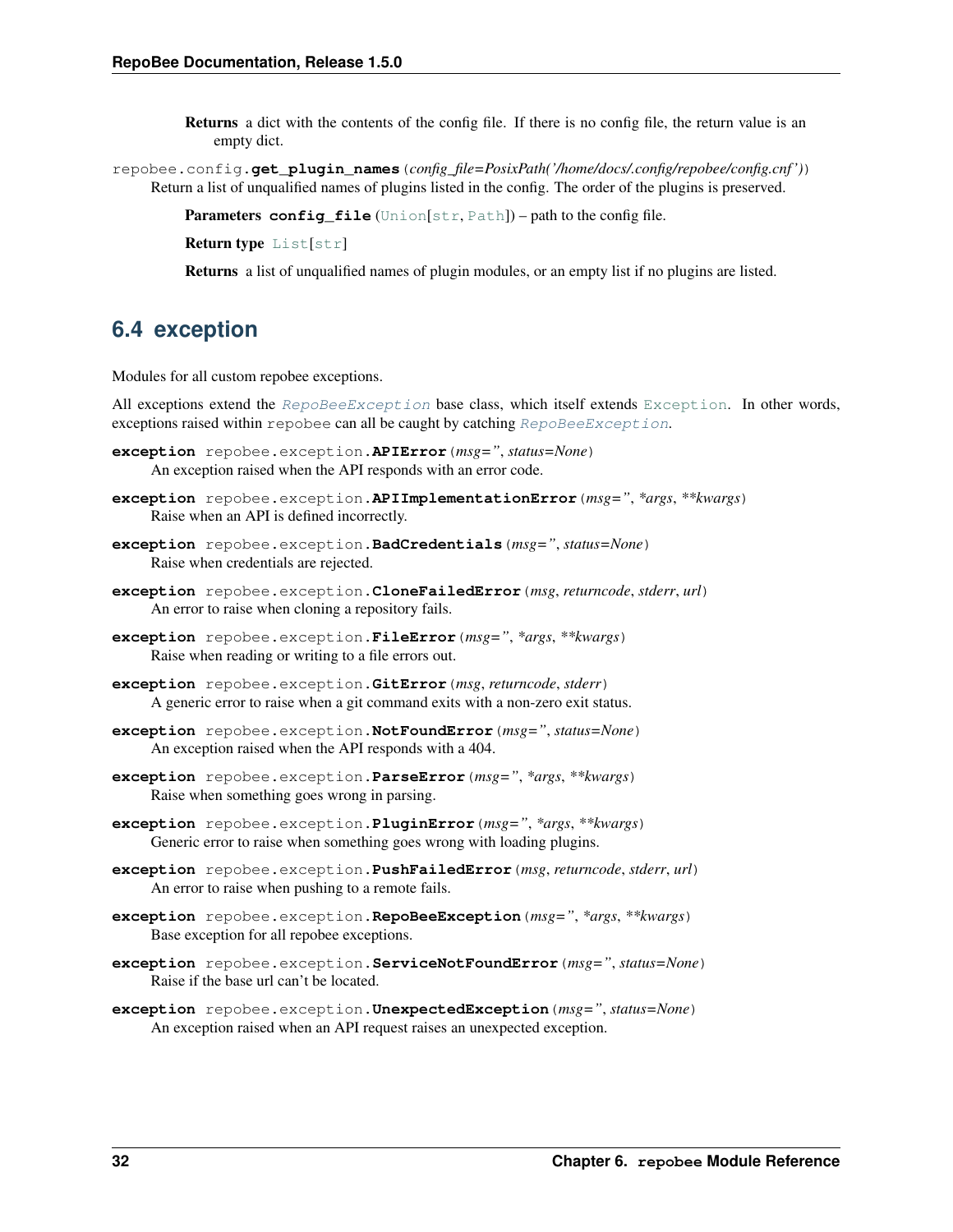## <span id="page-36-3"></span><span id="page-36-0"></span>**6.5 git**

Wrapper functions for git commands.

<span id="page-36-2"></span>**class** repobee.git.**Push**(*local\_path*, *repo\_url*, *branch*)

#### **branch**

**repo\_url**

Alias for field number 2

**local\_path** Alias for field number 0

Alias for field number 1 repobee.git.**captured\_run**(*\*args*, *\*\*kwargs*)

Run a subprocess and capture the output.

repobee.git.**clone**(*repo\_urls*, *cwd='.'*) Clone all repos asynchronously.

#### **Parameters**

- **repo\_urls** ([Iterable](https://docs.python.org/3/library/typing.html#typing.Iterable)[[str](https://docs.python.org/3/library/stdtypes.html#str)]) URLs to repos to clone.
- **cwd**  $(str)$  $(str)$  $(str)$  Working directory. Defaults to the current directory.

Return type [List](https://docs.python.org/3/library/typing.html#typing.List)[[Exception](https://docs.python.org/3/library/exceptions.html#Exception)]

Returns URLs from which cloning failed.

repobee.git.**clone\_single**(*repo\_url*, *branch="*, *cwd='.'*) Clone a git repository.

#### **Parameters**

- **repo\_url** ([str](https://docs.python.org/3/library/stdtypes.html#str)) HTTPS url to repository on the form [https://](https:/)<host>/<owner>/<repo>.
- **branch** ([str](https://docs.python.org/3/library/stdtypes.html#str)) The branch to clone.
- **cwd** ([str](https://docs.python.org/3/library/stdtypes.html#str)) Working directory. Defaults to the current directory.

repobee.git.**push**(*push\_tuples*, *tries=3*)

Push to all repos defined in push\_tuples asynchronously. Amount of concurrent tasks is limited by CONCUR-RENT\_TASKS. Pushing to repos is tried a maximum of tries times (i.e. pushing is \_retried\_ tries  $-1$ times.)

#### **Parameters**

- **push\_tuples** ([Iterable](https://docs.python.org/3/library/typing.html#typing.Iterable)[[Push](#page-36-2)]) Push namedtuples defining local and remote repos.
- **tries** ([int](https://docs.python.org/3/library/functions.html#int)) Amount of times to try to push (including initial push).

#### Return type [List](https://docs.python.org/3/library/typing.html#typing.List)[[str](https://docs.python.org/3/library/stdtypes.html#str)]

Returns urls to which pushes failed with exception.PushFailedError. Other errors are only logged.

### <span id="page-36-1"></span>**6.6 tuples**

Tuples module.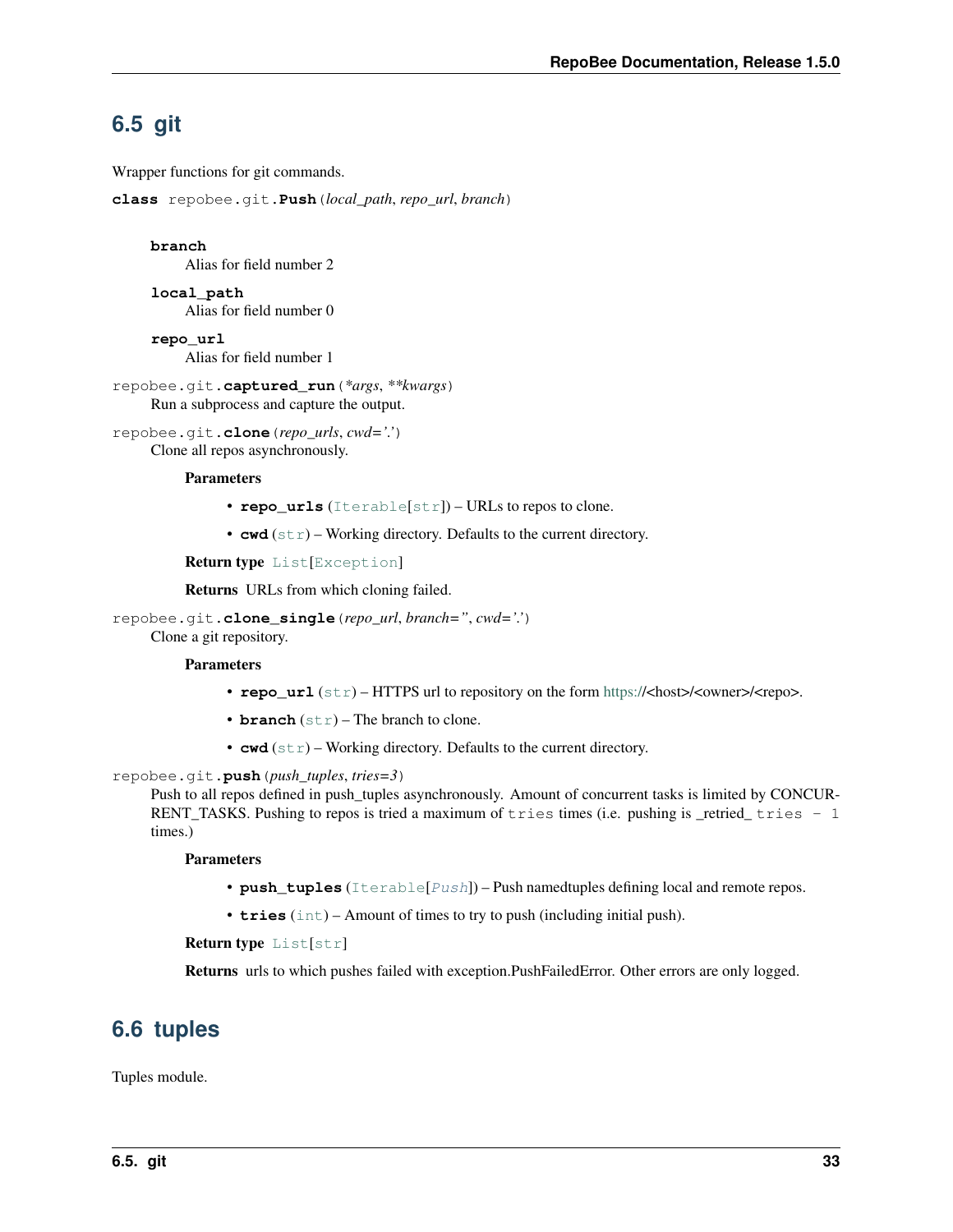<span id="page-37-2"></span>This module contains various namedtuple containers used throughout repobee. There are still a few namedtuples floating about in their own modules, but the goal is to collect all container types in this module.

<span id="page-37-1"></span>**class** repobee.tuples.**Args**(*subparser*, *org\_name*, *github\_base\_url*, *user*, *master\_repo\_urls*, *master\_repo\_names*, *students*, *issue*, *title\_regex*, *traceback*, *state*, *show\_body*, *author*, *num\_reviews*, *master\_org\_name*, *token*)

**author**

Alias for field number 12

**github\_base\_url** Alias for field number 2

**issue**

Alias for field number 7

**master\_org\_name** Alias for field number 14

**master\_repo\_names** Alias for field number 5

**master\_repo\_urls**

Alias for field number 4

**num\_reviews** Alias for field number 13

**org\_name**

Alias for field number 1

**show\_body**

Alias for field number 11

#### **state**

Alias for field number 10

#### **students**

Alias for field number 6

#### **subparser**

Alias for field number 0

#### **title\_regex**

Alias for field number 8

**token**

Alias for field number 15

#### **traceback**

Alias for field number 9

#### **user**

Alias for field number 3

**class** repobee.tuples.**Deprecation**(*replacement*, *remove\_by*)

#### **remove\_by**

Alias for field number 1

#### <span id="page-37-0"></span>**replacement**

Alias for field number 0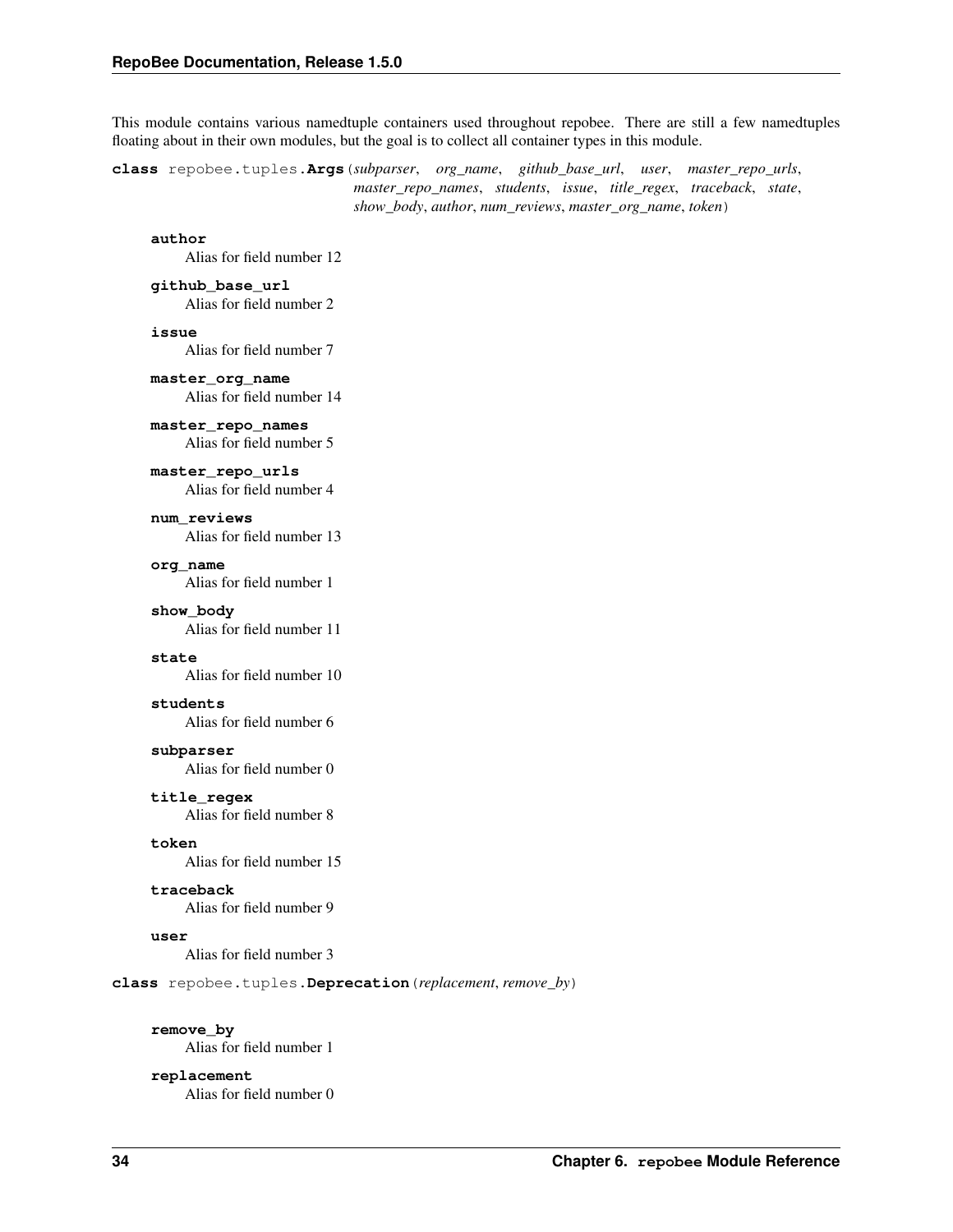```
class repobee.tuples.Review(repo, done)
```
**done**

Alias for field number 1

**repo**

Alias for field number 0

### <span id="page-38-0"></span>**6.7 util**

Some general utility functions.

<span id="page-38-1"></span>repobee.util.**find\_files\_by\_extension**(*root*, *\*extensions*) Find all files with the given file extensions, starting from root.

**Parameters** 

- **root** ([Union](https://docs.python.org/3/library/typing.html#typing.Union)[[str](https://docs.python.org/3/library/stdtypes.html#str), [Path](https://docs.python.org/3/library/pathlib.html#pathlib.Path)]) The directory to start searching.
- **extensions** ([str](https://docs.python.org/3/library/stdtypes.html#str)) One or more file extensions to look for.

Return type [Generator](https://docs.python.org/3/library/typing.html#typing.Generator)[[Path](https://docs.python.org/3/library/pathlib.html#pathlib.Path), None, None]

Returns a generator that yields a Path objects to the files.

repobee.util.**generate\_repo\_name**(*team\_name*, *master\_repo\_name*) Construct a repo name for a team.

#### **Parameters**

- **team\_name** ([str](https://docs.python.org/3/library/stdtypes.html#str)) Name of the associated team.
- master\_repo\_name  $(\text{str})$  $(\text{str})$  $(\text{str})$  Name of the template repository.

#### Return type [str](https://docs.python.org/3/library/stdtypes.html#str)

repobee.util.**generate\_repo\_names**(*team\_names*, *master\_repo\_names*)

Construct all combinations of generate repo\_name(team\_name, master\_repo\_name) for the provided team names and master repo names.

#### **Parameters**

- **team\_names** ([Iterable](https://docs.python.org/3/library/typing.html#typing.Iterable)[[str](https://docs.python.org/3/library/stdtypes.html#str)]) One or more names of teams.
- **master\_repo\_names** ([Iterable](https://docs.python.org/3/library/typing.html#typing.Iterable)[[str](https://docs.python.org/3/library/stdtypes.html#str)]) One or more names of master repositories.

#### Return type [Iterable](https://docs.python.org/3/library/typing.html#typing.Iterable)[[str](https://docs.python.org/3/library/stdtypes.html#str)]

Returns a list of repo names for all combinations of team and master repo.

repobee.util.**generate\_review\_team\_name**(*student*, *master\_repo\_name*)

Generate a review team name.

#### **Parameters**

- **student** ([str](https://docs.python.org/3/library/stdtypes.html#str)) A student username.
- master\_repo\_name  $(\text{str})$  $(\text{str})$  $(\text{str})$  Name of a master repository.

#### Return type [str](https://docs.python.org/3/library/stdtypes.html#str)

Returns a review team name for the student repo associated with this master repo and student.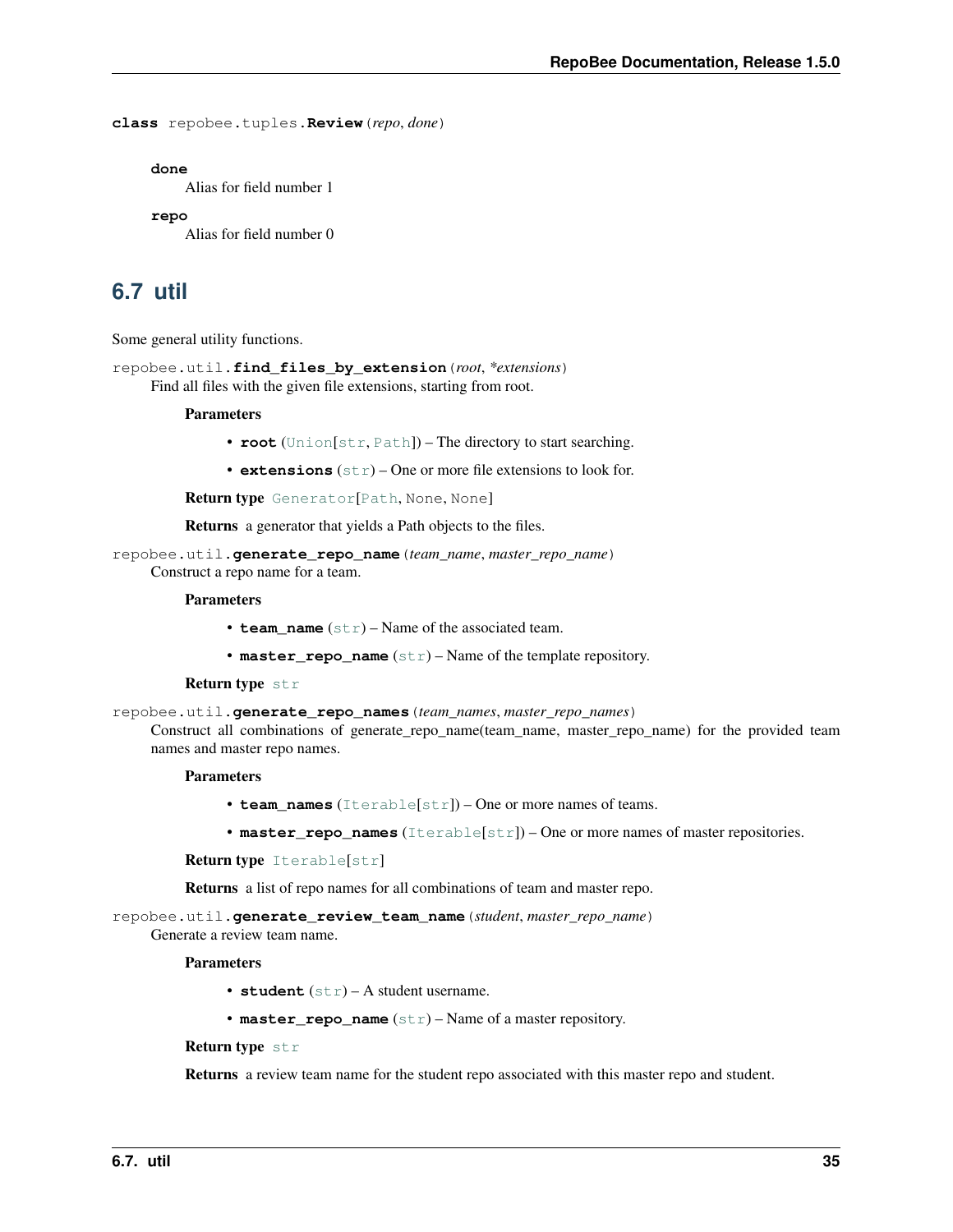<span id="page-39-3"></span>repobee.util.**is\_git\_repo**(*path*)

Check if a directory has a .git subdirectory.

Parameters **path** ([str](https://docs.python.org/3/library/stdtypes.html#str)) – Path to a local directory.

Return type [bool](https://docs.python.org/3/library/functions.html#bool)

Returns True if there is a .git subdirectory in the given directory.

repobee.util.**read\_issue**(*issue\_path*)

Attempt to read an issue from a textfile. The first line of the file is interpreted as the issue's title.

Parameters issue\_path ([str](https://docs.python.org/3/library/stdtypes.html#str)) – Local path to textfile with an issue.

Return type [Issue](#page-44-0)

repobee.util.**repo\_name**(*repo\_url*) Extract the name of the repo from its url.

Parameters **repo\_url**  $(\text{str})$  $(\text{str})$  $(\text{str})$  – A url to a repo.

Return type [str](https://docs.python.org/3/library/stdtypes.html#str)

### <span id="page-39-0"></span>**6.8 API-related modules**

#### <span id="page-39-2"></span>**6.8.1 apimeta**

Metaclass for API implementations.

 $AP$  *IMeta* defines the behavior required of platform API implementations, based on the methods in  $APISpec$ . With platform API, we mean for example the GitHub REST API, and the GitLab REST API. The point is to introduce another layer of indirection such that higher levels of RepoBee can use different platforms in a platform-independent way.  $API$  is a convenience class so consumers don't have to use the metaclass directly.

Any class implementing a platform API should derive from [API](#page-39-1). It will enforce that all public methods are one of the method defined py [APISpec](#page-41-1), and give a default implementation (that just raises NotImplementedError) for any unimplemented API methods.

<span id="page-39-1"></span>**class** repobee.apimeta.**API**

API base class that all API implementations should inherit from.

```
add_repos_to_review_teams(team_to_repos, issue=None)
```
Add repos to review teams. For each repo, an issue is opened, and every user in the review team is assigned to it. If no issue is specified, sensible defaults for title and body are used.

#### **Parameters**

- **team\_to\_repos** ([Mapping](https://docs.python.org/3/library/typing.html#typing.Mapping)[[str](https://docs.python.org/3/library/stdtypes.html#str), [Iterable](https://docs.python.org/3/library/typing.html#typing.Iterable)[[str](https://docs.python.org/3/library/stdtypes.html#str)]]) A mapping from a team name to an iterable of repo names.
- **issue** ([Optional](https://docs.python.org/3/library/typing.html#typing.Optional) [*[Issue](#page-44-0)*]) An optional Issue tuple to override the default issue.

#### Return type None

**close\_issue**(*title\_regex*, *repo\_names*)

Close any issues in the given repos in the target organization, whose titles match the title\_regex.

#### Parameters

- **title\_regex** ([str](https://docs.python.org/3/library/stdtypes.html#str)) A regex to match against issue titles.
- **repo\_names** ([Iterable](https://docs.python.org/3/library/typing.html#typing.Iterable)[[str](https://docs.python.org/3/library/stdtypes.html#str)]) Names of repositories to close issues in.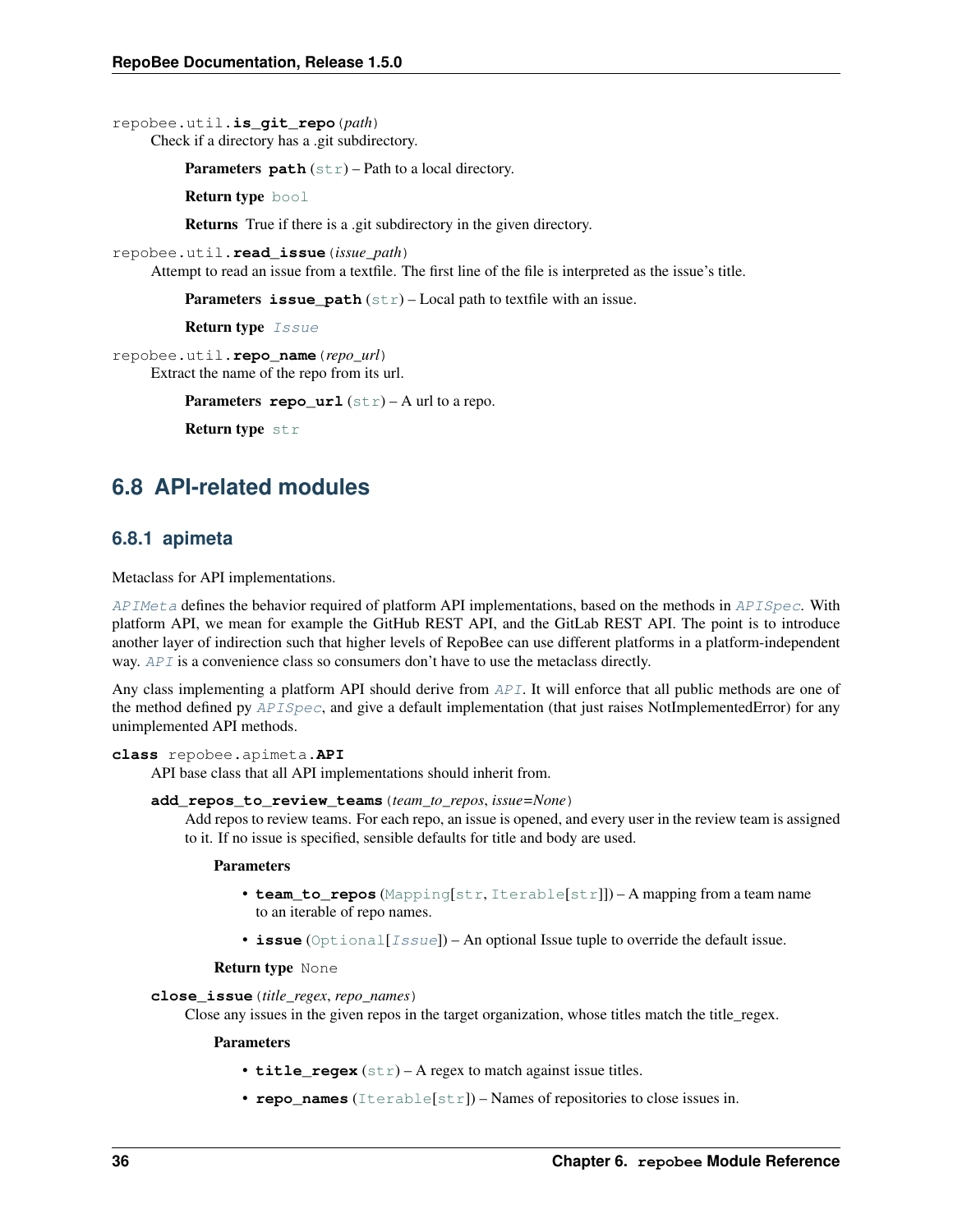#### Return type None

#### <span id="page-40-0"></span>**create\_repos**(*repos*)

Create repos in the target organization according the those specced by the repos argument. Repos that already exist are skipped.

Parameters repos ([Iterable](https://docs.python.org/3/library/typing.html#typing.Iterable)[[Repo](#page-44-1)]) – Repos to be created.

Return type [List](https://docs.python.org/3/library/typing.html#typing.List)[[str](https://docs.python.org/3/library/stdtypes.html#str)]

Returns A list of urls to the repos specified by the repos argument, both those that were created and those that already existed.

#### **delete\_teams**(*team\_names*)

Delete all teams in the target organizatoin that exactly match one of the provided team\_names. Skip any team name for which no match is found.

Parameters team\_names ([Iterable](https://docs.python.org/3/library/typing.html#typing.Iterable)[[str](https://docs.python.org/3/library/stdtypes.html#str)]) – A list of team names for teams to be deleted.

Return type None

#### **ensure\_teams\_and\_members**(*teams*, *permission*)

Ensure that the teams exist, and that their members are added to the teams.

Teams that do not exist are created, teams that already exist are fetched. Members that are not in their teams are added, members that do not exist or are already in their teams are skipped.

Parameters teams ([Iterable](https://docs.python.org/3/library/typing.html#typing.Iterable)[[Team](#page-44-2)]) - A list of teams specifying student groups.

Return type [List](https://docs.python.org/3/library/typing.html#typing.List)[[Team](#page-44-2)]

Returns A list of Team API objects of the teams provided to the function, both those that were created and those that already existed.

#### **get\_issues**(*repo\_names*, *state='open'*, *title\_regex="*)

Get all issues for the repos in repo\_names an return a generator that yields (repo\_name, issue generator) tuples. Will by default only get open issues.

#### **Parameters**

- **repo\_names** ([Iterable](https://docs.python.org/3/library/typing.html#typing.Iterable)[[str](https://docs.python.org/3/library/stdtypes.html#str)]) An iterable of repo names.
- **state** ([str](https://docs.python.org/3/library/stdtypes.html#str)) Specifying the state of the issue ('open', 'closed' or
- **Defaults to 'open'.** ('all')) –
- **title\_regex** ([str](https://docs.python.org/3/library/stdtypes.html#str)) If specified, only issues matching this regex are
- **Defaults to the empty string** (returned.) –

Return type [Generator](https://docs.python.org/3/library/typing.html#typing.Generator)[Tuple[[str](https://docs.python.org/3/library/stdtypes.html#str), [Generator](https://docs.python.org/3/library/typing.html#typing.Generator)[[Issue](#page-44-0), None, None]], None, None]

Returns A generator that yields (repo\_name, issue\_generator) tuples.

**get\_repo\_urls**(*master\_repo\_names*, *org\_name=None*, *teams=None*)

Get repo urls for all specified repo names in the organization. As checking if every single repo actually exists takes a long time with a typical REST API, this function does not in general guarantee that the urls returned actually correspond to existing repos.

If the org\_name argument is supplied, urls are computed relative to that organization. If it is not supplied, the target organization is used.

If the *teams* argument is supplied, student repo urls are computed instead of master repo urls.

Parameters

• **master repo names** ([Iterable](https://docs.python.org/3/library/typing.html#typing.Iterable)[[str](https://docs.python.org/3/library/stdtypes.html#str)]) – A list of master repository names.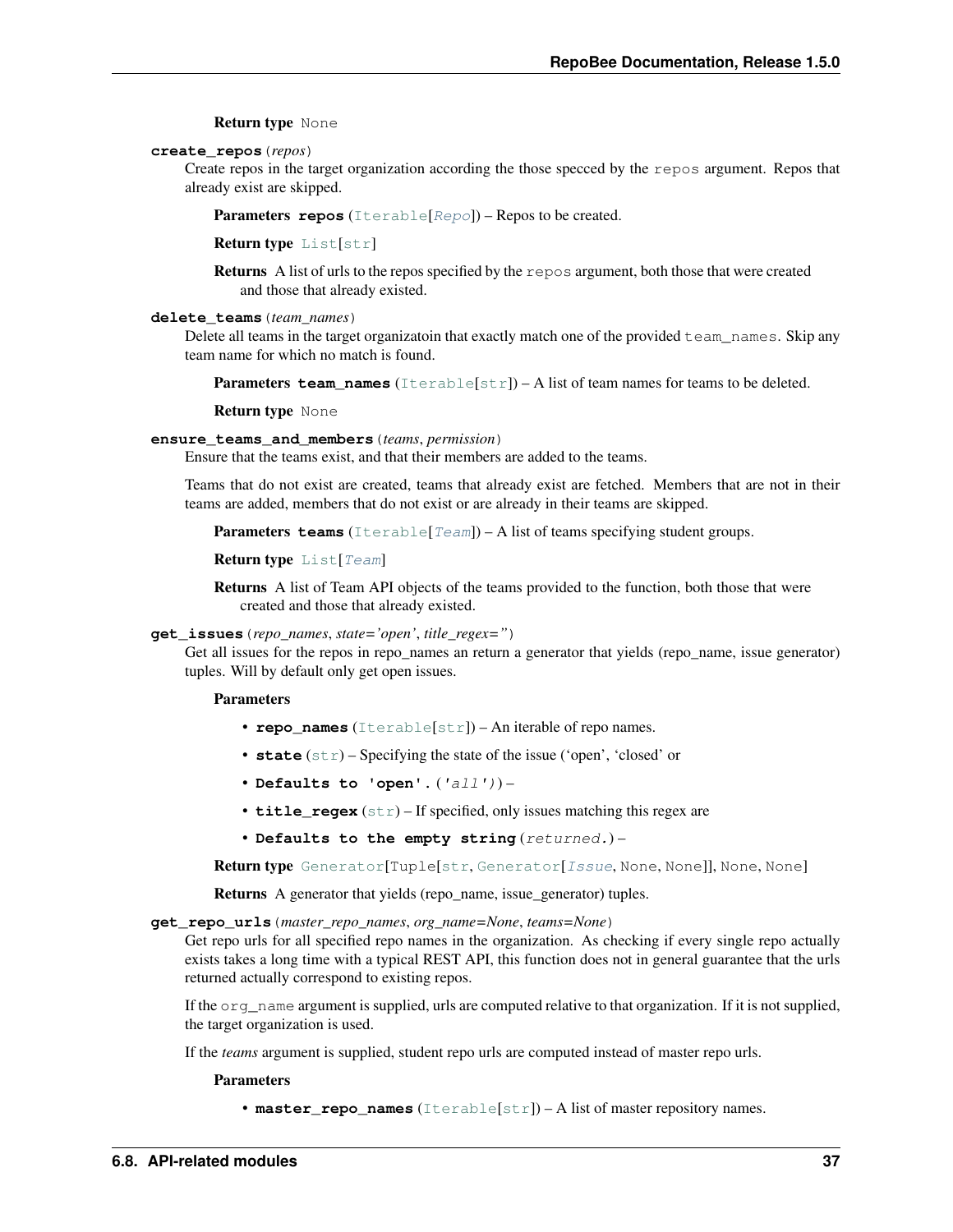- <span id="page-41-2"></span>• **org** name ([Optional](https://docs.python.org/3/library/typing.html#typing.Optional)[[str](https://docs.python.org/3/library/stdtypes.html#str)]) – Organization in which repos are expected. Defaults to the target organization of the API instance.
- **teams** ([Optional](https://docs.python.org/3/library/typing.html#typing.Optional)[[List](https://docs.python.org/3/library/typing.html#typing.List)[[Team](#page-44-2)]]) A list of teams specifying student groups. Defaults to None.

Return type [List](https://docs.python.org/3/library/typing.html#typing.List)[[str](https://docs.python.org/3/library/stdtypes.html#str)]

Returns a list of urls corresponding to the repo names.

#### **get\_review\_progress**(*review\_team\_names*, *teams*, *title\_regex*)

Get the peer review progress for the specified review teams and student teams by checking which review team members have opened issues in their assigned repos. Only issues matching the title regex will be considered peer review issues. If a reviewer has opened an issue in the assigned repo with a title matching the regex, the review will be considered done.

Note that reviews only count if the student is in the review team for that repo. Review teams must only have one associated repo, or the repo is skipped.

#### **Parameters**

- **review team names** ([Iterable](https://docs.python.org/3/library/typing.html#typing.Iterable)[[str](https://docs.python.org/3/library/stdtypes.html#str)]) Names of review teams.
- **teams** ([Iterable](https://docs.python.org/3/library/typing.html#typing.Iterable)[[Team](#page-44-2)]) Team API objects specifying student groups.
- **title\_regex** ([str](https://docs.python.org/3/library/stdtypes.html#str)) If an issue title matches this regex, the issue is considered a potential peer review issue.

#### Return type [Mapping](https://docs.python.org/3/library/typing.html#typing.Mapping)[[str](https://docs.python.org/3/library/stdtypes.html#str), [List](https://docs.python.org/3/library/typing.html#typing.List)[[Review](#page-37-0)]]

Returns a mapping (reviewer -> assigned repos), where reviewer is a str and assigned repos is a [repobee.tuples.Review](#page-37-0).

#### **get\_teams**()

Get all teams related to the target organization.

#### Return type [List](https://docs.python.org/3/library/typing.html#typing.List)[[Team](#page-44-2)]

Returns A list of Team API object.

#### **open\_issue**(*title*, *body*, *repo\_names*)

Open the specified issue in all repos with the given names, in the target organization.

#### Parameters

- **title** ([str](https://docs.python.org/3/library/stdtypes.html#str)) Title of the issue.
- **body**  $(s \text{tr})$  Body of the issue.
- **repo\_names** ([Iterable](https://docs.python.org/3/library/typing.html#typing.Iterable)[[str](https://docs.python.org/3/library/stdtypes.html#str)]) Names of repos to open the issue in.

#### Return type None

#### <span id="page-41-0"></span>**class** repobee.apimeta.**APIMeta**

Metaclass for an API implementation. All public methods must be a specified api method, but all api methods do not need to be implemented. Any unimplemented api method will be replaced with a default implementation that simply raises a NotImplementedError.

**class** repobee.apimeta.**APIObject**

Base wrapper class for platform API objects.

```
class repobee.apimeta.APISpec(base_url, token, org_name, user)
     Wrapper class for API method stubs.
```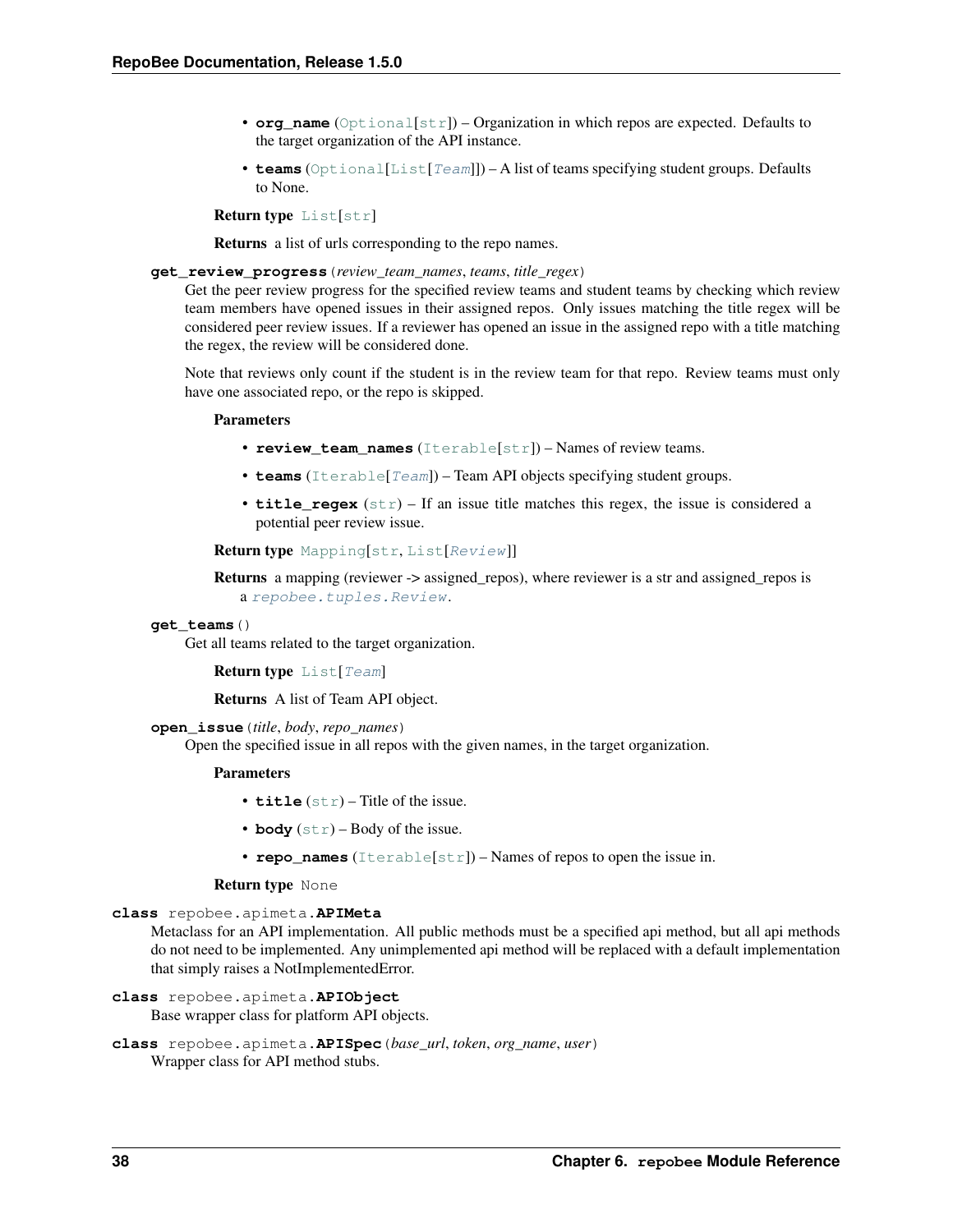#### <span id="page-42-0"></span>**add\_repos\_to\_review\_teams**(*team\_to\_repos*, *issue=None*)

Add repos to review teams. For each repo, an issue is opened, and every user in the review team is assigned to it. If no issue is specified, sensible defaults for title and body are used.

#### Parameters

- **team to repos** ([Mapping](https://docs.python.org/3/library/typing.html#typing.Mapping)[[str](https://docs.python.org/3/library/stdtypes.html#str), [Iterable](https://docs.python.org/3/library/typing.html#typing.Iterable)[str]]) A mapping from a team name to an iterable of repo names.
- **issue** ([Optional](https://docs.python.org/3/library/typing.html#typing.Optional) [*[Issue](#page-44-0)*]) An optional Issue tuple to override the default issue.

#### Return type None

#### **close\_issue**(*title\_regex*, *repo\_names*)

Close any issues in the given repos in the target organization, whose titles match the title\_regex.

#### Parameters

- **title\_regex** ([str](https://docs.python.org/3/library/stdtypes.html#str)) A regex to match against issue titles.
- **repo\_names** ([Iterable](https://docs.python.org/3/library/typing.html#typing.Iterable)[[str](https://docs.python.org/3/library/stdtypes.html#str)]) Names of repositories to close issues in.

#### Return type None

#### **create\_repos**(*repos*)

Create repos in the target organization according the those specced by the repos argument. Repos that already exist are skipped.

Parameters **repos** ([Iterable](https://docs.python.org/3/library/typing.html#typing.Iterable)[[Repo](#page-44-1)]) – Repos to be created.

Return type [List](https://docs.python.org/3/library/typing.html#typing.List)[[str](https://docs.python.org/3/library/stdtypes.html#str)]

Returns A list of urls to the repos specified by the repos argument, both those that were created and those that already existed.

#### **delete\_teams**(*team\_names*)

Delete all teams in the target organizatoin that exactly match one of the provided team\_names. Skip any team name for which no match is found.

**Parameters team\_names** ([Iterable](https://docs.python.org/3/library/typing.html#typing.Iterable)[[str](https://docs.python.org/3/library/stdtypes.html#str)]) – A list of team names for teams to be deleted.

Return type None

#### **ensure\_teams\_and\_members**(*teams*, *permission*)

Ensure that the teams exist, and that their members are added to the teams.

Teams that do not exist are created, teams that already exist are fetched. Members that are not in their teams are added, members that do not exist or are already in their teams are skipped.

**Parameters teams** ([Iterable](https://docs.python.org/3/library/typing.html#typing.Iterable)  $Team$ ) – A list of teams specifying student groups.

#### Return type [List](https://docs.python.org/3/library/typing.html#typing.List)[[Team](#page-44-2)]

Returns A list of Team API objects of the teams provided to the function, both those that were created and those that already existed.

#### **get\_issues**(*repo\_names*, *state='open'*, *title\_regex="*)

Get all issues for the repos in repo\_names an return a generator that yields (repo\_name, issue generator) tuples. Will by default only get open issues.

#### Parameters

- **repo\_names** ([Iterable](https://docs.python.org/3/library/typing.html#typing.Iterable)[[str](https://docs.python.org/3/library/stdtypes.html#str)]) An iterable of repo names.
- **state** ([str](https://docs.python.org/3/library/stdtypes.html#str)) Specifying the state of the issue ('open', 'closed' or
- **Defaults to 'open'.** ('all')) –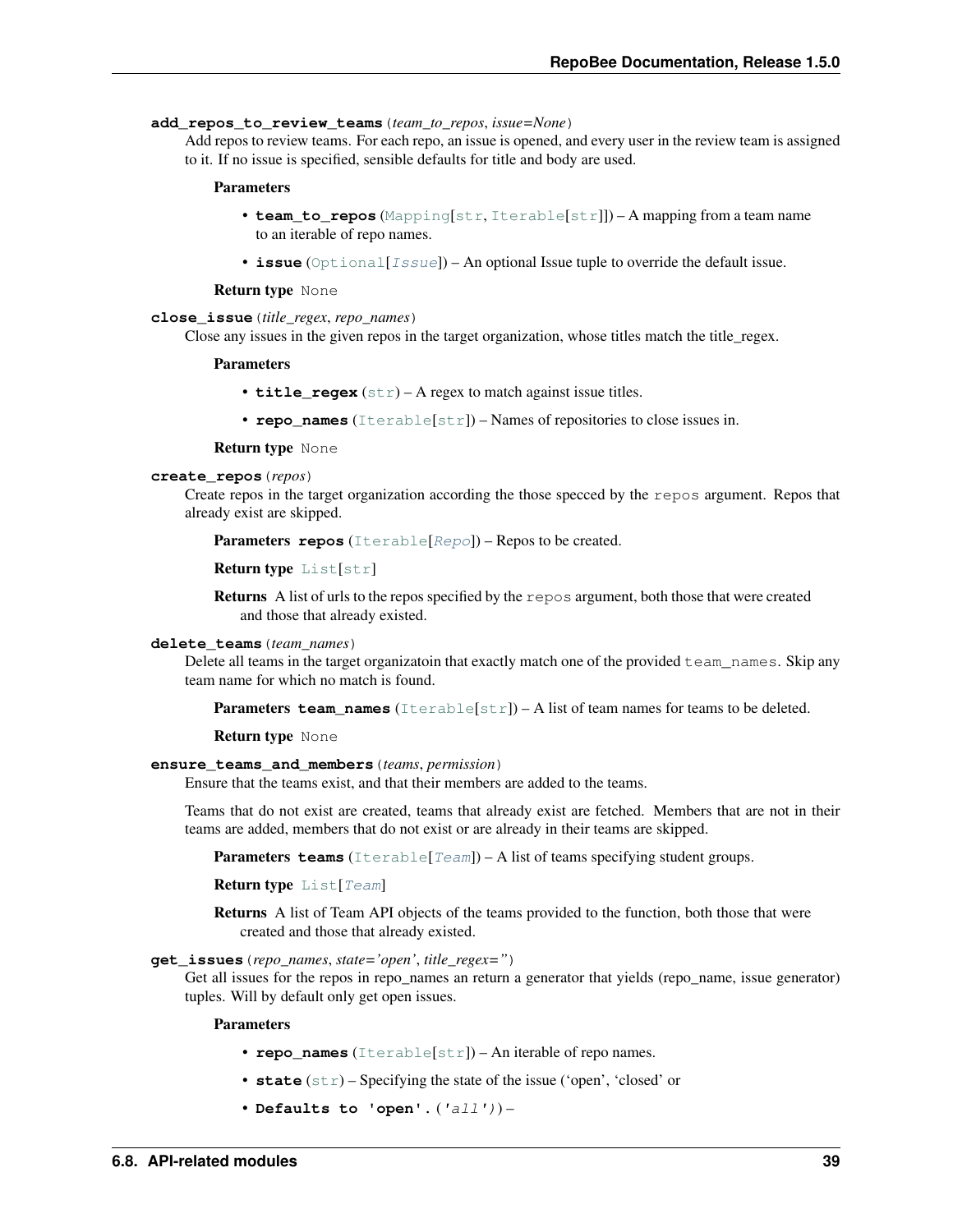- <span id="page-43-0"></span>• **title regex**  $(s \text{tr}) - \text{If specified, only issues matching this regex are$
- **Defaults to the empty string** (returned.) –

Return type [Generator](https://docs.python.org/3/library/typing.html#typing.Generator)[Tuple[[str](https://docs.python.org/3/library/stdtypes.html#str), Generator[[Issue](#page-44-0), None, None]], None, None]

Returns A generator that yields (repo\_name, issue\_generator) tuples.

**get\_repo\_urls**(*master\_repo\_names*, *org\_name=None*, *teams=None*)

Get repo urls for all specified repo names in the organization. As checking if every single repo actually exists takes a long time with a typical REST API, this function does not in general guarantee that the urls returned actually correspond to existing repos.

If the org\_name argument is supplied, urls are computed relative to that organization. If it is not supplied, the target organization is used.

If the *teams* argument is supplied, student repo urls are computed instead of master repo urls.

#### **Parameters**

- **master\_repo\_names** ([Iterable](https://docs.python.org/3/library/typing.html#typing.Iterable)[[str](https://docs.python.org/3/library/stdtypes.html#str)]) A list of master repository names.
- **org\_name** ([Optional](https://docs.python.org/3/library/typing.html#typing.Optional)[[str](https://docs.python.org/3/library/stdtypes.html#str)]) Organization in which repos are expected. Defaults to the target organization of the API instance.
- **teams** ([Optional](https://docs.python.org/3/library/typing.html#typing.Optional)[[List](https://docs.python.org/3/library/typing.html#typing.List)[[Team](#page-44-2)]]) A list of teams specifying student groups. Defaults to None.

Return type [List](https://docs.python.org/3/library/typing.html#typing.List)[[str](https://docs.python.org/3/library/stdtypes.html#str)]

Returns a list of urls corresponding to the repo names.

#### **get\_review\_progress**(*review\_team\_names*, *teams*, *title\_regex*)

Get the peer review progress for the specified review teams and student teams by checking which review team members have opened issues in their assigned repos. Only issues matching the title regex will be considered peer review issues. If a reviewer has opened an issue in the assigned repo with a title matching the regex, the review will be considered done.

Note that reviews only count if the student is in the review team for that repo. Review teams must only have one associated repo, or the repo is skipped.

#### **Parameters**

- **review team names** ([Iterable](https://docs.python.org/3/library/typing.html#typing.Iterable)[[str](https://docs.python.org/3/library/stdtypes.html#str)]) Names of review teams.
- **teams** ([Iterable](https://docs.python.org/3/library/typing.html#typing.Iterable)[[Team](#page-44-2)]) Team API objects specifying student groups.
- **title\_regex** ([str](https://docs.python.org/3/library/stdtypes.html#str)) If an issue title matches this regex, the issue is considered a potential peer review issue.

#### Return type [Mapping](https://docs.python.org/3/library/typing.html#typing.Mapping)[[str](https://docs.python.org/3/library/stdtypes.html#str), [List](https://docs.python.org/3/library/typing.html#typing.List)[[Review](#page-37-0)]]

Returns a mapping (reviewer -> assigned\_repos), where reviewer is a str and assigned\_repos is a [repobee.tuples.Review](#page-37-0).

#### **get\_teams**()

Get all teams related to the target organization.

Return type [List](https://docs.python.org/3/library/typing.html#typing.List)[[Team](#page-44-2)]

Returns A list of Team API object.

#### **open\_issue**(*title*, *body*, *repo\_names*)

Open the specified issue in all repos with the given names, in the target organization.

#### Parameters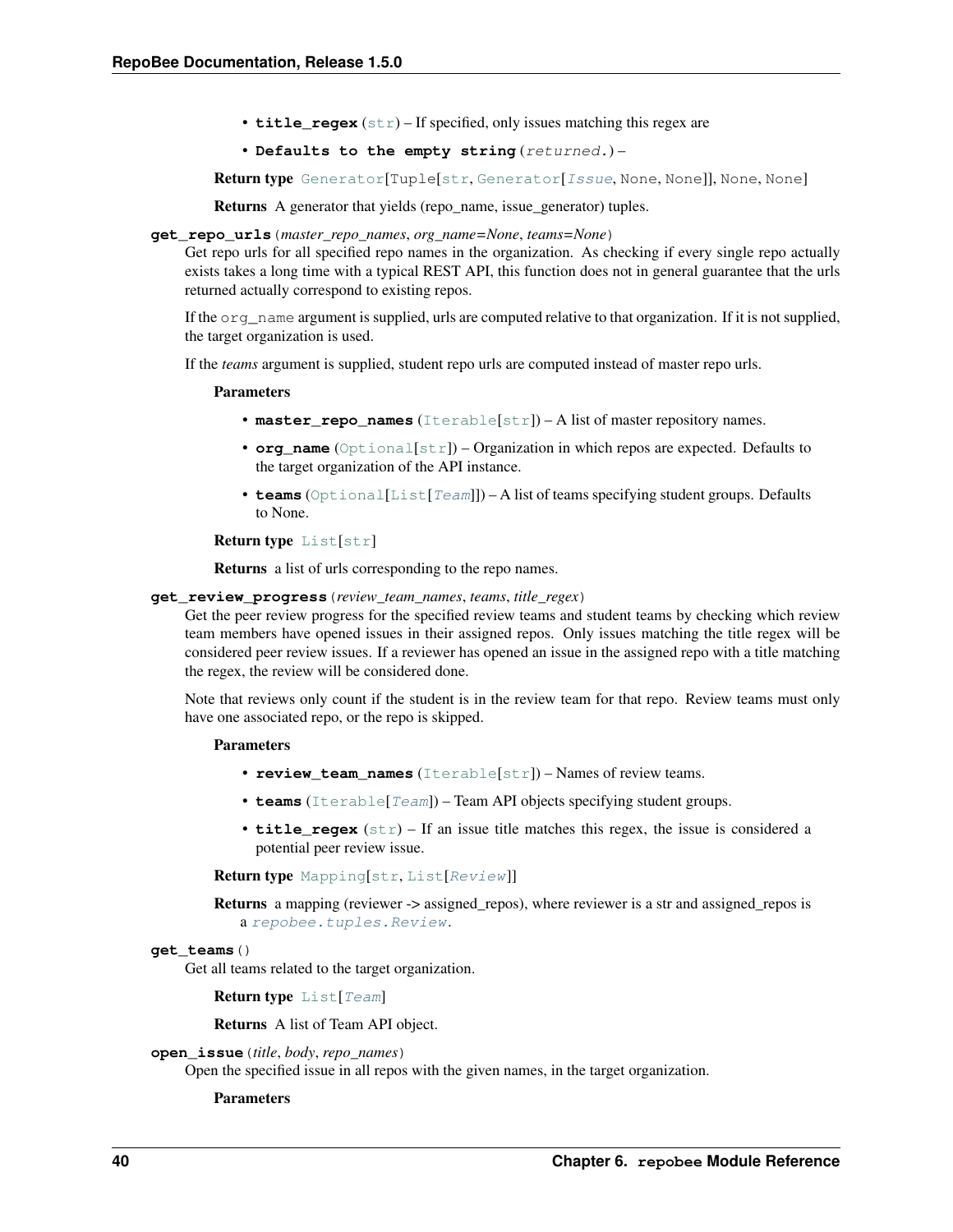- <span id="page-44-3"></span>• **title** ([str](https://docs.python.org/3/library/stdtypes.html#str)) – Title of the issue.
- **body**  $(s \text{tr})$  Body of the issue.
- **repo\_names** ([Iterable](https://docs.python.org/3/library/typing.html#typing.Iterable)[[str](https://docs.python.org/3/library/stdtypes.html#str)]) Names of repos to open the issue in.

Return type None

**static verify\_settings**(*user*, *org\_name*, *base\_url*, *token*, *master\_org\_name=None*) Verify the following (to the extent that is possible and makes sense for the specifi platform):

- 1. Base url is correct
- 2. The token has sufficient access privileges
- 3. Target organization (specifiend by **org\_name**) exists
	- If master\_org\_name is supplied, this is also checked to exist.

#### 4. User is owner in organization (verify by getting

• If master\_org\_name is supplied, user is also checked to be an owner of it.

organization member list and checking roles)

Should raise an appropriate subclass of  $repobee$ .  $exception$ .  $APIENT$  when a problem is encountered.

#### Parameters

- **user**  $(str)$  $(str)$  $(str)$  The username to try to fetch.
- **org\_name** ([str](https://docs.python.org/3/library/stdtypes.html#str)) Name of the target organization.
- **base\_url** ([str](https://docs.python.org/3/library/stdtypes.html#str)) A base url to a github API.
- **token** ([str](https://docs.python.org/3/library/stdtypes.html#str)) A secure OAUTH2 token.
- **org\_name** Name of the master organization.

Returns True if the connection is well formed.

Raises [repobee.exception.APIError](#page-35-2)

- <span id="page-44-0"></span>**class** repobee.apimeta.**Issue** Wrapper class for an Issue API object.
- <span id="page-44-1"></span>**class** repobee.apimeta.**Repo** Wrapper class for a Repo API object.
- <span id="page-44-2"></span>**class** repobee.apimeta.**Team** Wrapper class for a Team API object.

```
repobee.apimeta.check_signature(reference, compare)
     Check if the compared method matches the reference signature. Currently only checks parameter names and
     order of parameters.
```
- repobee.apimeta.**methods**(*attrdict*) Return all public methods and \_\_init\_\_ for some class.
- repobee.apimeta.**parameter\_names**(*function*) Extract parameter names (in order) from a function.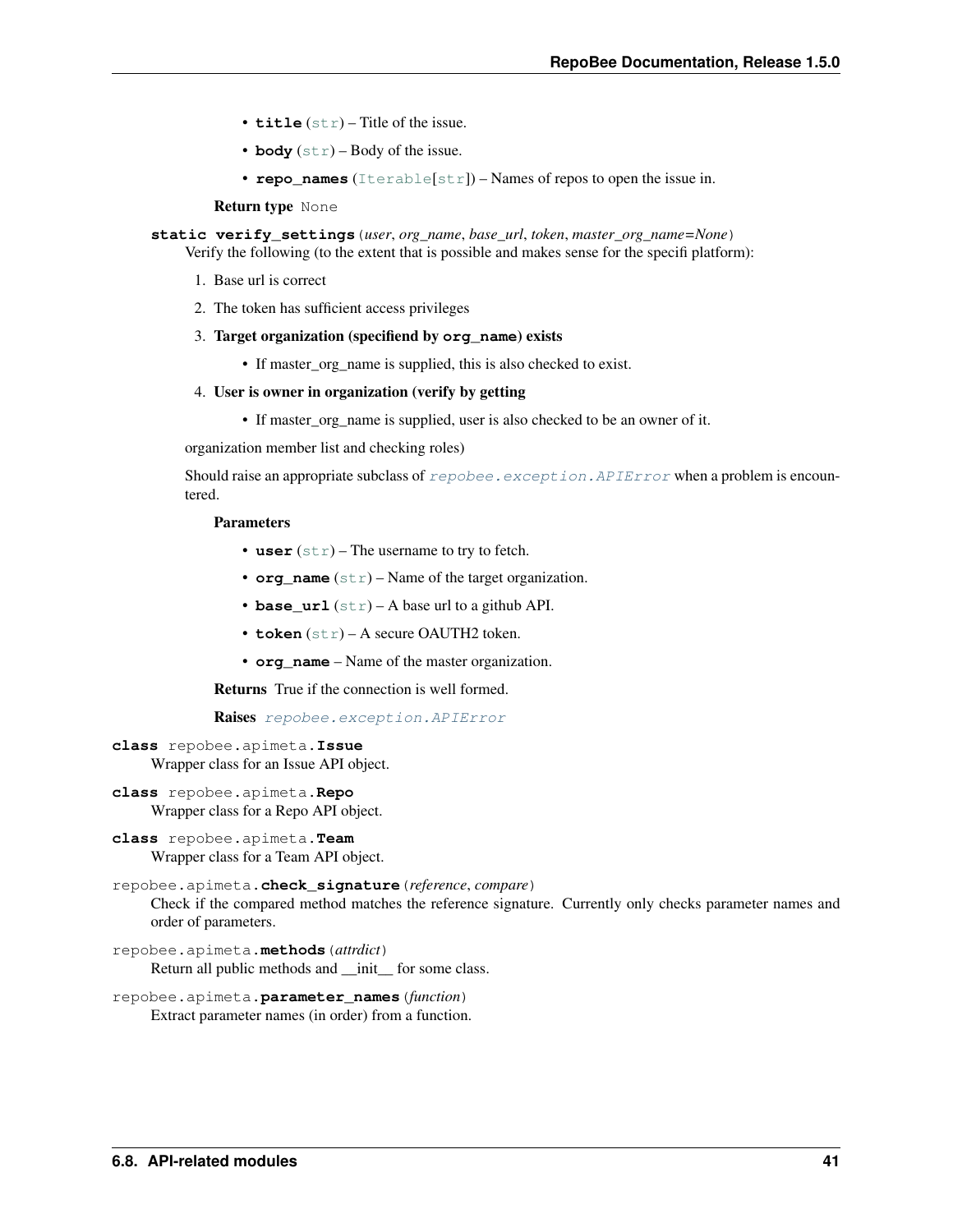### <span id="page-45-4"></span>**6.8.2 github\_api**

### **6.8.3 gitlab\_api**

### <span id="page-45-0"></span>**6.9 Core plugins**

### <span id="page-45-1"></span>**6.9.1 defaults**

The defaults plugin contains all default hook implementations.

The goal is to make core parts of repobee pluggable using hooks that only return the first result that is not None. The standard behavior will be provided by the default plugin (this one), which implements all of the required hooks. The default plugin will always be run last, so any user-defined hooks will run before it and therefore effectively override the default hooks.

Currently, only the peer review related generate\_review\_allocations hook has a default implementation.

<span id="page-45-3"></span>

| repobee.ext.defaults.qenerate review allocations (master repo name,                  |        |                          | stu-                |
|--------------------------------------------------------------------------------------|--------|--------------------------|---------------------|
|                                                                                      | dents. | num reviews,             | re-                 |
| Generate a (peer_review_team -> reviewers) mapping for each student repository (i.e. |        | view_team_name_function) | <student></student> |
| <master_repo_name>), where len(reviewers) = num_reviews.</master_repo_name>          |        |                          |                     |

review\_team\_name\_function should be used to generate review team names. It should be called like:

review\_team\_name\_function(master\_repo\_name, student)

Important: There must be strictly more students than reviewers per repo (*num\_reviews*). Otherwise, allocation is impossible.

#### **Parameters**

- master\_repo\_name  $(\text{str})$  $(\text{str})$  $(\text{str})$  Name of a master repository.
- **students** ([Iterable](https://docs.python.org/3/library/typing.html#typing.Iterable)[[str](https://docs.python.org/3/library/stdtypes.html#str)]) Students for which to generate peer review allocations.
- **num\_reviews** ([int](https://docs.python.org/3/library/functions.html#int)) Amount of reviews each student should perform (and
- **amount of reviewers per repo)** (consequently) –
- **review\_team\_name\_function** ([Callable](https://docs.python.org/3/library/typing.html#typing.Callable)[[[str](https://docs.python.org/3/library/stdtypes.html#str), [str](https://docs.python.org/3/library/stdtypes.html#str)], [str](https://docs.python.org/3/library/stdtypes.html#str)]) A function that takes a master repo name
- **its first argument, and a student username as its second, and**  $(as)$  –
- **a review team name.** (returns) –

Return type [Mapping](https://docs.python.org/3/library/typing.html#typing.Mapping)[[str](https://docs.python.org/3/library/stdtypes.html#str), [List](https://docs.python.org/3/library/typing.html#typing.List)[[str](https://docs.python.org/3/library/stdtypes.html#str)]]

Returns a (peer\_review\_team -> reviewers) mapping for each student repository.

#### <span id="page-45-2"></span>**6.9.2 pairwise**

A peer review plugin which attempts to assign pairwise peer reviews. Intended for students to sit and discuss their code bases with each other, as well as leave feedback. More specifically, N students are split into N/2 groups, each group member assigned to peer review the other person in the group.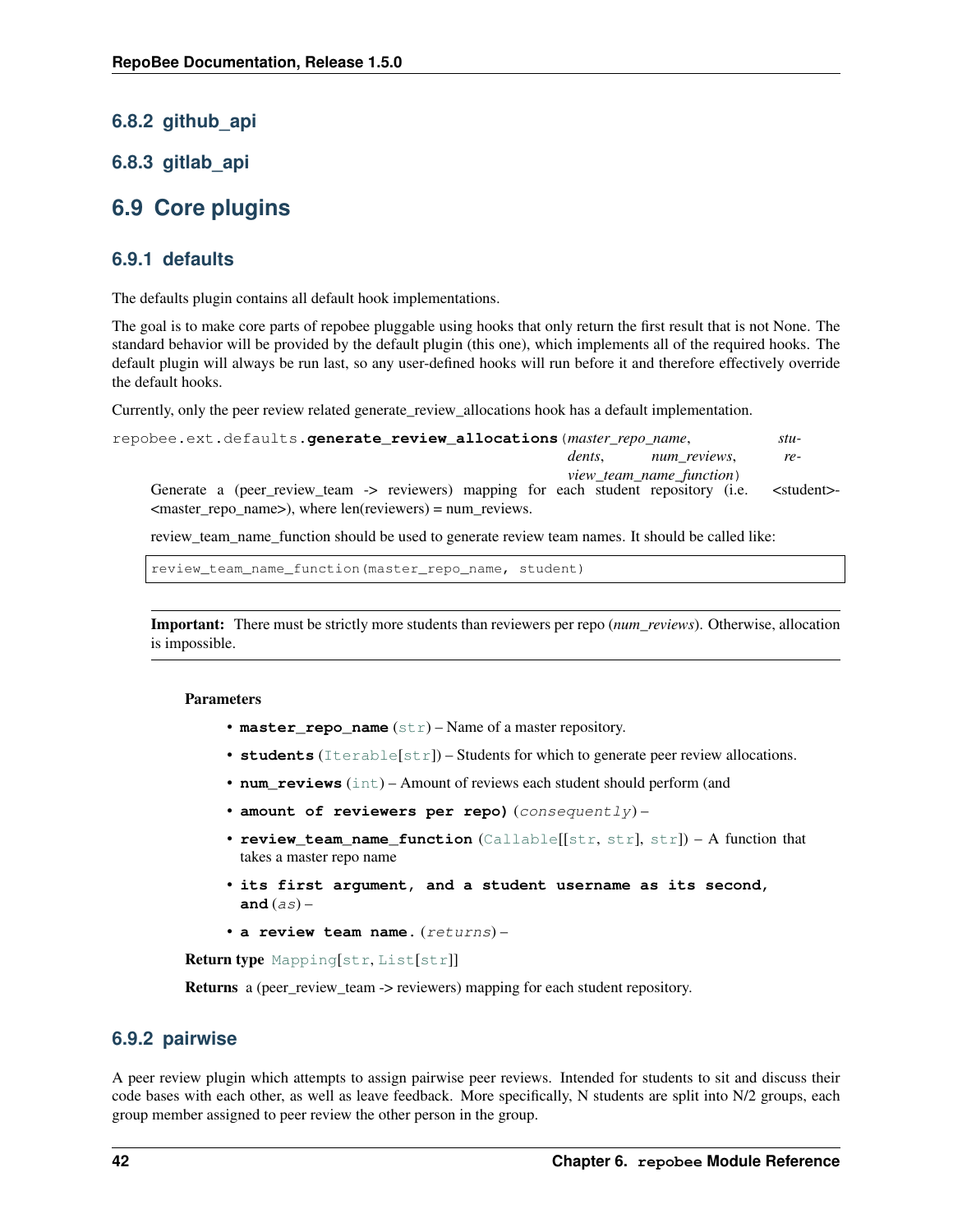<span id="page-46-2"></span>If N is odd, the students are split into  $(N-1)/2$  groups, in which one group has 3 members.

<span id="page-46-1"></span>repobee.ext.pairwise.**generate\_review\_allocations**(*master\_repo\_name*, *students*,

*review\_team\_name\_function*, *num\_reviews=1*) Generate a (peer\_review\_team -> reviewers) mapping for each student repository (i.e. <student>- $<$  master\_repo\_name>), where len(reviewers) = 1 or 2.

The num\_reviews argument is ignored by this plugin.

#### Parameters

- **master\_repo\_name** ([str](https://docs.python.org/3/library/stdtypes.html#str)) Name of a master repository.
- **students** ([Iterable](https://docs.python.org/3/library/typing.html#typing.Iterable)[[str](https://docs.python.org/3/library/stdtypes.html#str)]) Students for which to generate peer review allocations.
- **review\_team\_name\_function** ([Callable](https://docs.python.org/3/library/typing.html#typing.Callable)[[[str](https://docs.python.org/3/library/stdtypes.html#str), [str](https://docs.python.org/3/library/stdtypes.html#str)], [str](https://docs.python.org/3/library/stdtypes.html#str)]) A function that takes a master repo name as its first argument, and a student username as its second, and returns a review team name.
- **num\_reviews** ([int](https://docs.python.org/3/library/functions.html#int)) Ignored by this plugin.

Return type [Mapping](https://docs.python.org/3/library/typing.html#typing.Mapping)[[str](https://docs.python.org/3/library/stdtypes.html#str), [List](https://docs.python.org/3/library/typing.html#typing.List)[[str](https://docs.python.org/3/library/stdtypes.html#str)]]

Returns a (peer\_review\_team -> reviewers) mapping for each student repository.

### <span id="page-46-0"></span>**6.10 Extension plugins**

- **6.10.1 javac**
- **6.10.2 pylint**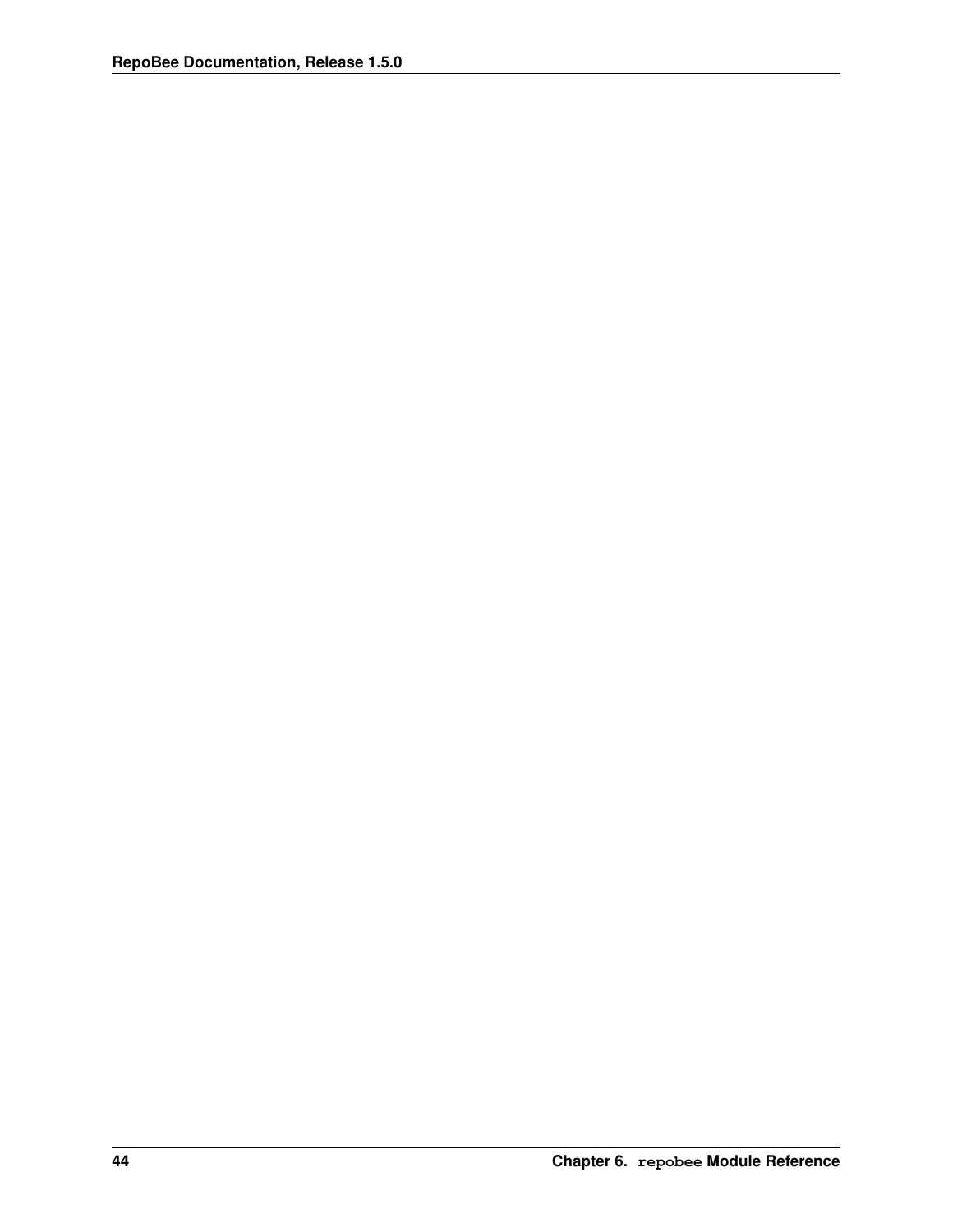# CHAPTER 7

Indices and tables

- <span id="page-48-0"></span>• genindex
- modindex
- search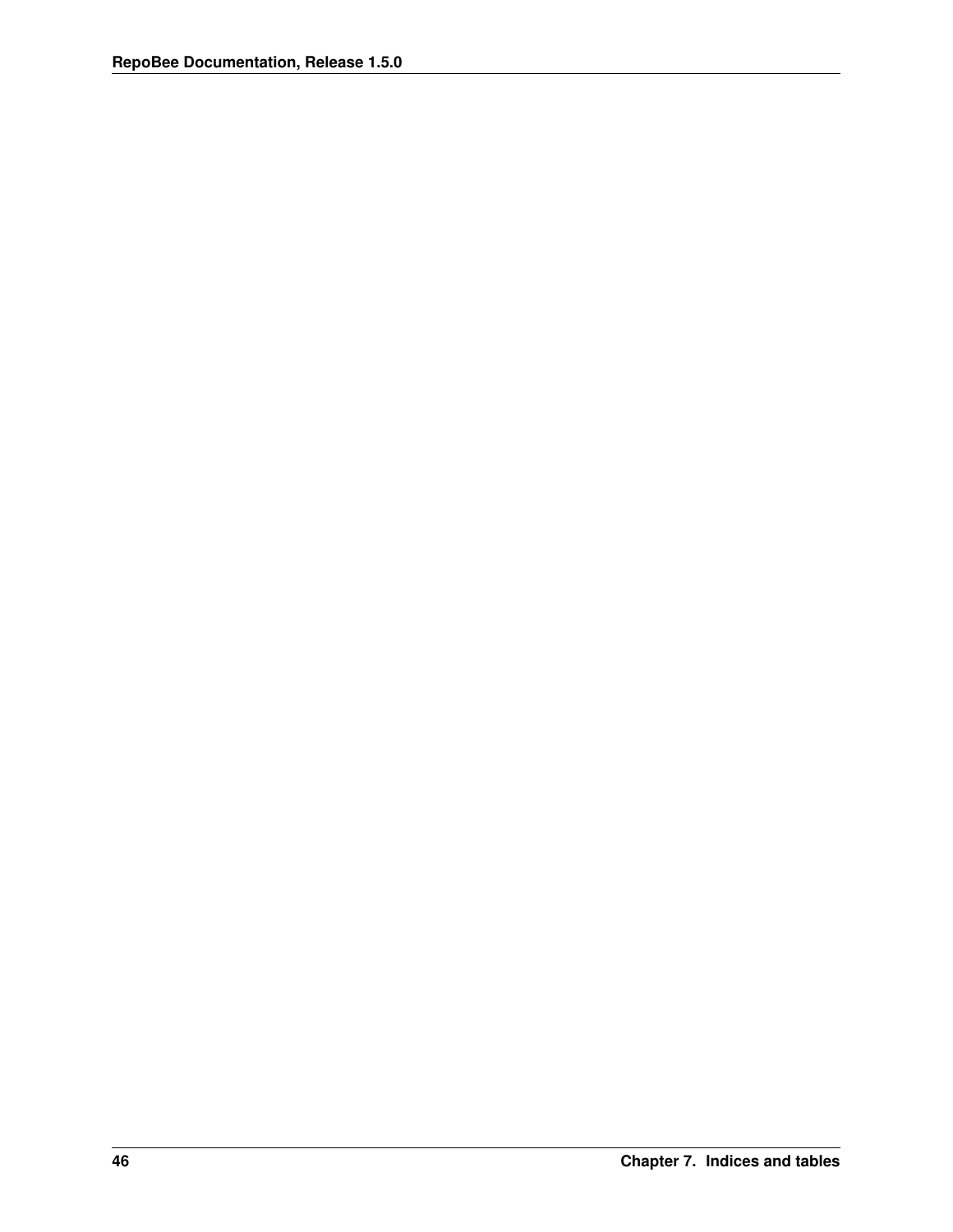# Python Module Index

### <span id="page-50-0"></span>a

apimeta, [36](#page-39-1)

### c

config, [31](#page-34-4)

## d

defaults, [42](#page-45-3)

### e

exception, [32](#page-35-2)

### g

git, [33](#page-36-2)

### p

pairwise, [43](#page-46-1)

### r

```
repobee.apimeta, 36
repobee.config, 31
repobee.exception, 32
repobee.ext.defaults, 42
repobee.ext.pairwise, 42
repobee.git, 33
repobee.tuples, 33
repobee.util, 35
```
### t

tuples, [34](#page-37-1)

### u

util, [35](#page-38-1)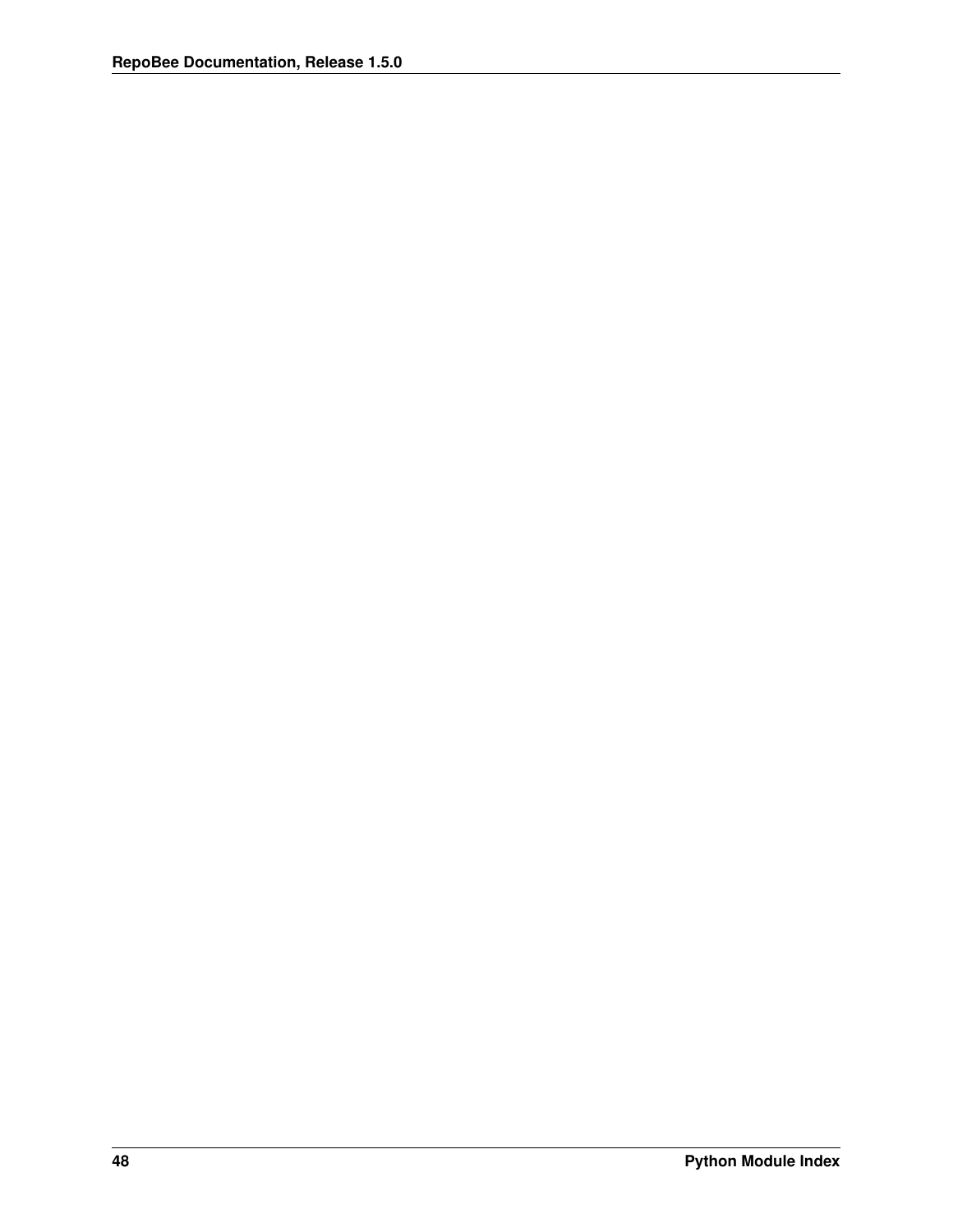### Index

# <span id="page-52-0"></span>A

```
add_repos_to_review_teams() (re-
        pobee.apimeta.API method), 36
add_repos_to_review_teams() (re-
        pobee.apimeta.APISpec method), 38
API (class in repobee.apimeta), 36
APIError, 32
APIImplementationError, 32
APIMeta (class in repobee.apimeta), 38
apimeta (module), 36
APIObject (class in repobee.apimeta), 38
APISpec (class in repobee.apimeta), 38
Args (class in repobee.tuples), 34
author (repobee.tuples.Args attribute), 34
```
# B

BadCredentials, [32](#page-35-3) branch (*repobee.git.Push attribute*), [33](#page-36-3)

# C

```
captured_run() (in module repobee.git), 33
check_config_integrity() (in module re-
        pobee.config), 31
check_defaults() (in module repobee.config), 31
check_signature() (in module repobee.apimeta),
        41
clone() (in module repobee.git), 33
clone_single() (in module repobee.git), 33
CloneFailedError, 32
close_issue() (repobee.apimeta.API method), 36
close_issue() (repobee.apimeta.APISpec method),
        39
config (module), 31
create_repos() (repobee.apimeta.API method), 37
create_repos() (repobee.apimeta.APISpec
        method), 39
```
# D

defaults (*module*), [42](#page-45-4)

|                  |                                           | delete_teams()(repobee.apimeta.API method), 37 |
|------------------|-------------------------------------------|------------------------------------------------|
| $\rho$ -         | delete teams()                            | (repobee.apimeta.APISpec                       |
|                  | $method$ ), 39                            |                                                |
| $\mathfrak{o}$ . | Deprecation (class in repobee.tuples), 34 |                                                |

done (*repobee.tuples.Review attribute*), [35](#page-38-2)

### E

| ensure teams and members()              | re-  |  |
|-----------------------------------------|------|--|
| pobee.apimeta.API method), 37           |      |  |
| ensure_teams_and_members()              | (re- |  |
| pobee.apimeta.APISpec method), 39       |      |  |
| exception ( <i>module</i> ), 32         |      |  |
| execute_config_hooks()<br>module<br>(in | re-  |  |
| pobee.config, 31                        |      |  |
|                                         |      |  |

### F

FileError, [32](#page-35-3) find\_files\_by\_extension() (*in module repobee.util*), [35](#page-38-2)

### G

generate\_repo\_name() (*in module repobee.util*), [35](#page-38-2) generate\_repo\_names() (*in module repobee.util*), [35](#page-38-2) generate\_review\_allocations() (*in module repobee.ext.defaults*), [42](#page-45-4) generate\_review\_allocations() (*in module repobee.ext.pairwise*), [43](#page-46-2) generate\_review\_team\_name() (*in module repobee.util*), [35](#page-38-2) get\_configured\_defaults() (*in module repobee.config*), [31](#page-34-5) get\_issues() (*repobee.apimeta.API method*), [37](#page-40-0) get\_issues() (*repobee.apimeta.APISpec method*), [39](#page-42-0) get\_plugin\_names() (*in module repobee.config*), [32](#page-35-3) get\_repo\_urls() (*repobee.apimeta.API method*), [37](#page-40-0)